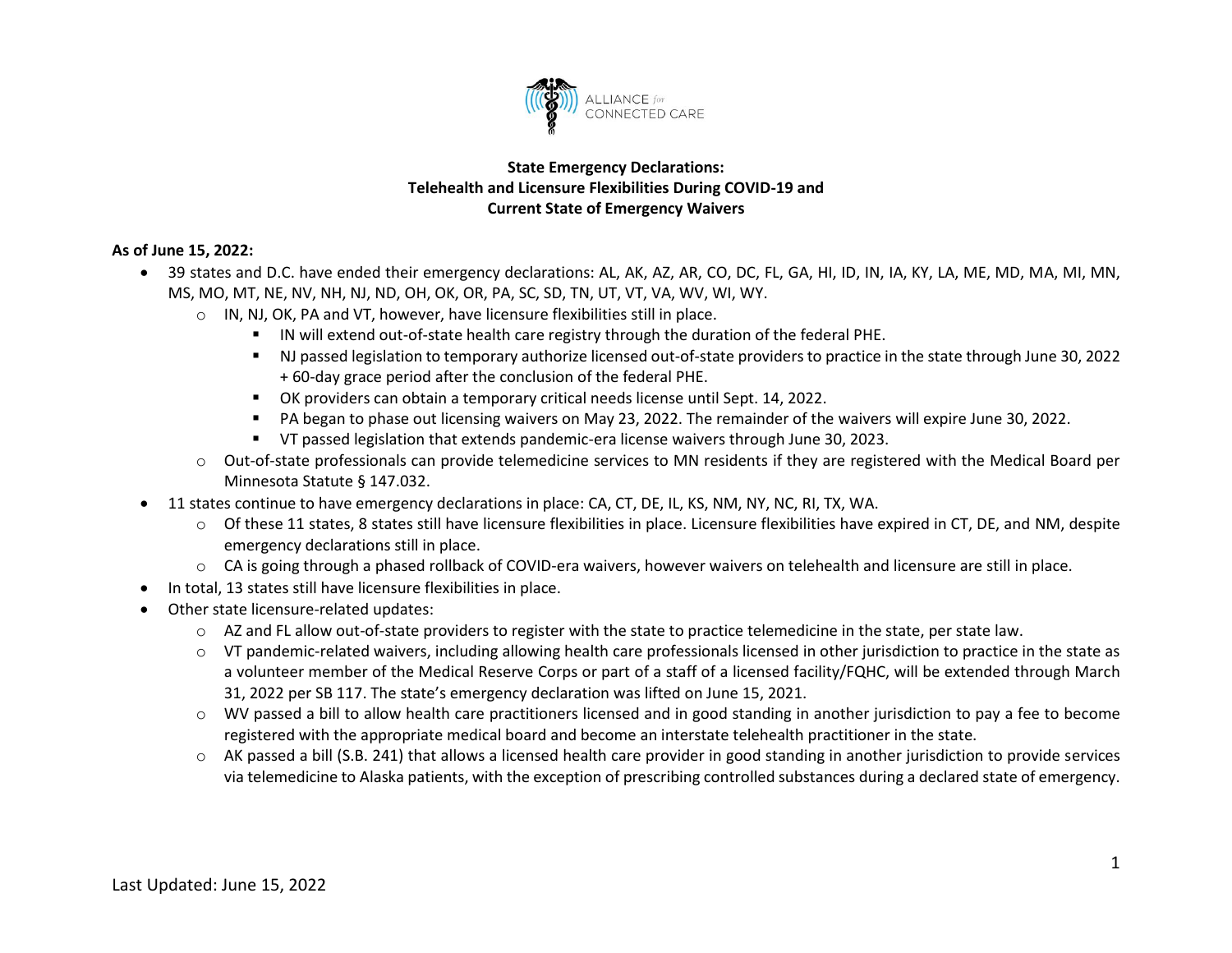

| <b>State</b> | <b>Executive</b>       | <b>Established</b> | <b>Expanded Insurance</b>    | <b>Licensure Language</b>        | <b>Other Important</b> | <b>Specific</b> | <b>Current Status of</b>       |
|--------------|------------------------|--------------------|------------------------------|----------------------------------|------------------------|-----------------|--------------------------------|
|              | Order                  | Relationship       | Coverage                     |                                  | Language               | Area of         | <b>Emergency Licensure</b>     |
|              |                        | Language           |                              |                                  |                        | <b>Health</b>   | <b>Waivers (and history of</b> |
|              |                        |                    |                              |                                  |                        | Care?           | changes)                       |
| Alabama      | Governor               |                    | Health carriers are asked to | The Alabama Board of Medical     |                        | COVID-19        | <b>Inactive</b> - The renewed  |
|              | <b>Executive Order</b> |                    | review and ensure their      | <b>Examiners and the Medical</b> |                        |                 | emergency waiver expired       |
|              | pursuant to            |                    | telehealth programs with     | Licensure Commission have        |                        |                 | on October 31, 2021.           |
|              | <b>State Code</b>      |                    | participating providers are  | adopted emergency licensing      |                        |                 |                                |
|              |                        |                    | robust and will be able to   | of qualified medical personnel.  |                        |                 | On August 13, 2021, the        |
|              | <b>Bulletin No.</b>    |                    | meet any increased demands.  | These measures will allow        |                        |                 | Governor issued a new          |
|              | 2020-02                |                    |                              | physicians and physician         |                        |                 | State of Emergency which       |
|              |                        |                    |                              | assistants who possess full and  |                        |                 | included the reinstatement     |
|              | <b>ALBME Press</b>     |                    |                              | unrestricted medical licenses    |                        |                 | of Interstate and other        |
|              | Release                |                    |                              | from appropriate medical         |                        |                 | licensing flexibilities.       |
|              |                        |                    |                              | licensing agencies to apply for  |                        |                 |                                |
|              | <b>Board of</b>        |                    |                              | and receive temporary            |                        |                 |                                |
|              | Medicine               |                    |                              | emergency licenses to practice   |                        |                 | The Governor ended the         |
|              | Guidance               |                    |                              | in Alabama for the duration of   |                        |                 | original State of Emergency    |
|              |                        |                    |                              | the declared COVID-19 health     |                        |                 | on July 6.                     |
|              |                        |                    |                              | emergency.                       |                        |                 |                                |
|              |                        |                    |                              |                                  |                        |                 |                                |
|              |                        |                    |                              | All health care professionals    |                        |                 |                                |
|              |                        |                    |                              | and assisting personnel          |                        |                 |                                |
|              |                        |                    |                              | executing the alternative-       |                        |                 |                                |
|              |                        |                    |                              | standards-of-care-plans in       |                        |                 |                                |
|              |                        |                    |                              | good faith are hereby declared   |                        |                 |                                |
|              |                        |                    |                              | to be "Emergency                 |                        |                 |                                |
|              |                        |                    |                              | Management Workers." (EO)        |                        |                 |                                |
|              |                        |                    |                              | Any requirement for a license    |                        |                 |                                |
|              |                        |                    |                              | to practice any professional,    |                        |                 |                                |
|              |                        |                    |                              | mechanical, or other skill shall |                        |                 |                                |
|              |                        |                    |                              | not apply to any authorized      |                        |                 |                                |
|              |                        |                    |                              | emergency management             |                        |                 |                                |
|              |                        |                    |                              | worker who shall, in the course  |                        |                 |                                |
|              |                        |                    |                              | of performing their duties, and  |                        |                 |                                |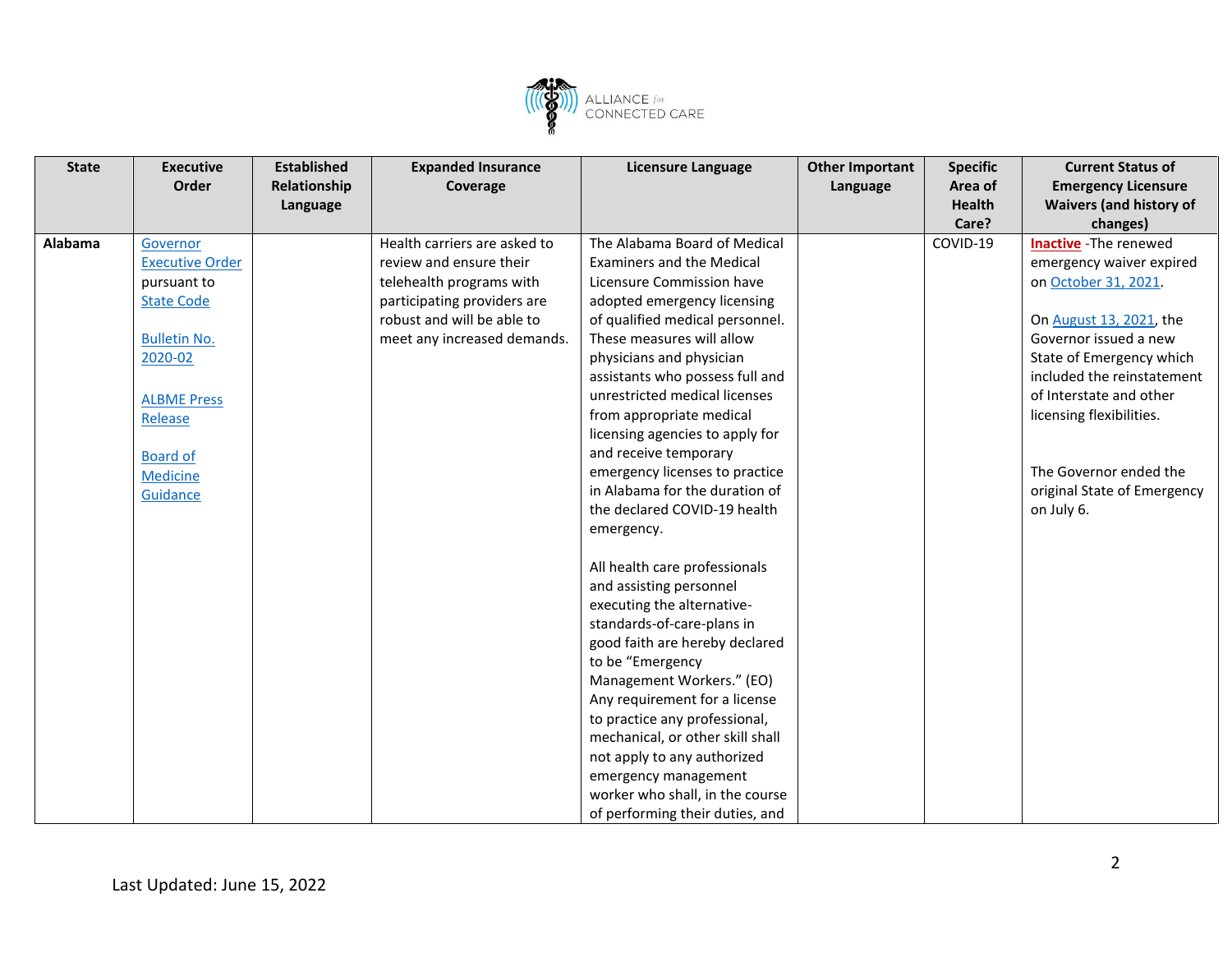

| <b>State</b> | <b>Executive</b>                         | <b>Established</b> | <b>Expanded Insurance</b>                                                                                                                        | <b>Licensure Language</b>                                                                                                                                                                                                                                                                                                                                                                                                                      | <b>Other Important</b> | <b>Specific</b> | <b>Current Status of</b>                                                                                                                                                                                                                                                                                                                                                                                                                                                                                                                                                                                                                                        |
|--------------|------------------------------------------|--------------------|--------------------------------------------------------------------------------------------------------------------------------------------------|------------------------------------------------------------------------------------------------------------------------------------------------------------------------------------------------------------------------------------------------------------------------------------------------------------------------------------------------------------------------------------------------------------------------------------------------|------------------------|-----------------|-----------------------------------------------------------------------------------------------------------------------------------------------------------------------------------------------------------------------------------------------------------------------------------------------------------------------------------------------------------------------------------------------------------------------------------------------------------------------------------------------------------------------------------------------------------------------------------------------------------------------------------------------------------------|
|              | Order                                    | Relationship       | Coverage                                                                                                                                         |                                                                                                                                                                                                                                                                                                                                                                                                                                                | Language               | Area of         | <b>Emergency Licensure</b>                                                                                                                                                                                                                                                                                                                                                                                                                                                                                                                                                                                                                                      |
|              |                                          | Language           |                                                                                                                                                  |                                                                                                                                                                                                                                                                                                                                                                                                                                                |                        | <b>Health</b>   | <b>Waivers (and history of</b>                                                                                                                                                                                                                                                                                                                                                                                                                                                                                                                                                                                                                                  |
|              |                                          |                    |                                                                                                                                                  |                                                                                                                                                                                                                                                                                                                                                                                                                                                |                        | Care?           | changes)                                                                                                                                                                                                                                                                                                                                                                                                                                                                                                                                                                                                                                                        |
| Alaska       | DOI Bulletin 20-                         |                    | Puts in place HB 29 which                                                                                                                        | shall possess the same<br>privileges they would ordinarily<br>possess if performing their<br>duties in their own state.<br>Courtesy licenses for                                                                                                                                                                                                                                                                                               |                        | COVID-19        | Inactive - Alaska's                                                                                                                                                                                                                                                                                                                                                                                                                                                                                                                                                                                                                                             |
|              | 07<br>Courtesy<br>License<br>Application |                    | expands telehealth to all<br>covered services provided by<br>a provider. Carriers should<br>waive cost-sharing for<br>utilization of telehealth. | emergency situations are<br>offered in the following health<br>care programs: State Medical<br>board; license type:<br>physician/osteopathic<br>physician. Restricted to<br>physicians who come to the<br>state to provide emergency<br>medical or mental health care<br>if the patients do not pay or<br>give a fee or other<br>renumeration and the services<br>are provided as part of an<br>organized response to a<br>disaster emergency. |                        |                 | Department of Health and<br>Social Services (DHSS) will<br>continue to operate its<br>COVID-19 response under<br>the same guidance and<br>direction it had previously<br>provided, which includes all<br>prior waived or suspended<br>statutes and regulations.<br>However, 4/30 Public<br>Health Order, which lifted<br>the PHE, has no interstate<br>licensing waivers included.<br>Alaska offers Emergency<br><b>Courtesy Licenses for</b><br>physicians licensed in other<br>jurisdictions, which are valid<br>for 6 months, and can be<br>renewed for 6 months "if<br>the board has determined<br>the urgent situation still<br>exists." (Article). (State |
|              |                                          | Prohibits a        |                                                                                                                                                  |                                                                                                                                                                                                                                                                                                                                                                                                                                                |                        | COVID-19        | <b>Medical Board guidance).</b>                                                                                                                                                                                                                                                                                                                                                                                                                                                                                                                                                                                                                                 |
| Arizona      | Governor<br><b>Executive Order</b>       | regulatory         | Requires coverage for<br>telemedicine for all services                                                                                           | Allows Arizona Department of<br>Health Services to waive                                                                                                                                                                                                                                                                                                                                                                                       |                        |                 | <b>Inactive</b> - The Public Health<br><b>Emergency ended on March</b>                                                                                                                                                                                                                                                                                                                                                                                                                                                                                                                                                                                          |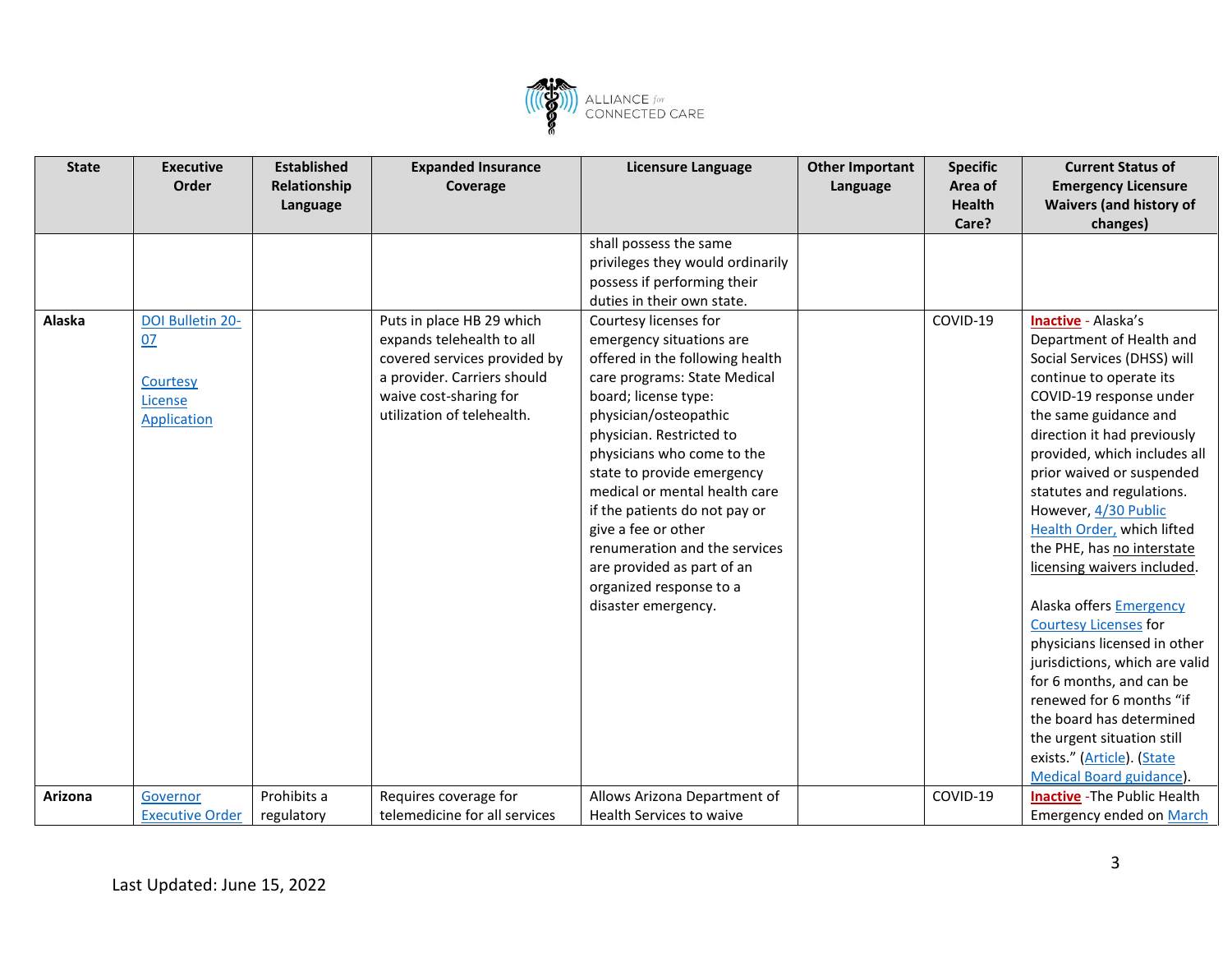

| <b>State</b> | <b>Executive</b>       | <b>Established</b> | <b>Expanded Insurance</b>      | <b>Licensure Language</b>     | <b>Other Important</b> | <b>Specific</b> | <b>Current Status of</b>       |
|--------------|------------------------|--------------------|--------------------------------|-------------------------------|------------------------|-----------------|--------------------------------|
|              | Order                  | Relationship       | Coverage                       |                               | Language               | Area of         | <b>Emergency Licensure</b>     |
|              |                        | Language           |                                |                               |                        | Health          | <b>Waivers (and history of</b> |
|              |                        |                    |                                |                               |                        | Care?           | changes)                       |
|              |                        | board from         | provided through telehealth if | licensing requirements to     |                        |                 | 30, 2022. Senate Bill 1309     |
|              | <b>Executive Order</b> | requiring a        | the health services were       | provide healthcare officials  |                        |                 | provides an extension of       |
|              |                        | medical            | provided in-person; requires   | with assistance in delivering |                        |                 | temporary professional         |
|              | <b>Executive Order</b> | professional       | payment parity for in-person   | services during times of      |                        |                 | licenses for more than         |
|              | 2020-15                | who is             | and telemedicine; expands      | heightened demand             |                        |                 | 2,000 critical health care     |
|              |                        | authorized to      | scope of telemedicine          |                               |                        |                 | workers through Jan 1,         |
|              |                        | write              | providers; and requires phone  |                               |                        |                 | 2023.                          |
|              |                        | prescriptions to   | and/or video calls. Patient's  |                               |                        |                 |                                |
|              |                        | conduct an in-     | home is considered an          |                               |                        |                 | On May 5, Gov. Ducey           |
|              |                        | person             | approved location to receive   |                               |                        |                 | issued EO 2021-13,             |
|              |                        | examination of     | telemedicine services          |                               |                        |                 | rescinding prior               |
|              |                        | a patient prior    |                                |                               |                        |                 | telemedicine-related           |
|              |                        | to the issuance    |                                |                               |                        |                 | executive orders, and          |
|              |                        | of a               |                                |                               |                        |                 | referencing the                |
|              |                        | prescription       |                                |                               |                        |                 | comprehensive HB 2454.         |
|              |                        |                    |                                |                               |                        |                 | This bill was signed on June   |
|              |                        |                    |                                |                               |                        |                 | 5, 2021 and permanently        |
|              |                        |                    |                                |                               |                        |                 | allows health care providers   |
|              |                        |                    |                                |                               |                        |                 | licensed in another            |
|              |                        |                    |                                |                               |                        |                 | jurisdiction and in good       |
|              |                        |                    |                                |                               |                        |                 | standing/not subject to past   |
|              |                        |                    |                                |                               |                        |                 | disciplinary action to         |
|              |                        |                    |                                |                               |                        |                 | practice telemedicine with     |
|              |                        |                    |                                |                               |                        |                 | AZ patients. Licensees must    |
|              |                        |                    |                                |                               |                        |                 | register with the act in       |
|              |                        |                    |                                |                               |                        |                 | compliance with AZ laws        |
|              |                        |                    |                                |                               |                        |                 | including scope of practice    |
|              |                        |                    |                                |                               |                        |                 | and liability insurance,       |
|              |                        |                    |                                |                               |                        |                 | among others.                  |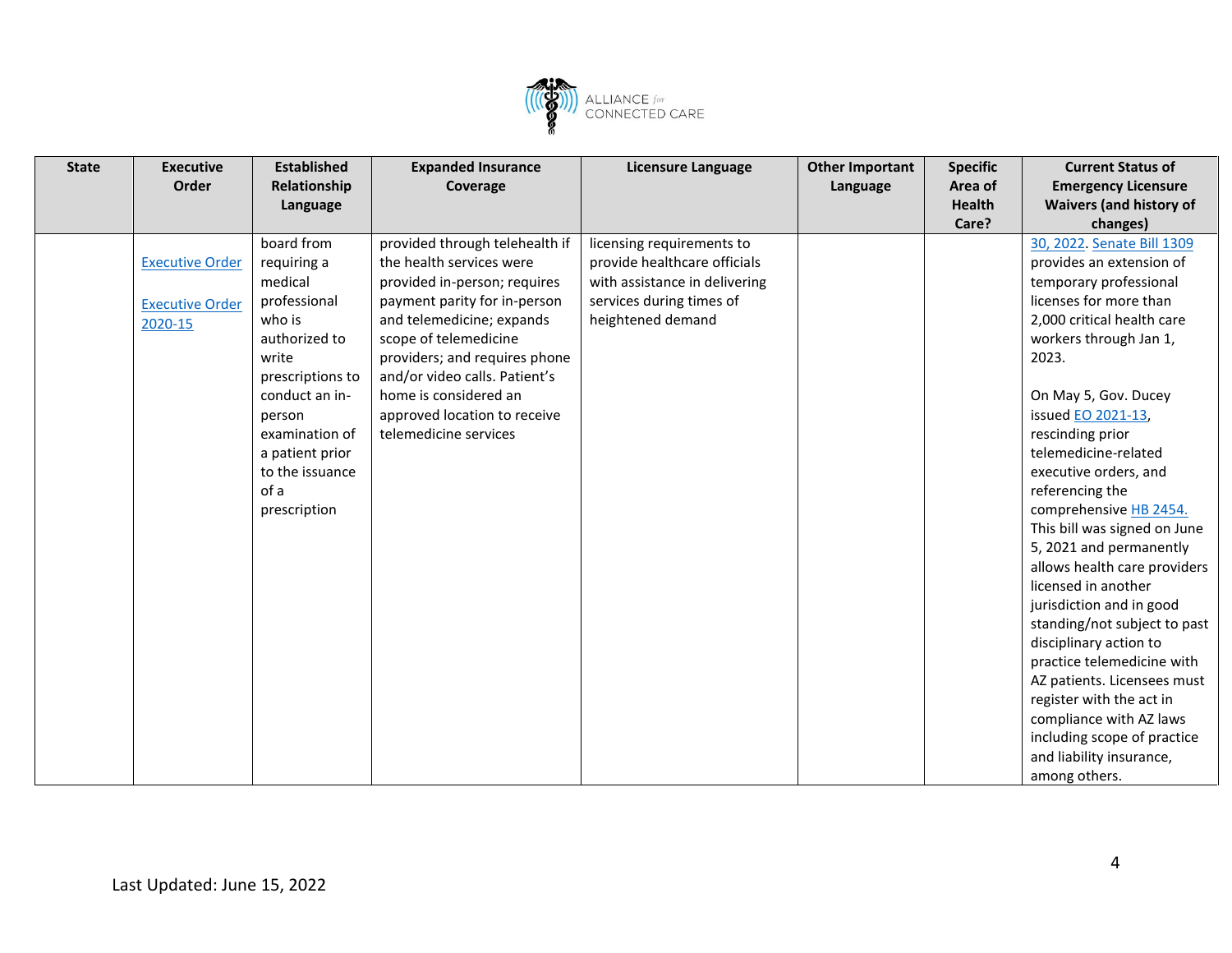

| <b>State</b>    | <b>Executive</b>       | <b>Established</b> | <b>Expanded Insurance</b> | Licensure Language                  | <b>Other Important</b> | <b>Specific</b> | <b>Current Status of</b>       |
|-----------------|------------------------|--------------------|---------------------------|-------------------------------------|------------------------|-----------------|--------------------------------|
|                 | Order                  | Relationship       | Coverage                  |                                     | Language               | Area of         | <b>Emergency Licensure</b>     |
|                 |                        | Language           |                           |                                     |                        | <b>Health</b>   | <b>Waivers (and history of</b> |
|                 |                        |                    |                           |                                     |                        | Care?           | changes)                       |
| <b>Arkansas</b> | <b>Emergency</b>       | Governor is        |                           | <b>Emergency temporary licenses</b> |                        | COVID-19        | <b>Inactive</b> - The Governor |
|                 | <b>Temporary</b>       | waiving the        |                           | to Arkansas medical residents       |                        |                 | reinstated the emergency       |
|                 | <b>Application</b>     | requirement for    |                           | who have completed at least         |                        |                 | order on July 29, 2021. The    |
|                 |                        | in-person/face     |                           | one year of postgraduate            |                        |                 | reinstated emergency order     |
|                 | <b>Executive Order</b> | to face            |                           | training and have the written       |                        |                 | expired on September 27,       |
|                 | $20 - 05$              | meetings to        |                           | recommendation of their             |                        |                 | 2021.                          |
|                 |                        | establish          |                           | program director                    |                        |                 |                                |
|                 |                        | relationships      |                           |                                     |                        |                 | The original state             |
|                 |                        |                    |                           |                                     |                        |                 | emergency declaration          |
|                 |                        |                    |                           |                                     |                        |                 | expired on May 30, 2021.       |
|                 |                        |                    |                           |                                     |                        |                 |                                |
|                 |                        |                    |                           |                                     |                        |                 | Re: Telehealth- Executive      |
|                 |                        |                    |                           |                                     |                        |                 | Order, House Bill 1063         |
|                 |                        |                    |                           |                                     |                        |                 | amended the Telemedicine       |
|                 |                        |                    |                           |                                     |                        |                 | Act to also allow a            |
|                 |                        |                    |                           |                                     |                        |                 | healthcare professional        |
|                 |                        |                    |                           |                                     |                        |                 | licensed in Arkansas to        |
|                 |                        |                    |                           |                                     |                        |                 | establish a professional       |
|                 |                        |                    |                           |                                     |                        |                 | relationship with a patient    |
|                 |                        |                    |                           |                                     |                        |                 | using any appropriate          |
|                 |                        |                    |                           |                                     |                        |                 | technology, including the      |
|                 |                        |                    |                           |                                     |                        |                 | telephone, so long as the      |
|                 |                        |                    |                           |                                     |                        |                 | healthcare professional has    |
|                 |                        |                    |                           |                                     |                        |                 | access to a patient's health   |
|                 |                        |                    |                           |                                     |                        |                 | record. Similar to the         |
|                 |                        |                    |                           |                                     |                        |                 | Executive Order, the           |
|                 |                        |                    |                           |                                     |                        |                 | amended Act also is limited    |
|                 |                        |                    |                           |                                     |                        |                 | to diagnosing patients,        |
|                 |                        |                    |                           |                                     |                        |                 | treating patients, and, if     |
|                 |                        |                    |                           |                                     |                        |                 | appropriate, prescribing       |
|                 |                        |                    |                           |                                     |                        |                 | non-controlled drugs.          |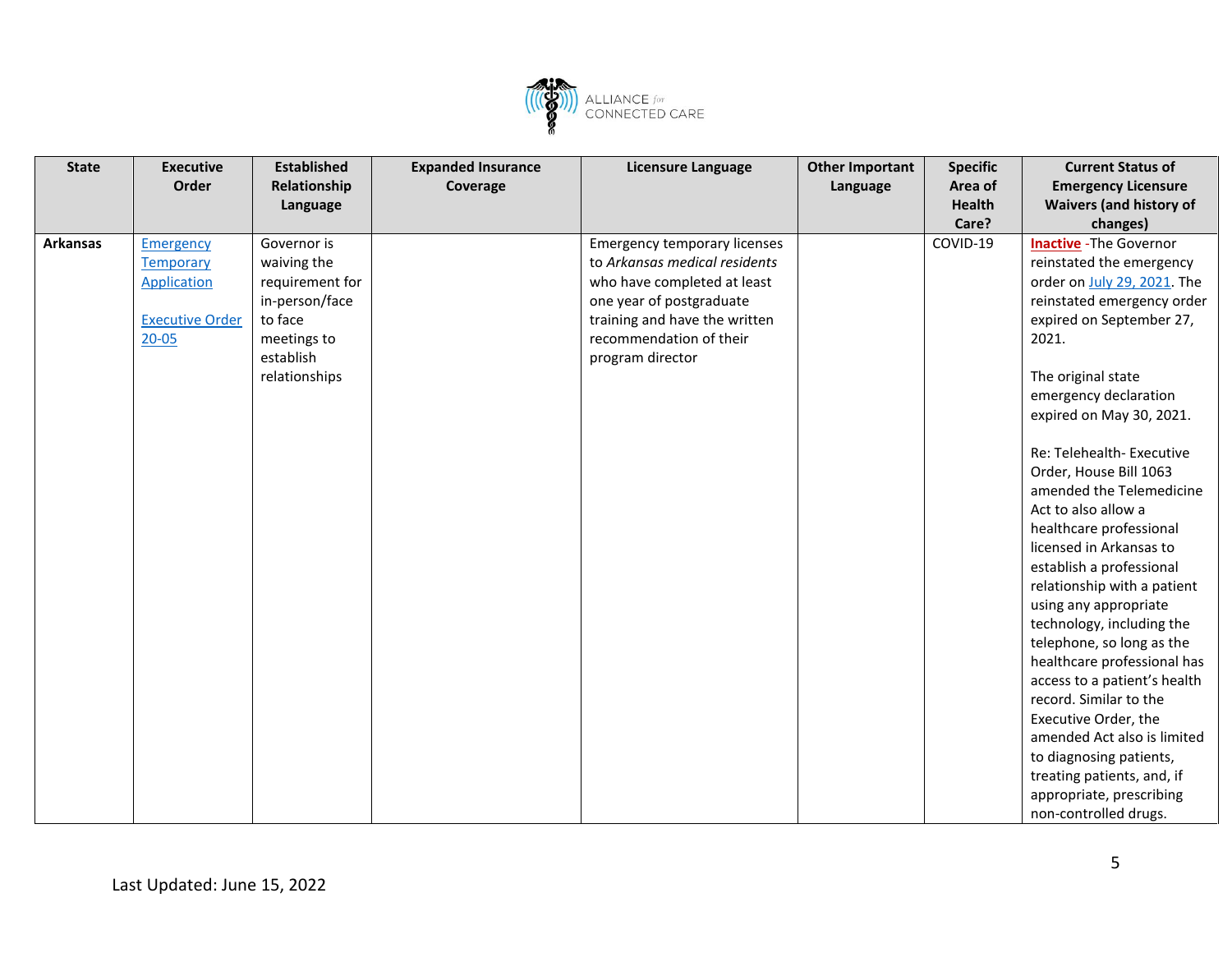

| <b>State</b> | <b>Executive</b>       | <b>Established</b> | <b>Expanded Insurance</b>         | Licensure Language                | <b>Other Important</b> | <b>Specific</b> | <b>Current Status of</b>            |
|--------------|------------------------|--------------------|-----------------------------------|-----------------------------------|------------------------|-----------------|-------------------------------------|
|              | Order                  | Relationship       | Coverage                          |                                   | Language               | Area of         | <b>Emergency Licensure</b>          |
|              |                        | Language           |                                   |                                   |                        | <b>Health</b>   | <b>Waivers (and history of</b>      |
|              |                        |                    |                                   |                                   |                        | Care?           | changes)                            |
|              |                        |                    |                                   |                                   |                        |                 | Because the bill contained          |
|              |                        |                    |                                   |                                   |                        |                 | an emergency clause,                |
|              |                        |                    |                                   |                                   |                        |                 | HB1063 went into effect as          |
|              |                        |                    |                                   |                                   |                        |                 | Act 829 on April 21, 2021.          |
|              |                        |                    |                                   |                                   |                        |                 | Thus, Arkansans will                |
|              |                        |                    |                                   |                                   |                        |                 | continue to have more               |
|              |                        |                    |                                   |                                   |                        |                 | access to telemedicine.             |
|              |                        |                    |                                   |                                   |                        |                 |                                     |
|              |                        |                    |                                   |                                   |                        |                 | Re: Licensure- immediately          |
|              |                        |                    |                                   |                                   |                        |                 | terminated at the cessation         |
|              |                        |                    |                                   |                                   |                        |                 | of the public health                |
|              |                        |                    |                                   |                                   |                        |                 | emergency.                          |
| California   | Governor               |                    | Health plans shall reimburse      | A medical facility, telehealth    |                        | COVID-19        | <b>Active - Public Health State</b> |
|              | <b>Executive Order</b> |                    | providers at the same rate,       | agency, or staffing agency        |                        |                 | of Emergency is Active until        |
|              |                        |                    | whether a service is provided     | which desires to utilize medical  |                        |                 | June 30, 2022.                      |
|              | DMHC APL20-            |                    | in-person or through              | professionals with out-of-state   |                        |                 |                                     |
|              | 009                    |                    | telehealth, if the service is the | certifications or licenses during |                        |                 | EO N-17-21 rescinded some           |
|              |                        |                    | same regardless of the            | the state of emergency shall      |                        |                 | flexibilities, but out-of-state     |
|              | <b>Emergency</b>       |                    | modality of delivery, as          | submit a temporary license        |                        |                 | providers will continue to          |
|              | <b>Telehealth</b>      |                    | determined by the provider's      | application to EMS authority      |                        |                 | be accepted (and increased          |
|              | Guidance               |                    | description of the service on     |                                   |                        |                 | telehealth access and               |
|              |                        |                    | the claim. Reimbursement          |                                   |                        |                 | reimbursement will                  |
|              | <b>EMSA Guidance</b>   |                    | should be the same for a          | Any out-of-state personnel,       |                        |                 | continue) through June 30,          |
|              |                        |                    | service rendered via              | including, but not limited to,    |                        |                 | 2022. In sum, licensing             |
|              | <b>Temporary</b>       |                    | telephone as they would if the    | medical personnel, entering       |                        |                 | flexibilities are active for        |
|              | License                |                    | service is rendered via video.    | California to assist in           |                        |                 | the duration of the                 |
|              | Application            |                    | Requires Medi-Cal managed         | preparation for, responding to,   |                        |                 | emergency.                          |
|              |                        |                    | care plans to allow members       | mitigating the effects of, and    |                        |                 |                                     |
|              | <b>Executive Order</b> |                    | to obtain health care via         | recovering from COVID-19 shall    |                        |                 | The Governor released a             |
|              | $N-43-20$              |                    | telehealth when medically         | be permitted to provide           |                        |                 | plan to rescind EO                  |
|              |                        |                    | appropriate.                      | services in the same manner as    |                        |                 | provisions in three                 |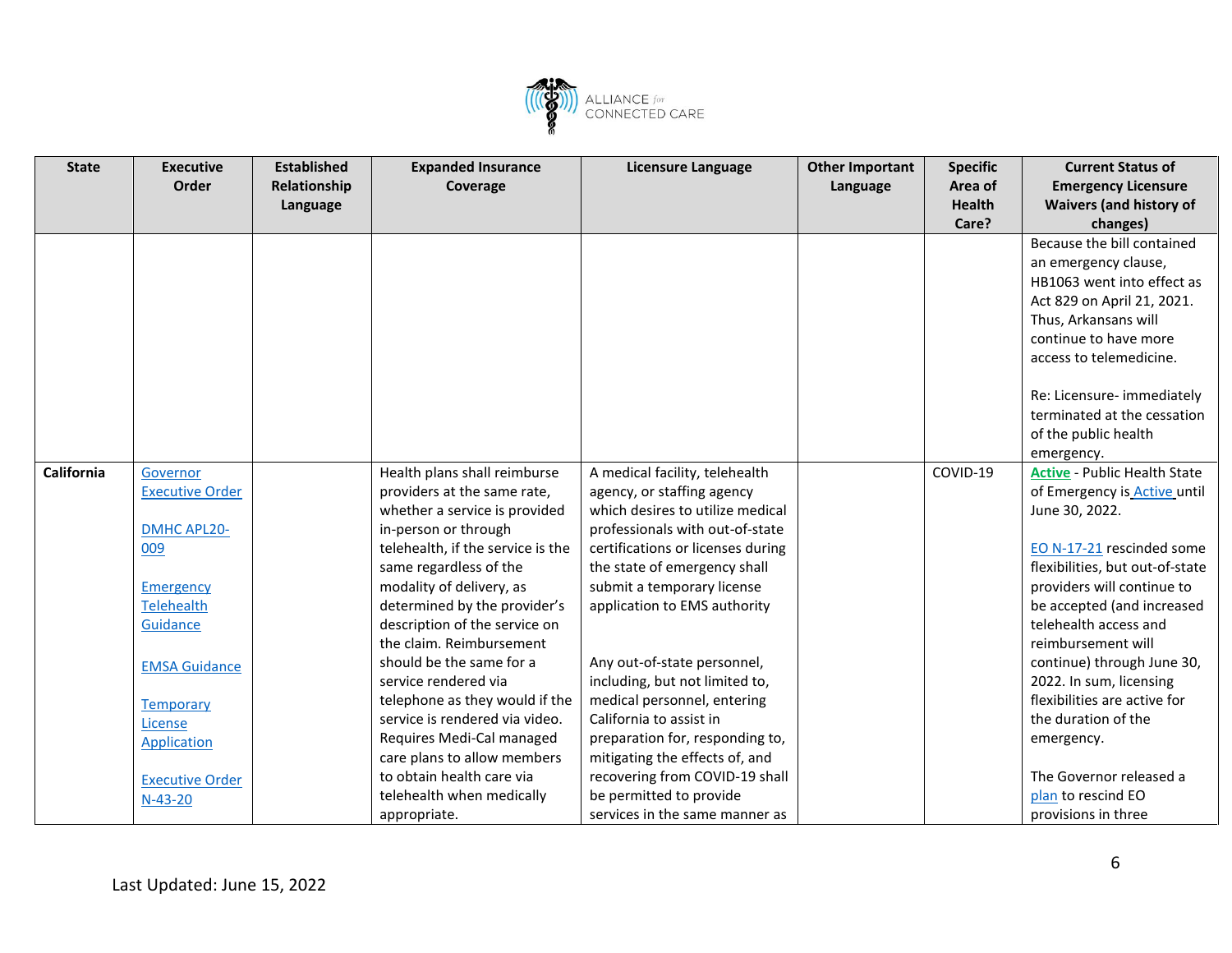

| <b>State</b><br><b>Executive</b>                                    | <b>Established</b>                                                              | <b>Expanded Insurance</b>                                                                                                                                                                                                                                                                                                                                                                                                         | <b>Licensure Language</b>                                                                                                                                      | <b>Other Important</b> | <b>Specific</b> | <b>Current Status of</b>                                                                                                                                                                                                                                                                                                                                                                                                                                                                                                                                                                                                                                     |
|---------------------------------------------------------------------|---------------------------------------------------------------------------------|-----------------------------------------------------------------------------------------------------------------------------------------------------------------------------------------------------------------------------------------------------------------------------------------------------------------------------------------------------------------------------------------------------------------------------------|----------------------------------------------------------------------------------------------------------------------------------------------------------------|------------------------|-----------------|--------------------------------------------------------------------------------------------------------------------------------------------------------------------------------------------------------------------------------------------------------------------------------------------------------------------------------------------------------------------------------------------------------------------------------------------------------------------------------------------------------------------------------------------------------------------------------------------------------------------------------------------------------------|
| Order                                                               | Relationship                                                                    | Coverage                                                                                                                                                                                                                                                                                                                                                                                                                          |                                                                                                                                                                | Language               | Area of         | <b>Emergency Licensure</b>                                                                                                                                                                                                                                                                                                                                                                                                                                                                                                                                                                                                                                   |
|                                                                     | Language                                                                        |                                                                                                                                                                                                                                                                                                                                                                                                                                   |                                                                                                                                                                |                        | <b>Health</b>   | <b>Waivers (and history of</b>                                                                                                                                                                                                                                                                                                                                                                                                                                                                                                                                                                                                                               |
|                                                                     |                                                                                 |                                                                                                                                                                                                                                                                                                                                                                                                                                   |                                                                                                                                                                |                        | Care?           | changes)                                                                                                                                                                                                                                                                                                                                                                                                                                                                                                                                                                                                                                                     |
|                                                                     |                                                                                 | Executive order expands<br>protections to medical<br>providers as they amplify the<br>use of video chats and similar<br>applications to provide<br>routine and non-emergency<br>medical appointments in an<br>effort to minimize patient<br>exposure. The order relaxes<br>certain state privacy and<br>security laws for medical<br>providers so they can provide<br>telehealth services without<br>the risk of being penalized. | prescribed in Government<br>Code section 179.5.                                                                                                                |                        |                 | tranches, with roughly a<br>third terminated<br>immediately, another third<br>terminated on March 31,<br>and the remaining third<br>terminated on June 30.<br>Provisions allowing out-of-<br>state provider services in CA<br>are still in place.<br>Public Health State of<br><b>Emergency is Active until</b><br>March 31, 2022 as per EO<br>N-21-21. EO N-17-21<br>rescinding some flexibilities<br>but did not note any<br>changes regarding licensing<br>flexibilities.<br><b>EMS Authority's ability to</b><br>accept out-of-state<br>personnel, as well as<br>increased telehealth access<br>and reimbursement, will be<br>active for the duration of |
|                                                                     |                                                                                 |                                                                                                                                                                                                                                                                                                                                                                                                                                   |                                                                                                                                                                |                        |                 | the emergency.                                                                                                                                                                                                                                                                                                                                                                                                                                                                                                                                                                                                                                               |
| Colorado<br>Department of<br>Regulatory<br>Agencies,<br>Division of | DOI Emergency<br>Regulation 20-<br>E-05 and 20-E-<br>11 state the<br>following: | DOI Regulation 20-E-05<br>mandated carriers to<br>reimburse providers for<br>telehealth services using<br>audio or video. Required                                                                                                                                                                                                                                                                                                | Under Department of Reg.<br>Affairs Guidance, a physician or<br>physician in training may<br>temporarily practice without a<br>Colorado license or a physician |                        | COVID-19        | Inactive -<br>Colorado's State of<br>Emergency was lifted on<br>July 8, 2021 per 7/8<br>announcement                                                                                                                                                                                                                                                                                                                                                                                                                                                                                                                                                         |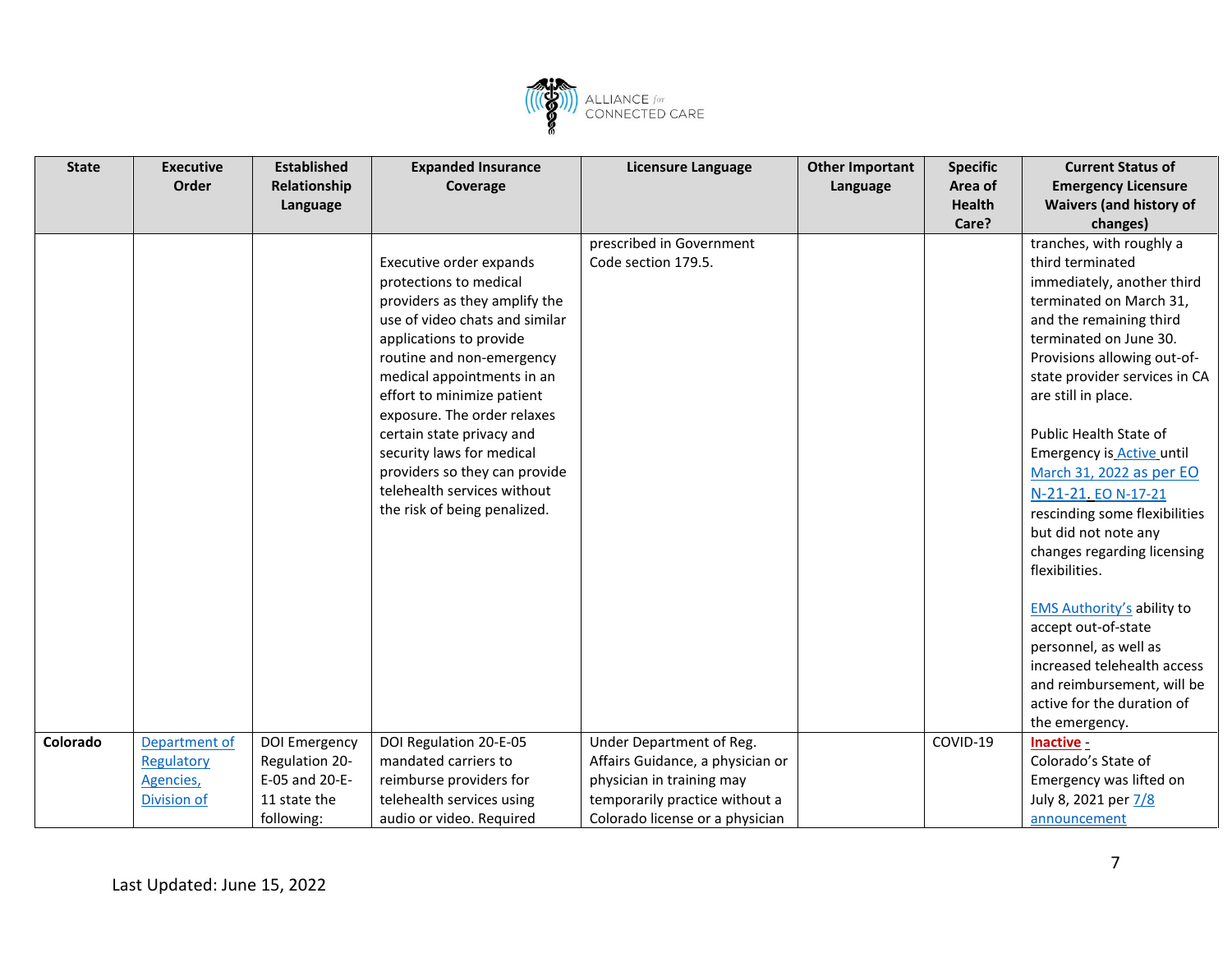

| <b>State</b> | <b>Executive</b>        | <b>Established</b> | <b>Expanded Insurance</b>         | <b>Licensure Language</b>         | <b>Other Important</b> | <b>Specific</b> | <b>Current Status of</b>       |
|--------------|-------------------------|--------------------|-----------------------------------|-----------------------------------|------------------------|-----------------|--------------------------------|
|              | Order                   | Relationship       | Coverage                          |                                   | Language               | Area of         | <b>Emergency Licensure</b>     |
|              |                         | Language           |                                   |                                   |                        | <b>Health</b>   | <b>Waivers (and history of</b> |
|              |                         |                    |                                   |                                   |                        | Care?           | changes)                       |
|              | <b>Insurance Policy</b> | "Carriers shall    | reimbursement for telehealth      | training license if the physician |                        |                 |                                |
|              | <b>Directive</b>        | not require a      | at rates not lower than in-       | is licensed and lawfully          |                        |                 |                                |
|              |                         | covered person     | person and in compliance          | practicing medicine in another    |                        |                 |                                |
|              | <b>DPO Emergency</b>    | have a             | with CO's MHP laws. Prohibits     | state or territory of the US      |                        |                 |                                |
|              | Licensure               | previously         | limits on technologies to         | without restrictions or           |                        |                 |                                |
|              |                         | established        | telehealth, additional            | conditions.                       |                        |                 |                                |
|              | Dept. Reg Press         | patient/provide    | certification/location/training   | Out of state doctors provide      |                        |                 |                                |
|              | Release                 |                    | requirements. This was            | free services during medical      |                        |                 |                                |
|              |                         | relationship       | replaced by Regulation 20-E-      | emergency: existing law allows    |                        |                 |                                |
|              | CO Dept. of             | with a specific    | 11 in August 2020 after the       | a physician who is not currently  |                        |                 |                                |
|              | Reg. Affairs            | provider in        | PHE declaration was extended      | licensed in Colorado to provide   |                        |                 |                                |
|              | Guidance                | order for that     | on July 6, 2020.                  | medical care in connection        |                        |                 |                                |
|              |                         | covered person     |                                   | with an emergency so long as      |                        |                 |                                |
|              | <b>DOI Emergency</b>    | to receive         | <b>Emergency Regulation 20-E-</b> | such services are gratuitous.     |                        |                 |                                |
|              | <b>Regulation 20-</b>   | medically          | 09 directed carriers to provide   |                                   |                        |                 |                                |
|              | $E-05 - April$          | necessary          | coverage for in-network           | The Medical Practice Act also     |                        |                 |                                |
|              |                         | health care        | telehealth services for COVID-    | allows for a physician licensed   |                        |                 |                                |
|              | <b>DOI Emergency</b>    | services via       | 19-related testing and            | and lawfully practicing           |                        |                 |                                |
|              | <b>Regulation 20-</b>   | telehealth from    | treatment at no cost share for    | medicine in another state or      |                        |                 |                                |
|              | $E-11 - August$         | that provider."    | the covered person, including     | territory without restrictions to |                        |                 |                                |
|              |                         |                    | co-pays, deductibles, and         | provide occasional services in    |                        |                 |                                |
|              | <b>DOI Emergency</b>    |                    | coinsurance.                      | Colorado.                         |                        |                 |                                |
|              | <b>Regulation 20-</b>   |                    |                                   | DORA will waive licensing         |                        |                 |                                |
|              | $E-9$                   |                    | SB20-212 was passed by the        | requirements and rules in         |                        |                 |                                |
|              |                         |                    | Colorado Legislature and          | order to allow for late           |                        |                 |                                |
|              |                         |                    | signed by Governor Jared          | renewals, reinstatements for      |                        |                 |                                |
|              | SB20-212                |                    | Polis on July 6, 2020. The law    | the emergency period, and         |                        |                 |                                |
|              |                         |                    | will facilitate access to         | reactivations for the             |                        |                 |                                |
|              | <b>Updated August</b>   |                    | telehealth services by            | emergency period of the           |                        |                 |                                |
|              | 2020 Telehealth         |                    | restricting what limitations      | volunteer nurses and other        |                        |                 |                                |
|              | <b>FAQs on COVID-</b>   |                    | can be put into place by          | qualified licensed providers      |                        |                 |                                |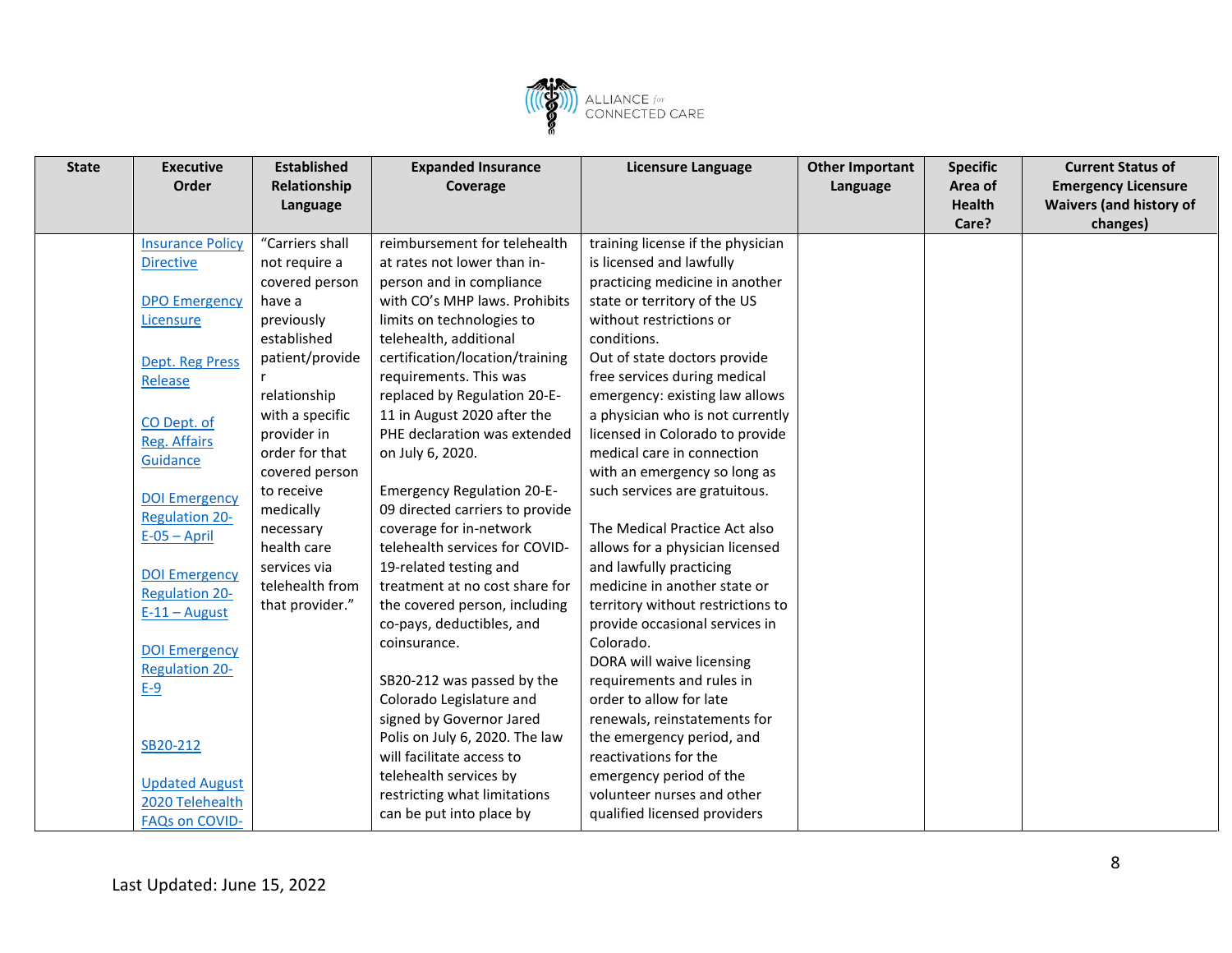

| <b>State</b> | <b>Executive</b><br>Order | <b>Established</b><br>Relationship | <b>Expanded Insurance</b><br>Coverage           | <b>Licensure Language</b>         | <b>Other Important</b><br>Language | <b>Specific</b><br>Area of | <b>Current Status of</b><br><b>Emergency Licensure</b> |
|--------------|---------------------------|------------------------------------|-------------------------------------------------|-----------------------------------|------------------------------------|----------------------------|--------------------------------------------------------|
|              |                           | Language                           |                                                 |                                   |                                    | <b>Health</b>              | <b>Waivers (and history of</b>                         |
|              |                           |                                    |                                                 |                                   |                                    | Care?                      | changes)                                               |
|              | 19 and                    |                                    | health insurance companies.                     | from out of state, so as to       |                                    |                            |                                                        |
|              | Insurance                 |                                    | Specifically, the law prohibits                 | support measures to reduce or     |                                    |                            |                                                        |
|              |                           |                                    | health plans from imposing                      | prevent the spread of COVID-      |                                    |                            |                                                        |
|              |                           |                                    | specific requirements on                        | 19.                               |                                    |                            |                                                        |
|              |                           |                                    | HIPAA compliant technologies                    |                                   |                                    |                            |                                                        |
|              |                           |                                    | to deliver services, requiring                  |                                   |                                    |                            |                                                        |
|              |                           |                                    | an individual to have an                        |                                   |                                    |                            |                                                        |
|              |                           |                                    | existing relationship with a                    |                                   |                                    |                            |                                                        |
|              |                           |                                    | provider before receiving                       |                                   |                                    |                            |                                                        |
|              |                           |                                    | services, and imposing                          |                                   |                                    |                            |                                                        |
|              |                           |                                    | additional certification,                       |                                   |                                    |                            |                                                        |
|              |                           |                                    | location, or training                           |                                   |                                    |                            |                                                        |
|              |                           |                                    | requirements on providers as<br>a condition for |                                   |                                    |                            |                                                        |
|              |                           |                                    | reimbursement.                                  |                                   |                                    |                            |                                                        |
|              |                           |                                    |                                                 |                                   |                                    |                            |                                                        |
|              |                           |                                    | <b>Extensions of Executive Order</b>            |                                   |                                    |                            |                                                        |
|              |                           |                                    | 2020 020 ordering the                           |                                   |                                    |                            |                                                        |
|              |                           |                                    | temporary suspension of                         |                                   |                                    |                            |                                                        |
|              |                           |                                    | certain statutes to expand                      |                                   |                                    |                            |                                                        |
|              |                           |                                    | telehealth services expired on                  |                                   |                                    |                            |                                                        |
|              |                           |                                    | July 27, 2020. Current state                    |                                   |                                    |                            |                                                        |
|              |                           |                                    | law is now in effect.                           |                                   |                                    |                            |                                                        |
| Connecticut  | Department of             |                                    | Carriers were required to                       | DPH Order (issued on              |                                    | COVID-19                   | <b>Inactive - The Governor's</b>                       |
|              | <b>Health Order</b>       |                                    | waive cost-sharing on                           | December 22, 2021) suspends       |                                    |                            | authority to issue                                     |
|              |                           |                                    | telehealth visits and list each                 | for period of 60 days the         |                                    |                            | emergency orders related                               |
|              | <b>Executive Order</b>    |                                    | carrier's telehealth service                    | requirement of licensure,         |                                    |                            | to the COVID-19 pandemic                               |
|              | 7F                        |                                    | link.                                           | certification or registration for |                                    |                            | expired on April. 15, 2022.                            |
|              |                           |                                    |                                                 | health care professionals         |                                    |                            | However, a House joint                                 |
|              | <b>Executive Order</b>    |                                    | Executive Order 7F authorized                   | appropriately licensed,           |                                    |                            | resolution extended the                                |
|              | 7G                        |                                    | the Dept. of Social Services to                 | certified or registered in        |                                    |                            |                                                        |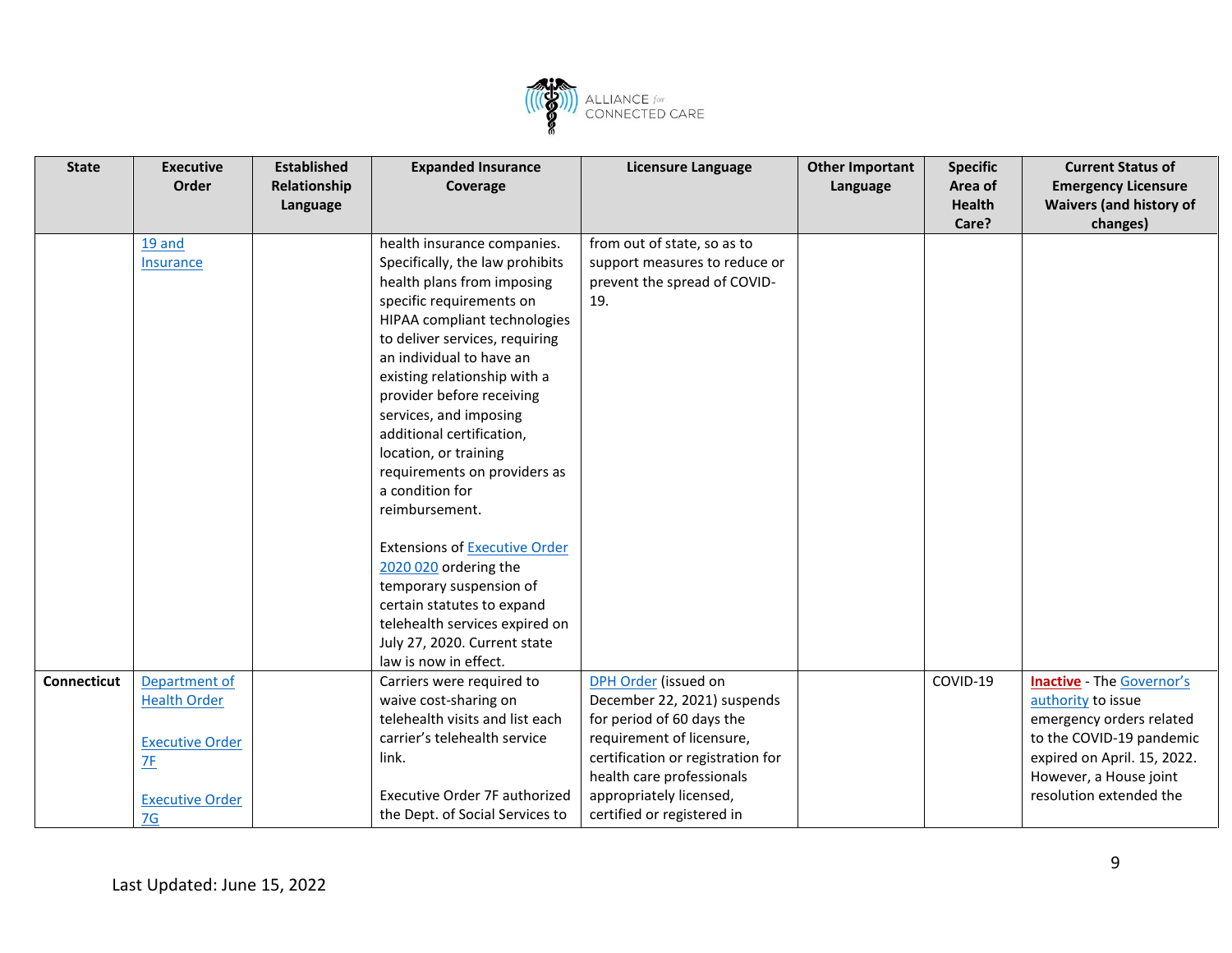

| <b>State</b> | <b>Executive</b>       | <b>Established</b> | <b>Expanded Insurance</b>      | <b>Licensure Language</b>         | <b>Other Important</b> | <b>Specific</b> | <b>Current Status of</b>       |
|--------------|------------------------|--------------------|--------------------------------|-----------------------------------|------------------------|-----------------|--------------------------------|
|              | Order                  | Relationship       | Coverage                       |                                   | Language               | Area of         | <b>Emergency Licensure</b>     |
|              |                        | Language           |                                |                                   |                        | <b>Health</b>   | <b>Waivers (and history of</b> |
|              |                        |                    |                                |                                   |                        | Care?           | changes)                       |
|              |                        |                    | waive requirements necessary   | another state or territory of     |                        |                 | state PHE through June 30,     |
|              | <b>CT HB 6001</b>      |                    | to expand Medicaid coverage    | the US and DC, for certain        |                        |                 | 2022.                          |
|              |                        |                    | of telehealth services, to     | health care professionals. This   |                        |                 |                                |
|              | <b>Executive Order</b> |                    | include audio-only.            | will not extend past Feb. 15 if   |                        |                 | Licensure flexibilities were   |
|              | 7HHH                   |                    |                                | the PHE is not extended. Press    |                        |                 | reinstated through Feb. 15,    |
|              |                        |                    | Executive Order 7G expanded    | release   Memo                    |                        |                 | 2022 per December 2021         |
|              |                        |                    | access to telemedicine         |                                   |                        |                 | DPH order (see Licensure       |
|              |                        |                    | services to include phone,     | DOH Order (issued on March        |                        |                 | Language column), and          |
|              |                        |                    | waives telehealth services for | 23, 2020) outlined a              |                        |                 | again through April 15 per     |
|              |                        |                    | a provider-licensed facility.  | "temporary suspension for a       |                        |                 | subsequent February DPH        |
|              |                        |                    |                                | period of 60 consecutive days,    |                        |                 | order. The Governor had        |
|              |                        |                    | CT HB 6001, signed into law    | of the requirements of            |                        |                 | signed into law House Bill     |
|              |                        |                    | July 31, extended Gov.         | licensure, certification or       |                        |                 | 5047, which would              |
|              |                        |                    | Lamont's emergency orders      | registration" to allow persons    |                        |                 | temporarily extend             |
|              |                        |                    | regarding telemedicine until   | who are appropriately licensed,   |                        |                 | licensure flexibilities until  |
|              |                        |                    | March 15, 2021. This included  | certified or registered in        |                        |                 | April 15, 2022.                |
|              |                        |                    | expanding the type of health   | another state or territory of     |                        |                 |                                |
|              |                        |                    | care professionals that can    | the U.S. or D.C. to render        |                        |                 | Passed House Bill No. 6470,    |
|              |                        |                    | provide telehealth services,   | temporary assistance in           |                        |                 | which requires the CT          |
|              |                        |                    | allowing for audio-only        | Connecticut within the scope      |                        |                 | medical assistance program     |
|              |                        |                    | telehealth modalities, and     | of the profession for which a     |                        |                 | to provide coverage for        |
|              |                        |                    | prohibiting insurers from      | provider is licensed.             |                        |                 | audio-only telehealth and      |
|              |                        |                    | reducing reimbursement for     |                                   |                        |                 | requires the Commissioner      |
|              |                        |                    | telemedicine services.         | Executive Order 7G suspends       |                        |                 | to provide Medicaid            |
|              |                        |                    |                                | licensure/certification/registrat |                        |                 | reimbursement for services     |
|              |                        |                    |                                | ion requirements for applicable   |                        |                 | delivered via telehealth at    |
|              |                        |                    |                                | telehealth providers enrolled in  |                        |                 | parity.                        |
|              |                        |                    |                                | Medicaid or in-network in fully-  |                        |                 |                                |
|              |                        |                    |                                | insured commercial plans, in      |                        |                 | On May 10, Governor            |
|              |                        |                    |                                | accordance with orders issued     |                        |                 | Lamont signed HB 5596,         |
|              |                        |                    |                                | by Commissioner of the Dept.      |                        |                 | which allows for physicians    |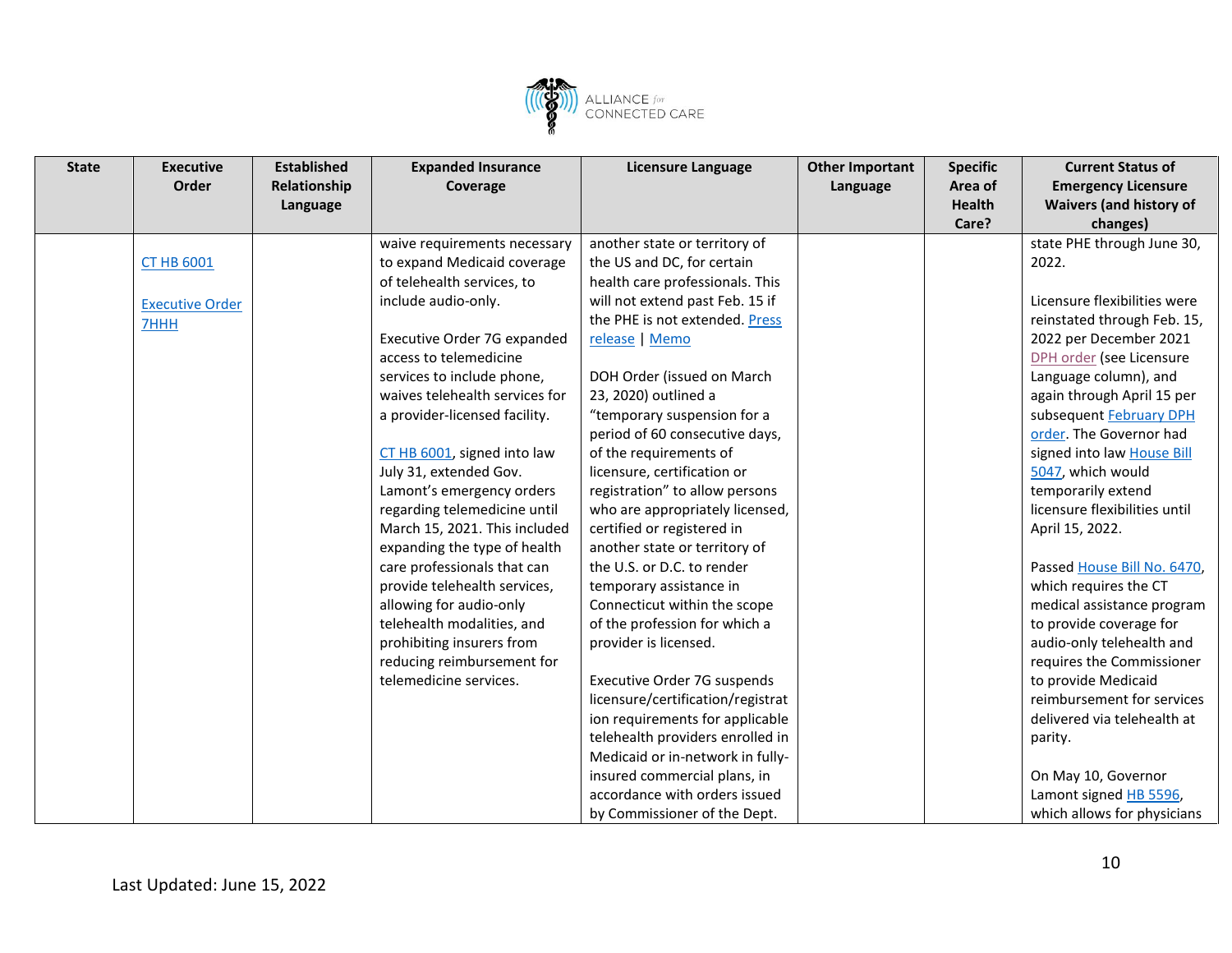

| <b>State</b>    | <b>Executive</b> | <b>Established</b> | <b>Expanded Insurance</b> | Licensure Language                | <b>Other Important</b>  | <b>Specific</b> | <b>Current Status of</b>          |
|-----------------|------------------|--------------------|---------------------------|-----------------------------------|-------------------------|-----------------|-----------------------------------|
|                 | Order            | Relationship       | Coverage                  |                                   | Language                | Area of         | <b>Emergency Licensure</b>        |
|                 |                  | Language           |                           |                                   |                         | <b>Health</b>   | <b>Waivers (and history of</b>    |
|                 |                  |                    |                           |                                   |                         | Care?           | changes)                          |
|                 |                  |                    |                           | of Public Health. Section 5(b) of |                         |                 | licensed out of state to          |
|                 |                  |                    |                           | EO 7G allows a clinician          |                         |                 | provide services via              |
|                 |                  |                    |                           | licensed in another state to      |                         |                 | telemedicine to CT                |
|                 |                  |                    |                           | treat someone in CT through       |                         |                 | residents for two years.          |
|                 |                  |                    |                           | telehealth without getting a      |                         |                 | Out-of-state physicians can       |
|                 |                  |                    |                           | license in CT. Unless otherwise   |                         |                 | provide services via              |
|                 |                  |                    |                           | specified/modified, this order    |                         |                 | telemedicine to Connecticut       |
|                 |                  |                    |                           | will remain in effect for the     |                         |                 | residents until June 30,          |
|                 |                  |                    |                           | duration of the PHE.              |                         |                 | 2023 per CT HB 6672.              |
|                 |                  |                    |                           | Licensure by endorsement -        |                         |                 | Expands telehealth provider       |
|                 |                  |                    |                           | existing state law (CT Gen.       |                         |                 | definition, per HB 5596.          |
|                 |                  |                    |                           | Statute § 20-12) provides that    |                         |                 |                                   |
|                 |                  |                    |                           | the Dept. of Public Health may    |                         |                 | <b>EO 7G declares Connecticut</b> |
|                 |                  |                    |                           | establish a process of accepting  |                         |                 | under public health and civil     |
|                 |                  |                    |                           | an applicant's license from       |                         |                 | preparedness emergency.           |
|                 |                  |                    |                           | another state and may issue       |                         |                 |                                   |
|                 |                  |                    |                           | that applicant a license to       |                         |                 |                                   |
|                 |                  |                    |                           | practice medicine in the state    |                         |                 |                                   |
|                 |                  |                    |                           | without examination, if certain   |                         |                 |                                   |
|                 |                  |                    |                           | conditions are met.               |                         |                 |                                   |
|                 |                  |                    |                           | EO 7HHH extended the              |                         |                 |                                   |
|                 |                  |                    |                           | suspension of the                 |                         |                 |                                   |
|                 |                  |                    |                           | requirements for licensure for    |                         |                 |                                   |
|                 |                  |                    |                           | physicians and PAs for six        |                         |                 |                                   |
|                 |                  |                    |                           | months (through January 14,       |                         |                 |                                   |
|                 |                  |                    |                           | 2021) unless earlier modified     |                         |                 |                                   |
|                 |                  |                    |                           | or terminated.                    |                         |                 |                                   |
| <b>Delaware</b> | <b>Insurance</b> | Any in-person      | Prohibits carriers from   | Any out of state healthcare       | The Delaware            | COVID-19        | <b>Inactive</b> - The governor    |
|                 | Commissioner     | requirement        | excluding a service for   | provider who would be             | <b>Board of Medical</b> |                 | issued a new state of             |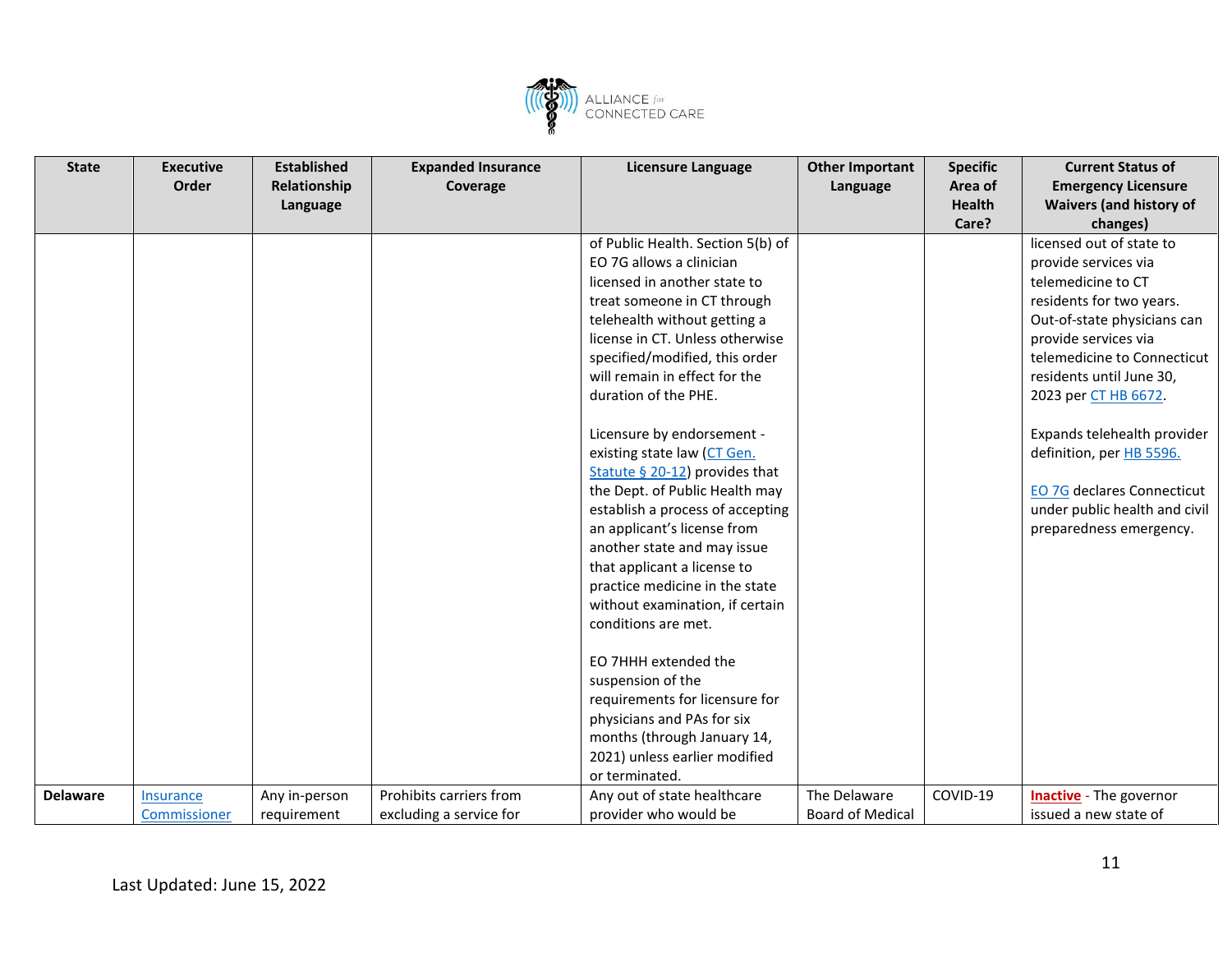

| <b>State</b>   | <b>Executive</b>       | <b>Established</b> | <b>Expanded Insurance</b>        | Licensure Language               | <b>Other Important</b> | <b>Specific</b> | <b>Current Status of</b>        |
|----------------|------------------------|--------------------|----------------------------------|----------------------------------|------------------------|-----------------|---------------------------------|
|                | Order                  | Relationship       | Coverage                         |                                  | Language               | Area of         | <b>Emergency Licensure</b>      |
|                |                        | Language           |                                  |                                  |                        | <b>Health</b>   | <b>Waivers (and history of</b>  |
|                |                        |                    |                                  |                                  |                        | Care?           | changes)                        |
|                | <b>Bulletin to</b>     | prior to           | coverage solely because the      | permitted to provide             | Licensure and          |                 | emergency on August 10,         |
|                | <b>Insurers</b>        | telemedicine       | service is provided through      | telemedicine services to a       | Discipline's           |                 | 2021. It has been extended      |
|                |                        | services under     | telemedicine services. If an in- | Delaware resident if they hold   | Regulation 19          |                 | a third time since the new      |
|                | Governor               | Title 24 is        | network provider is not          | an active license in another     | regarding              |                 | declaration to June 25,         |
|                | <b>Executive Order</b> | waived.            | available, the carrier must      | jurisdiction.                    | restrictions on        |                 | 2022. However, licensure        |
|                |                        |                    | provide access to an out-of-     |                                  | the use of             |                 | waivers have expired - no       |
|                | <b>Medical Board</b>   | Requirements       | network provider at the in-      |                                  | telemedicine is        |                 | change to licensure status      |
|                | <b>Regulation 19</b>   | that the patient   | network cost-sharing             |                                  | suspended.             |                 | below.                          |
|                |                        | must be            | reimbursement level              |                                  |                        |                 |                                 |
|                |                        | present in         |                                  |                                  |                        |                 | Out-of-state telemedicine       |
|                |                        | Delaware at the    |                                  |                                  |                        |                 | privileges rescinded, with      |
|                |                        | time               |                                  |                                  |                        |                 | the exception of mental         |
|                |                        | telemedicine       |                                  |                                  |                        |                 | health care providers, per      |
|                |                        | services are       |                                  |                                  |                        |                 | HB 348.                         |
|                |                        | provided are       |                                  |                                  |                        |                 |                                 |
|                |                        | suspended, so      |                                  |                                  |                        |                 | The original State of           |
|                |                        | long as the        |                                  |                                  |                        |                 | Emergency expired on July       |
|                |                        | patient is a       |                                  |                                  |                        |                 | 13, 2021.                       |
|                |                        | Delaware           |                                  |                                  |                        |                 |                                 |
|                |                        | resident.          |                                  |                                  |                        |                 |                                 |
| <b>Florida</b> | Department of          |                    | Expands state employee           | Waive licensure requirements     |                        | COVID-19        | <b>Inactive</b> - Public health |
|                | <b>Health</b>          |                    | health benefits to include       | for out-of-state health care     |                        |                 | emergency expired on June       |
|                | <b>Declaration of</b>  |                    | telehealth at no additional      | professionals who render         |                        |                 | 26, 2021                        |
|                | <b>Public Health</b>   |                    | cost, add telehealth             | services in Florida related to   |                        |                 |                                 |
|                | <b>Emergency</b>       |                    | employees to the employee        | COVID-19 Health care             |                        |                 | While temporary licensure       |
|                |                        |                    | pharmacy benefits plan, and      | professionals, advanced life     |                        |                 | waivers are inactive, out-of-   |
|                | <b>Executive Order</b> |                    | ensure state employee access     | support professionals, and       |                        |                 | state professionals can         |
|                |                        |                    | to telehealth through state's    | basic life support professionals |                        |                 | provide telemedicine            |
|                |                        |                    | contracted HMO plans and         | holding a valid, unrestricted,   |                        |                 | services to Florida residents   |
|                |                        |                    | PPO organization plan without    | and unencumbered license in      |                        |                 | if they are registered with     |
|                |                        |                    | cost-sharing                     | any state, territory and/or      |                        |                 |                                 |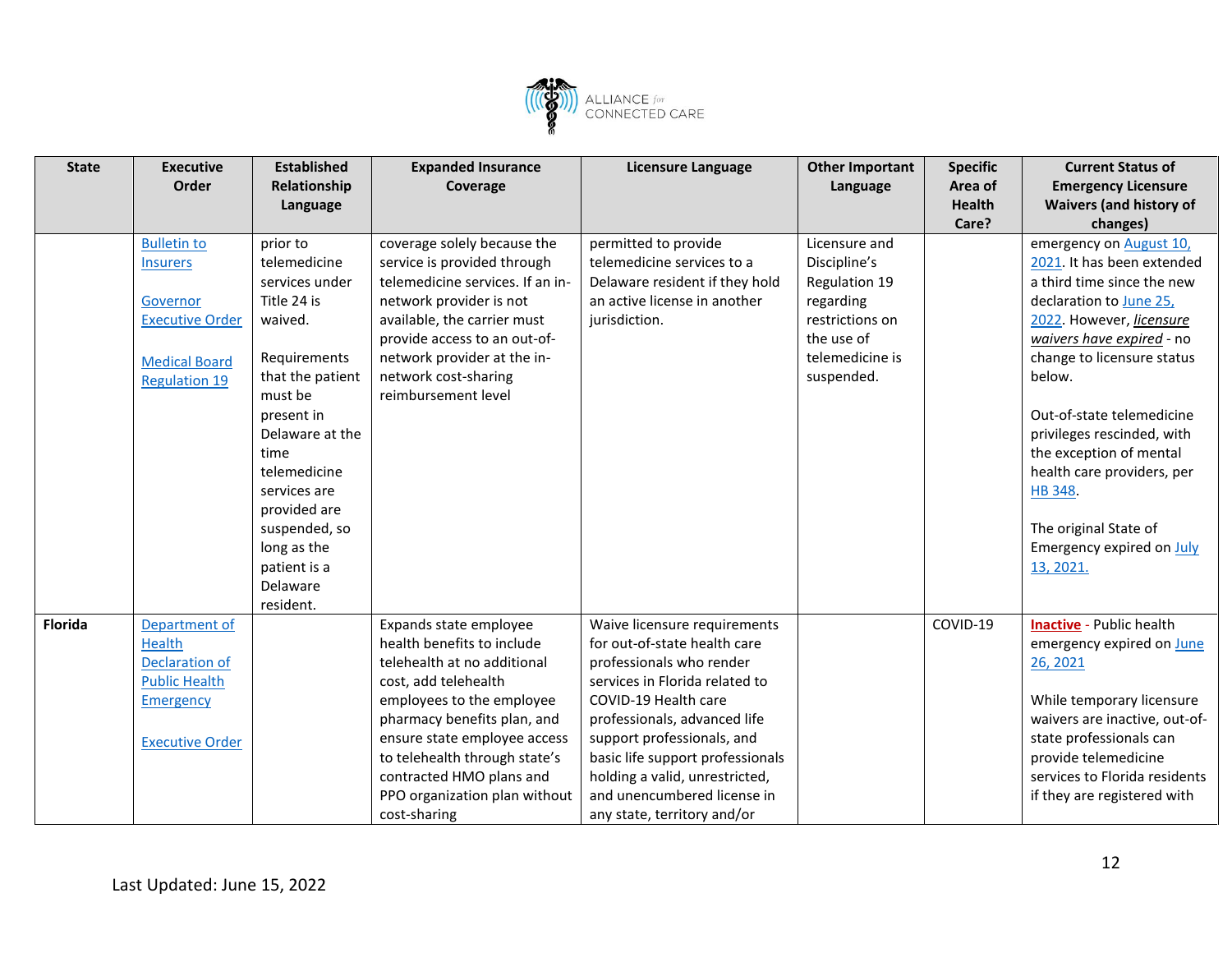

| <b>State</b> | <b>Executive</b>       | <b>Established</b> | <b>Expanded Insurance</b> | Licensure Language              | <b>Other Important</b> | <b>Specific</b> | <b>Current Status of</b>                 |
|--------------|------------------------|--------------------|---------------------------|---------------------------------|------------------------|-----------------|------------------------------------------|
|              | Order                  | Relationship       | Coverage                  |                                 | Language               | Area of         | <b>Emergency Licensure</b>               |
|              |                        | Language           |                           |                                 |                        | <b>Health</b>   | <b>Waivers (and history of</b>           |
|              |                        |                    |                           |                                 |                        | Care?           | changes)                                 |
|              |                        |                    |                           | district may render such        |                        |                 | the Medical Board per                    |
|              |                        |                    |                           | services in Florida during a    |                        |                 | Florida Law § 2019-137.                  |
|              |                        |                    |                           | period not to exceed 30 days,   |                        |                 |                                          |
|              |                        |                    |                           | suspending licensing and        |                        |                 |                                          |
|              |                        |                    |                           | registration renewal            |                        |                 |                                          |
|              |                        |                    |                           | requirements for existing       |                        |                 |                                          |
|              |                        |                    |                           | professional licenses.          |                        |                 |                                          |
| Georgia      | Georgia                |                    |                           | The Georgia Composite           |                        | COVID-19        | <b>Inactive</b> - According to <b>EO</b> |
|              | Composite              |                    |                           | Medical Board is authorized to  |                        |                 | 03.21.22.01, licensing                   |
|              | <b>Medicine Board</b>  |                    |                           | grant temporary licenses to     |                        |                 | waivers were scheduled to                |
|              |                        |                    |                           | physicians who apply for a      |                        |                 | expire April 15, 2022 with               |
|              |                        |                    |                           | temporary medical license and   |                        |                 | the state of emergency.                  |
|              |                        |                    |                           | are currently licensed as a     |                        |                 | Georgia also issues                      |
|              |                        |                    |                           | physician in good standing by   |                        |                 | telemedicine licenses for                |
|              |                        |                    |                           | equivalent boards in other      |                        |                 | out-of-state physicians.                 |
|              |                        |                    |                           | states to assist with the needs |                        |                 |                                          |
|              |                        |                    |                           | of this public health emergency |                        |                 | <b>Public Health Emergency</b>           |
|              |                        |                    |                           |                                 |                        |                 | was renewed a number of                  |
|              |                        |                    |                           |                                 |                        |                 | times, most recently                     |
|              |                        |                    |                           |                                 |                        |                 | through April 15, 2022.                  |
|              |                        |                    |                           |                                 |                        |                 |                                          |
|              |                        |                    |                           |                                 |                        |                 | Licensing waivers initially              |
|              |                        |                    |                           |                                 |                        |                 | expired October 20, 2021,                |
|              |                        |                    |                           |                                 |                        |                 | according EO 9.20.21.02,                 |
|              |                        |                    |                           |                                 |                        |                 | but were reinstated with                 |
|              |                        |                    |                           |                                 |                        |                 | the reinstatement of the                 |
|              |                        |                    |                           |                                 |                        |                 | PHE.                                     |
| Hawaii       | Updated                |                    |                           | Allow out-of-state physicians,  |                        | COVID-19        | Inactive - COVID-19                      |
|              | <b>Executive Order</b> |                    |                           | osteopathic physicians, and     |                        |                 | emergency was renewed as                 |
|              |                        |                    |                           | physician assistants to         |                        |                 | of 1/26/22 proclamation,                 |
|              |                        |                    |                           | practice in Hawaii without a    |                        |                 | and expired on March 25,                 |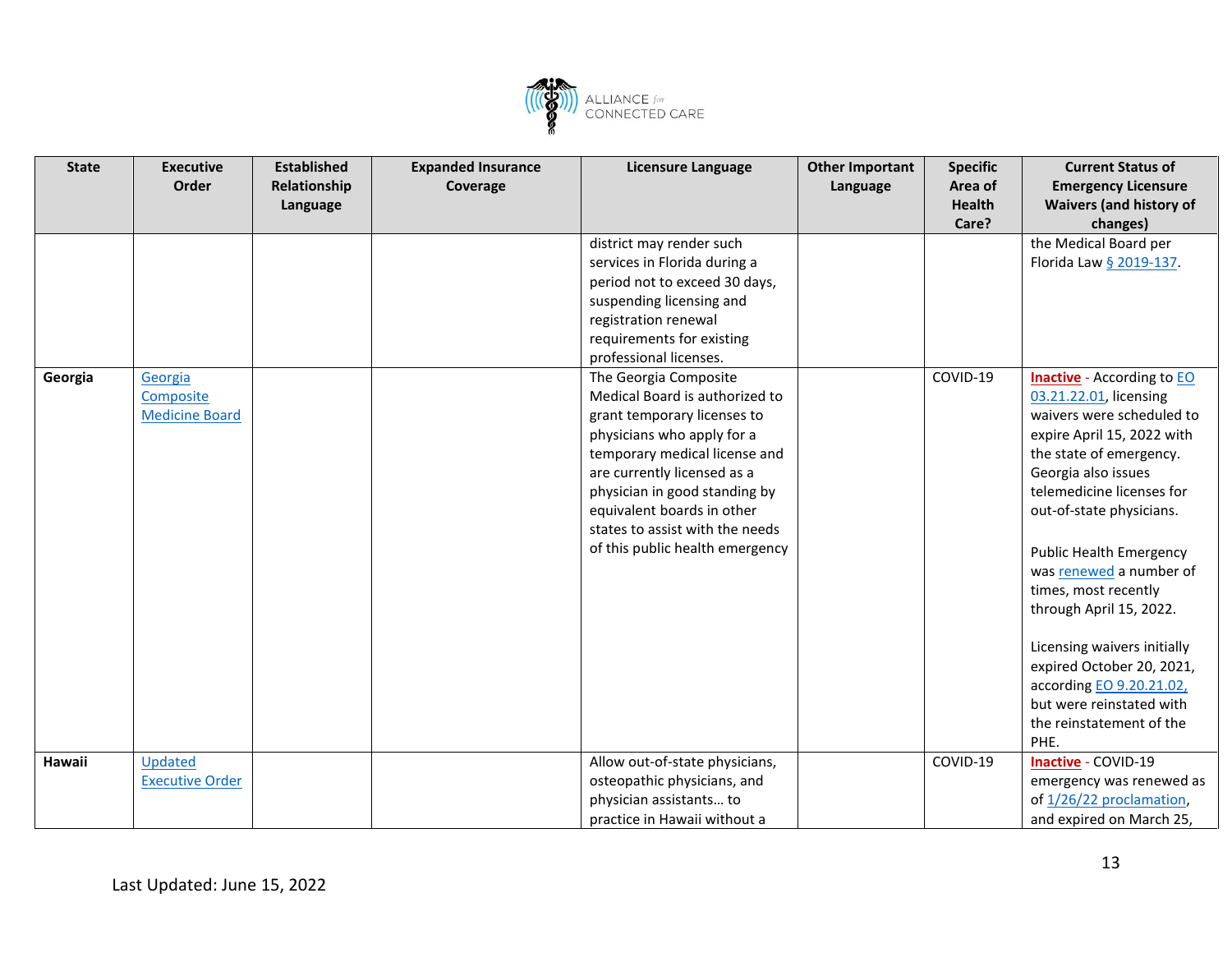

| <b>State</b> | <b>Executive</b>      | <b>Established</b> | <b>Expanded Insurance</b> | Licensure Language              | <b>Other Important</b> | <b>Specific</b> | <b>Current Status of</b>        |
|--------------|-----------------------|--------------------|---------------------------|---------------------------------|------------------------|-----------------|---------------------------------|
|              | Order                 | Relationship       | Coverage                  |                                 | Language               | Area of         | <b>Emergency Licensure</b>      |
|              |                       | Language           |                           |                                 |                        | <b>Health</b>   | <b>Waivers (and history of</b>  |
|              |                       |                    |                           |                                 |                        | Care?           | changes)                        |
|              |                       |                    |                           | license; provided that they     |                        |                 | 2022. This proclamation         |
|              |                       |                    |                           | have never had their license    |                        |                 | had allowed out of state        |
|              |                       |                    |                           | revoked or suspended and are    |                        |                 | physicians, osteopathic         |
|              |                       |                    |                           | hired by a state or county      |                        |                 | physicians, and PAs to          |
|              |                       |                    |                           | agency or facility, or by a     |                        |                 | practice within the state       |
|              |                       |                    |                           | hospital, including related     |                        |                 | when it was active.             |
|              |                       |                    |                           | clinics and rehabilitation      |                        |                 |                                 |
|              |                       |                    |                           | hospitals, nursing home,        |                        |                 | Passed Senate Bill No. 970,     |
|              |                       |                    |                           | hospice, pharmacy, or clinical  |                        |                 | which authorizes the            |
|              |                       |                    |                           | laboratory.                     |                        |                 | establishment of a              |
|              |                       |                    |                           |                                 |                        |                 | physician-patient               |
|              |                       |                    |                           |                                 |                        |                 | relationships via a             |
|              |                       |                    |                           |                                 |                        |                 | telehealth interaction if the   |
|              |                       |                    |                           |                                 |                        |                 | physician is licensed to        |
|              |                       |                    |                           |                                 |                        |                 | practice in the state.          |
|              |                       |                    |                           |                                 |                        |                 |                                 |
|              |                       |                    |                           |                                 |                        |                 | <b>Initial Public Health</b>    |
|              |                       |                    |                           |                                 |                        |                 | Emergency declaration had       |
|              |                       |                    |                           |                                 |                        |                 | expired December 31, 2021       |
|              |                       |                    |                           |                                 |                        |                 | before being renewed.           |
| Idaho        | <b>Idaho Board of</b> | Proclamation       |                           | During the public health state  |                        | COVID-19        | <b>Inactive</b> - Public Health |
|              | <b>Nursing</b>        | suspends           |                           | of emergency, MDs, Dos, and     |                        |                 | Emergency ended on April        |
|              | <b>Comments</b>       | telehealth         |                           | Pas holding a license in good   |                        |                 | 15, 2022 (per 4/23              |
|              |                       | regulations        |                           | standing from another state or  |                        |                 | proclamation). Once the         |
|              | <b>Board of</b>       | relating to the    |                           | country are permitted to treat  |                        |                 | PHE lifted, all out-of-state    |
|              | Medicine              | establishment      |                           | patients in Idaho without an    |                        |                 | providers had to be fully       |
|              | Proclamation          | of provider-       |                           | Idaho license until the public  |                        |                 | licensed in Idaho to            |
|              |                       | patient            |                           | health emergency is over. Out-  |                        |                 | continue practicing in          |
|              | Governor              | relationships      |                           | of-state practitioners treating |                        |                 | person or via telemedicine.     |
|              | Proclamation          | and issuance of    |                           | Idaho patients are encouraged   |                        |                 |                                 |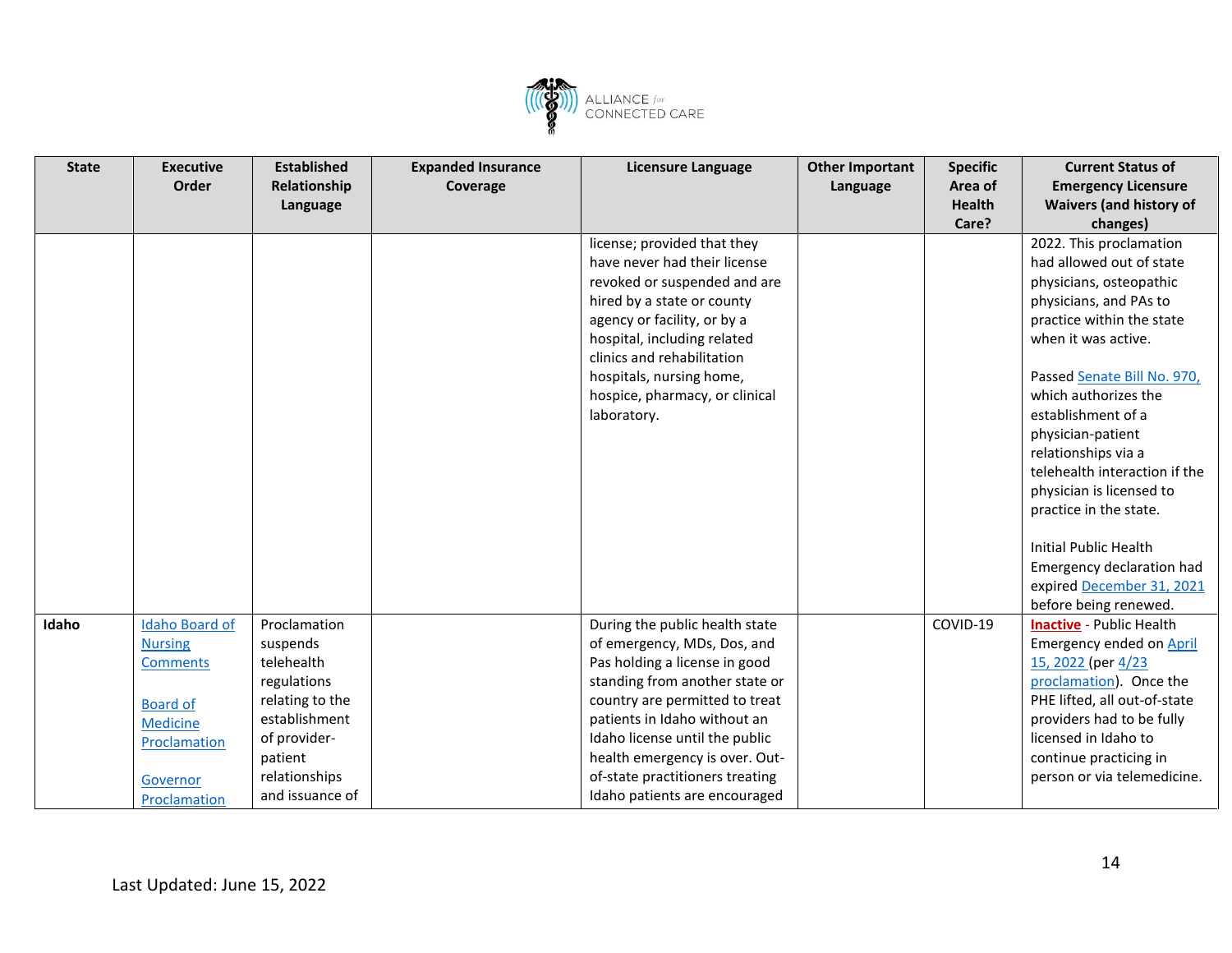

| <b>State</b>    | <b>Executive</b>       | <b>Established</b> | <b>Expanded Insurance</b>      | <b>Licensure Language</b>         | <b>Other Important</b> | <b>Specific</b> | <b>Current Status of</b>             |
|-----------------|------------------------|--------------------|--------------------------------|-----------------------------------|------------------------|-----------------|--------------------------------------|
|                 | Order                  | Relationship       | Coverage                       |                                   | Language               | Area of         | <b>Emergency Licensure</b>           |
|                 |                        | Language           |                                |                                   |                        | <b>Health</b>   | <b>Waivers (and history of</b>       |
|                 |                        |                    |                                |                                   |                        | Care?           | changes)                             |
|                 |                        | Rx orders via      |                                | to notify the Board of their      |                        |                 | This follows the state of            |
|                 |                        | telehealth         |                                | intent to practice in Idaho.      |                        |                 | emergency being reinstated           |
|                 |                        |                    |                                |                                   |                        |                 | on January 7, 2022 after             |
|                 |                        |                    |                                | Provide temporary licensees to    |                        |                 | initially expiring on April 24,      |
|                 |                        |                    |                                | nurses from non-compact           |                        |                 | 2021.                                |
|                 |                        |                    |                                | states and waive fees,            |                        |                 |                                      |
|                 |                        |                    |                                | temporary licenses to             |                        |                 |                                      |
|                 |                        |                    |                                | previously licensed               |                        |                 |                                      |
|                 |                        |                    |                                | retired/non-practicing Idaho      |                        |                 |                                      |
|                 |                        |                    |                                | nurses for both in-person or      |                        |                 |                                      |
|                 |                        |                    |                                | telehealth services               |                        |                 |                                      |
| <b>Illinois</b> | <b>IDFPR Guidance</b>  |                    | Executive order expands        | Out-of-state physicians, nurses,  |                        | COVID-19        | <b>Active - Disaster declaration</b> |
|                 |                        |                    | "telehealth services" to       | physician assistants,             |                        |                 | extended through June 25,            |
|                 | Out-of-State           |                    | include all health care,       | pharmacists, and respiratory      |                        |                 | 2022 (including telehealth           |
|                 | <b>Practice Permit</b> |                    | psychiatry, mental health      | care therapists may practice in   |                        |                 | flexibilities), EO 2022-13.          |
|                 |                        |                    | treatment, substance use       | Illinois if they are licensed in  |                        |                 |                                      |
|                 | <b>HFS Emergency</b>   |                    | disorder treatment, and        | another state and are in good     |                        |                 | Out-of-state provider                |
|                 | <b>Amended</b>         |                    | related services provided to a | standing. These licensees must    |                        |                 | flexibilities are active for         |
|                 | <b>Telehealth</b>      |                    | patient regardless of the      | be operating under the            |                        |                 | established patients.                |
|                 | Rules                  |                    | patient's location via         | authority of IEMA/IDPH or at a    |                        |                 | Telehealth flexibilities were        |
|                 |                        |                    | electronic or telephonic       | long-term care facility, hospital |                        |                 | also reinstated and active.          |
|                 | <b>Executive Order</b> |                    | methods including FaceTime,    | or FQHC, and must meet the        |                        |                 |                                      |
|                 | 2020-09                |                    | Facebook Messenger, Google     | standard of care mandated by      |                        |                 | Actions by the Illinois Dept.        |
|                 |                        |                    | Hangouts, or Skype             | the respective health care acts.  |                        |                 | of Financial and                     |
|                 |                        |                    |                                | They must provide contact         |                        |                 | <b>Professional Regulation</b>       |
|                 |                        |                    | Amended rules require the      | information and dates of          |                        |                 | (IDFPR) for licensed                 |
|                 |                        |                    | same rate paid for telehealth  | arrival and departure on forms    |                        |                 | professionals engaged in             |
|                 |                        |                    | and face-to-face services,     | provided by IDFPR. This           |                        |                 | disaster response (EO 2020-          |
|                 |                        |                    | reimbursement for telehealth   | temporary practice approval       |                        |                 | 23) is re-issued in its              |
|                 |                        |                    | that do not meet the current   | expires on September 30,          |                        |                 | entirety through June 26,            |
|                 |                        |                    | definition of telehealth,      | 2020.                             |                        |                 | 2021. This is the waiver that        |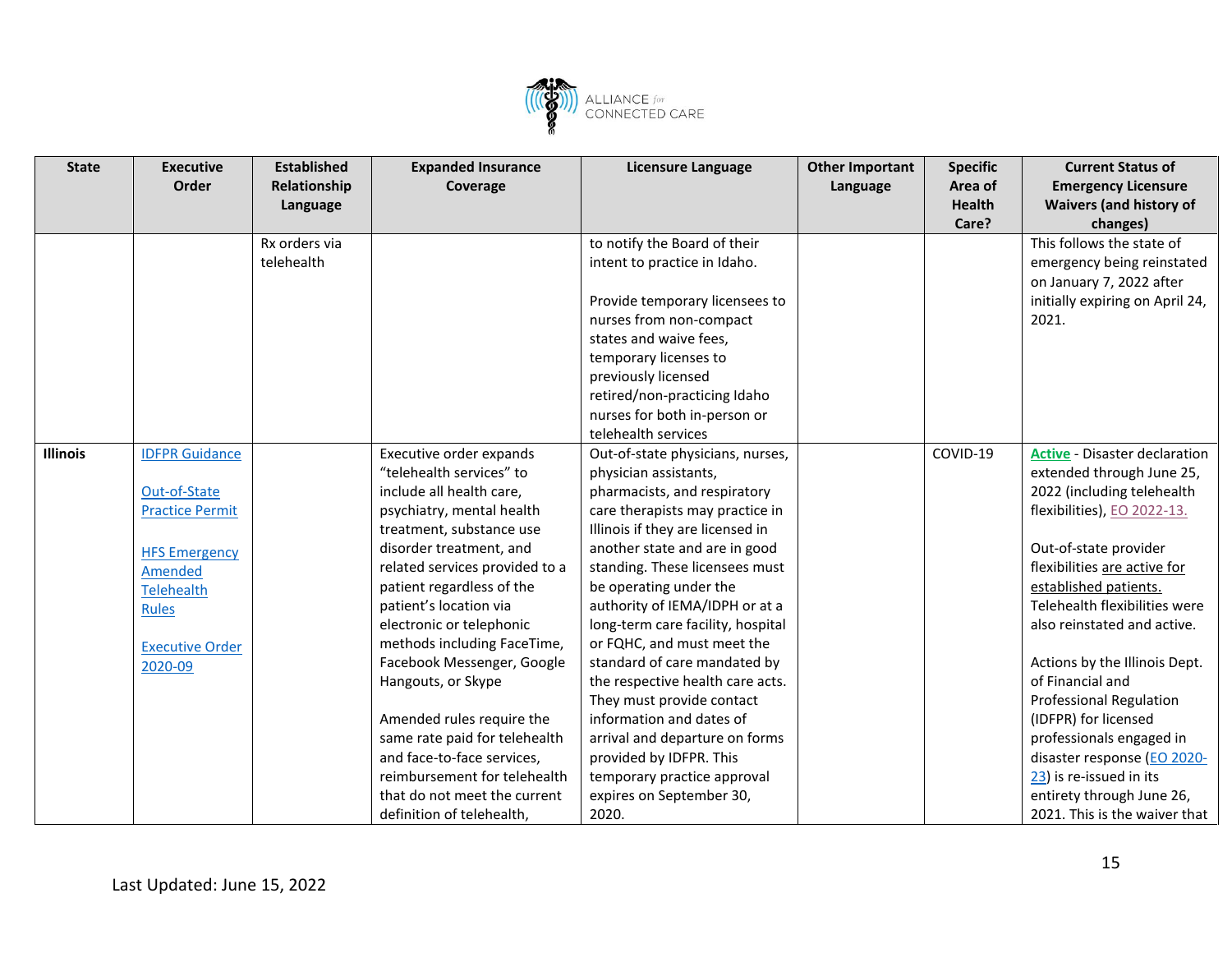

| <b>State</b> | <b>Executive</b><br>Order                                                                                            | <b>Established</b><br>Relationship<br>Language                                                                                                                                                                              | <b>Expanded Insurance</b><br>Coverage                                                                                                                                                                                                                                                                                                                                                                                                                                                  | <b>Licensure Language</b>                                                                                                                                                                                                                            | <b>Other Important</b><br>Language                                                                                                                                                                                                | <b>Specific</b><br>Area of<br><b>Health</b> | <b>Current Status of</b><br><b>Emergency Licensure</b><br><b>Waivers (and history of</b>                                                                                                                                                                                                                                                    |
|--------------|----------------------------------------------------------------------------------------------------------------------|-----------------------------------------------------------------------------------------------------------------------------------------------------------------------------------------------------------------------------|----------------------------------------------------------------------------------------------------------------------------------------------------------------------------------------------------------------------------------------------------------------------------------------------------------------------------------------------------------------------------------------------------------------------------------------------------------------------------------------|------------------------------------------------------------------------------------------------------------------------------------------------------------------------------------------------------------------------------------------------------|-----------------------------------------------------------------------------------------------------------------------------------------------------------------------------------------------------------------------------------|---------------------------------------------|---------------------------------------------------------------------------------------------------------------------------------------------------------------------------------------------------------------------------------------------------------------------------------------------------------------------------------------------|
|              |                                                                                                                      |                                                                                                                                                                                                                             | reimbursement for distant<br>site providers, reimbursement<br>for telehealth services<br>delivered to a patient that is<br>located at an originating site,<br>originating site eligibility,<br>telehealth services delivery<br>eligibility, telehealth services<br>payment parity with in-person<br>delivery, distant site and<br>originating site provider<br>documentation requirements,<br>and physician or other<br>licensed health care<br>professional presence<br>requirements. |                                                                                                                                                                                                                                                      |                                                                                                                                                                                                                                   | Care?                                       | changes)<br>allows IDFPR to take actions<br>to increase the number of<br>licensed professionals<br>responding to the disaster,<br>including issuing variances<br>to allow for out-of-state<br>licensees to practice within<br>Illinois.                                                                                                     |
| Indiana      | <b>Emergency</b><br><b>Declaration</b><br><b>Executive Order</b><br>$20 - 05$<br><b>Executive Order</b><br>$20 - 13$ | Waives in-<br>person medical<br>evaluation of<br>patients for any<br>schedule II-V<br>controlled<br>substance as<br>long as the<br>prescription is<br>issued for a<br>legitimate<br>medical<br>purpose, the<br>telemedicine | Mental health professionals<br>are permitted to practice<br>telemedicine                                                                                                                                                                                                                                                                                                                                                                                                               | Suspension of the requirement<br>that a health care provider<br>holds an Indiana license if he or<br>she: (1) has an equivalent<br>license from another state, and<br>(2) is not suspended or barred<br>from practice in that State or<br>any State. | Executive order<br>waives the<br>prohibition<br>against audio-<br>only telehealth<br>services and<br>allows for<br>physical, speech<br>and occupational<br>therapists to<br>provide<br>telemedicine<br>services and<br>allows for | COVID-19                                    | Active - PHE from EO 22-01<br>was rescinded on March 3,<br>2022, EO 22-09. However,<br>on March 21, 2022,<br>Indiana's Professional<br>Licensing Agency issued a<br><b>bulletin</b> clarifying that the<br>recently signed HB 1003<br>extends the out-of-state<br>health care registry through<br>the duration of the federal<br><b>PHE</b> |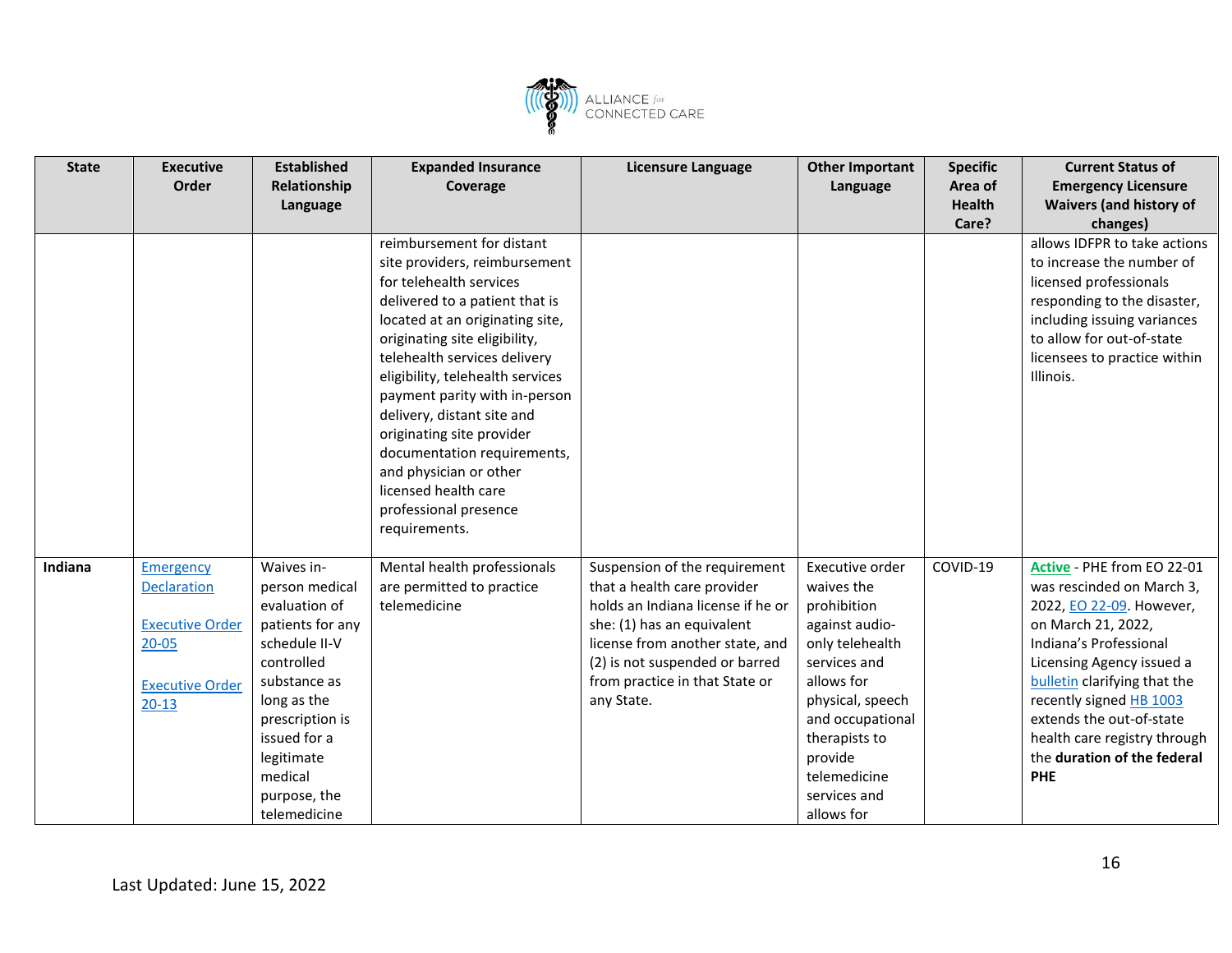

| <b>State</b> | <b>Executive</b> | <b>Established</b> | <b>Expanded Insurance</b> | Licensure Language | <b>Other Important</b> | <b>Specific</b> | <b>Current Status of</b>            |
|--------------|------------------|--------------------|---------------------------|--------------------|------------------------|-----------------|-------------------------------------|
|              | Order            | Relationship       | Coverage                  |                    | Language               | Area of         | <b>Emergency Licensure</b>          |
|              |                  | Language           |                           |                    |                        | <b>Health</b>   | <b>Waivers (and history of</b>      |
|              |                  |                    |                           |                    |                        | Care?           | changes)                            |
|              |                  | communication      |                           |                    | physical, speech       |                 | Licensure flexibilities were        |
|              |                  | is conducted       |                           |                    | and occupational       |                 | set to expire March 31,             |
|              |                  | using an audio-    |                           |                    | therapists to be       |                 | 2022 per EO 22-09.                  |
|              |                  | visual, real-      |                           |                    | telehealth             |                 | According to the <b>IPLA</b> , "The |
|              |                  | time, two-way      |                           |                    | provided when          |                 | State of Indiana has created        |
|              |                  | interactive        |                           |                    | using secure           |                 | a registry of individuals who       |
|              |                  | communication      |                           |                    | videoconferenci        |                 | do not hold a valid license         |
|              |                  | system.            |                           |                    | ng, interactive        |                 | to practice in Indiana but          |
|              |                  |                    |                           |                    | store-and-             |                 | can be mobilized to help            |
|              |                  |                    |                           |                    | forward                |                 | fight COVID-19 by issuing           |
|              |                  |                    |                           |                    | technology or          |                 | temporary permits to                |
|              |                  |                    |                           |                    | remote patient         |                 | practice. Any individual who        |
|              |                  |                    |                           |                    | monitoring.            |                 | utilizes the registry may           |
|              |                  |                    |                           |                    |                        |                 | work initially for 90 days          |
|              |                  |                    |                           |                    |                        |                 | (extendable in 30-day               |
|              |                  |                    |                           |                    |                        |                 | increments) or until the            |
|              |                  |                    |                           |                    |                        |                 | public health emergency is          |
|              |                  |                    |                           |                    |                        |                 | over. Once the emergency            |
|              |                  |                    |                           |                    |                        |                 | is over, their license will         |
|              |                  |                    |                           |                    |                        |                 | expire, and all existing            |
|              |                  |                    |                           |                    |                        |                 | application procedures              |
|              |                  |                    |                           |                    |                        |                 | must be followed such as            |
|              |                  |                    |                           |                    |                        |                 | taking the appropriate              |
|              |                  |                    |                           |                    |                        |                 | licensure exam and passing          |
|              |                  |                    |                           |                    |                        |                 | a criminal background               |
|              |                  |                    |                           |                    |                        |                 | check. This registry will be        |
|              |                  |                    |                           |                    |                        |                 | open to: Out-of-state               |
|              |                  |                    |                           |                    |                        |                 | healthcare practitioners;           |
|              |                  |                    |                           |                    |                        |                 | retired healthcare                  |
|              |                  |                    |                           |                    |                        |                 | professionals; and recent           |
|              |                  |                    |                           |                    |                        |                 | graduates of accredited             |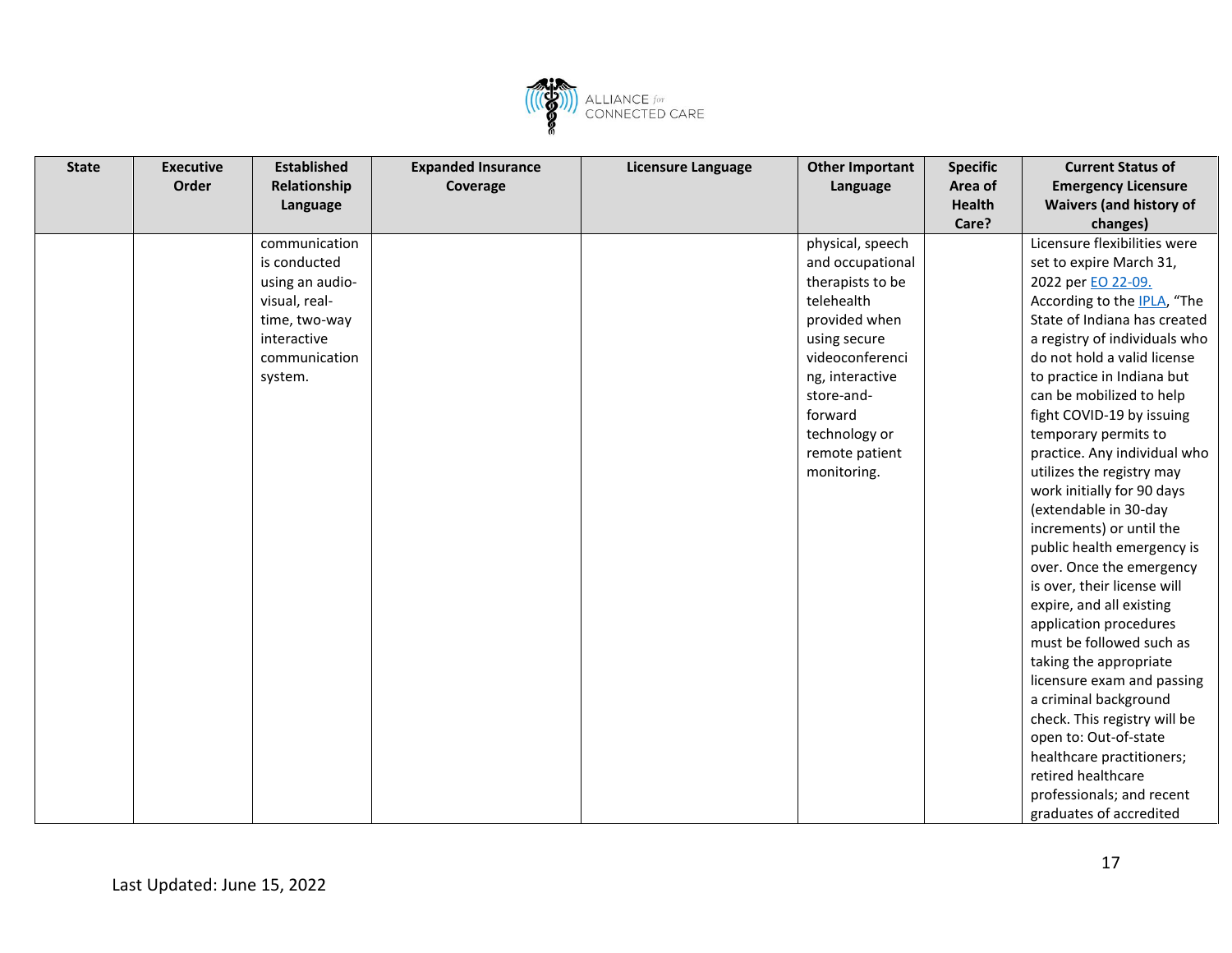

| <b>State</b> | <b>Executive</b>       | <b>Established</b> | <b>Expanded Insurance</b> | Licensure Language              | <b>Other Important</b> | <b>Specific</b> | <b>Current Status of</b>       |
|--------------|------------------------|--------------------|---------------------------|---------------------------------|------------------------|-----------------|--------------------------------|
|              | Order                  | Relationship       | Coverage                  |                                 | Language               | Area of         | <b>Emergency Licensure</b>     |
|              |                        | Language           |                           |                                 |                        | <b>Health</b>   | <b>Waivers (and history of</b> |
|              |                        |                    |                           |                                 |                        | Care?           | changes)                       |
|              |                        |                    |                           |                                 |                        |                 | medical, registered nursing,   |
|              |                        |                    |                           |                                 |                        |                 | pharmacy, physician            |
|              |                        |                    |                           |                                 |                        |                 | assistant, and respiratory     |
|              |                        |                    |                           |                                 |                        |                 | care programs."                |
| lowa         | <b>Proclamation of</b> |                    |                           | A physician may practice        | Temporarily            | COVID-19        | Inactive - PHE expired on      |
|              | <b>Disaster</b>        |                    |                           | medicine/telemedicine in Iowa   | suspended              |                 | February 15, 2022.             |
|              | Emergency              |                    |                           | without an Iowa medical         | preconditions,         |                 | Licensure flexibilities expire |
|              |                        |                    |                           | license on a temporary basis to | limitations, or        |                 | with this, however the lowa    |
|              |                        |                    |                           | aid in the emergency, if a      | restrictions on        |                 | <b>Board of Medicine</b>       |
|              | <b>Board of</b>        |                    |                           | physician holds at least one    | telemedicine to        |                 | announced it is authorizing    |
|              | <b>Medicine</b>        |                    |                           | active medical license in       | enhance                |                 | a grace period to avoid        |
|              | Emergency              |                    |                           | another US jurisdiction,        | telehealth             |                 | disruptions in staffing and    |
|              | Proclamation           |                    |                           | without restrictions or         | delivery               |                 | patient care. Physicians had   |
|              |                        |                    |                           | conditions.                     | including lifting      |                 | 90 days (through May 17,       |
|              |                        |                    |                           |                                 | restrictions on        |                 | 2022) to obtain licensure in   |
|              |                        |                    |                           | Suspension of administrative    | residential and        |                 | lowa to comply with normal     |
|              |                        |                    |                           | rules which prohibit the        | outpatient             |                 | licensure requirements.        |
|              |                        |                    |                           | practice of medicine and        | substance use          |                 |                                |
|              |                        |                    |                           | surgery, osteopathic medicine   | disorder               |                 | Governor Reynolds noted        |
|              |                        |                    |                           | and surgery, nursing,           | treatment and          |                 | that workforce provisions      |
|              |                        |                    |                           | respiratory care, and practice  | for face-to-face       |                 | are best addressed outside     |
|              |                        |                    |                           | as a physician assistant, by a  | visitations            |                 | of emergency executive         |
|              |                        |                    |                           | licensee whose license is       |                        |                 | powers. Iowa will be           |
|              |                        |                    |                           | inactive or lapsed.             |                        |                 | working with stakeholders      |
|              |                        |                    |                           | Suspension of regulatory        |                        |                 | to address workforce issues    |
|              |                        |                    |                           | provisions that require a       |                        |                 | through more permanent         |
|              |                        |                    |                           | minimum number of hours of      |                        |                 | solutions like legislation,    |
|              |                        |                    |                           | field experience if the higher  |                        |                 | rule changes, and grant        |
|              |                        |                    |                           | education institution providing |                        |                 | programs. (Press release).     |
|              |                        |                    |                           | practitioner preparation        |                        |                 |                                |
|              |                        |                    |                           | program determines that the     |                        |                 |                                |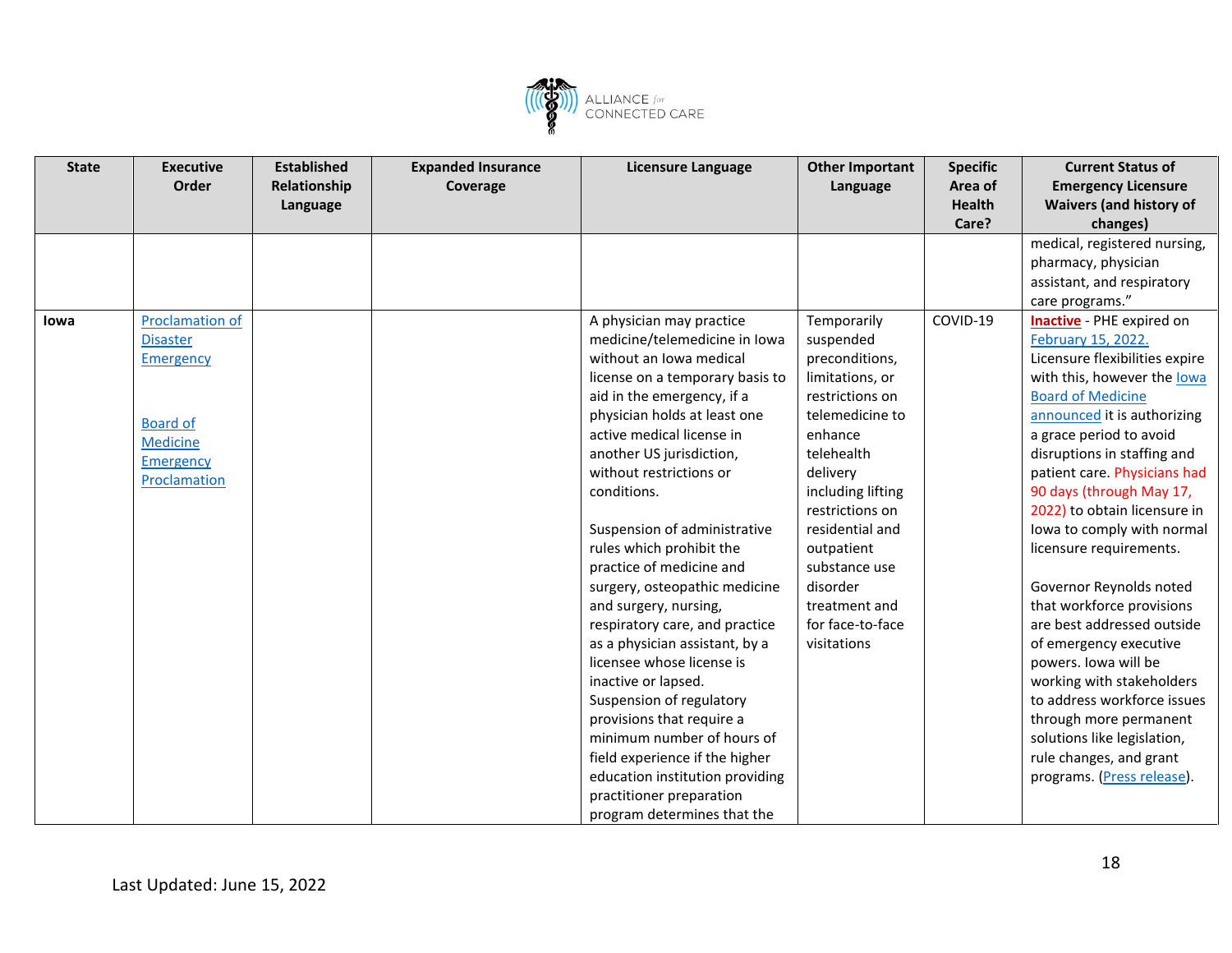

| <b>State</b>  | <b>Executive</b>        | <b>Established</b> | <b>Expanded Insurance</b> | <b>Licensure Language</b>       | <b>Other Important</b> | <b>Specific</b> | <b>Current Status of</b>          |
|---------------|-------------------------|--------------------|---------------------------|---------------------------------|------------------------|-----------------|-----------------------------------|
|               | Order                   | Relationship       | Coverage                  |                                 | Language               | Area of         | <b>Emergency Licensure</b>        |
|               |                         | Language           |                           |                                 |                        | <b>Health</b>   | <b>Waivers (and history of</b>    |
|               |                         |                    |                           |                                 |                        | Care?           | changes)                          |
|               |                         |                    |                           | student has completed           |                        |                 |                                   |
|               |                         |                    |                           | sufficient field experience to  |                        |                 |                                   |
|               |                         |                    |                           | determine that the student      |                        |                 |                                   |
|               |                         |                    |                           | should be recommended for       |                        |                 |                                   |
|               |                         |                    |                           | licensure.                      |                        |                 |                                   |
| <b>Kansas</b> | <b>Executive Order</b>  |                    |                           | Allows out-of-state physicians  | Temporarily            | COVID-19        | Active - Gov. Kelly signed        |
|               |                         |                    |                           | to use telemedicine with        | expands                |                 | H.R. 2477, which extends          |
|               | <b>Updated KSBHA</b>    |                    |                           | patients without having a       | telemedicine           |                 | provisions in Executive           |
|               | Guidance                |                    |                           | Kansas license (meeting certain |                        |                 | Orders 22-01 and 22-02            |
|               |                         |                    |                           | requirements). The Board is     |                        |                 | (including flexibilities for      |
|               | <b>Emergency</b>        |                    |                           | also accepting applications for |                        |                 | out-of-state providers) until     |
|               | <b>Temporary</b>        |                    |                           | temporary licensure, available  |                        |                 | January 20, 2023.                 |
|               | License                 |                    |                           | to all health care professions  |                        |                 |                                   |
|               | Application             |                    |                           | regulated by the board.         |                        |                 | H.R. 2066 also allows out-        |
|               |                         |                    |                           | Temporary licenses will cancel  |                        |                 | of-state providers to             |
|               |                         |                    |                           | in 90 days if not renewed. All  |                        |                 | practice in Kansas.               |
|               |                         |                    |                           | license fees will be waived.    |                        |                 |                                   |
|               |                         |                    |                           |                                 |                        |                 | Previous State of Disaster        |
|               |                         |                    |                           |                                 |                        |                 | Emergency expired June 15,        |
|               |                         |                    |                           |                                 |                        |                 | 2021 after lawmakers              |
|               |                         |                    |                           |                                 |                        |                 | cancelled a meeting to            |
|               |                         |                    |                           |                                 |                        |                 | consider an extension.            |
| Kentucky      | <b>Kentucky Board</b>   |                    |                           | Medical and Osteopathic         |                        | COVID-19        | <b>Inactive</b> - State Emergency |
|               | of Medical              |                    |                           | physicians not already licensed |                        |                 | Declaration ended on              |
|               | Licensure               |                    |                           | to practice in the              |                        |                 | March 22, 2022 when               |
|               | Instructions for        |                    |                           | Commonwealth of Kentucky        |                        |                 | Kentucky's legislature            |
|               | <b>Registration of</b>  |                    |                           | may register to practice within |                        |                 | overrode SJR 150. The one-        |
|               | Health                  |                    |                           | Kentucky during the state of    |                        |                 | month grace period for out-       |
|               | <b>Practitioners in</b> |                    |                           | emergency.                      |                        |                 | of-state telemedicine             |
|               | <b>Response to</b>      |                    |                           |                                 |                        |                 | expired on April 21, 2022.        |
|               | Emergency               |                    |                           |                                 |                        |                 |                                   |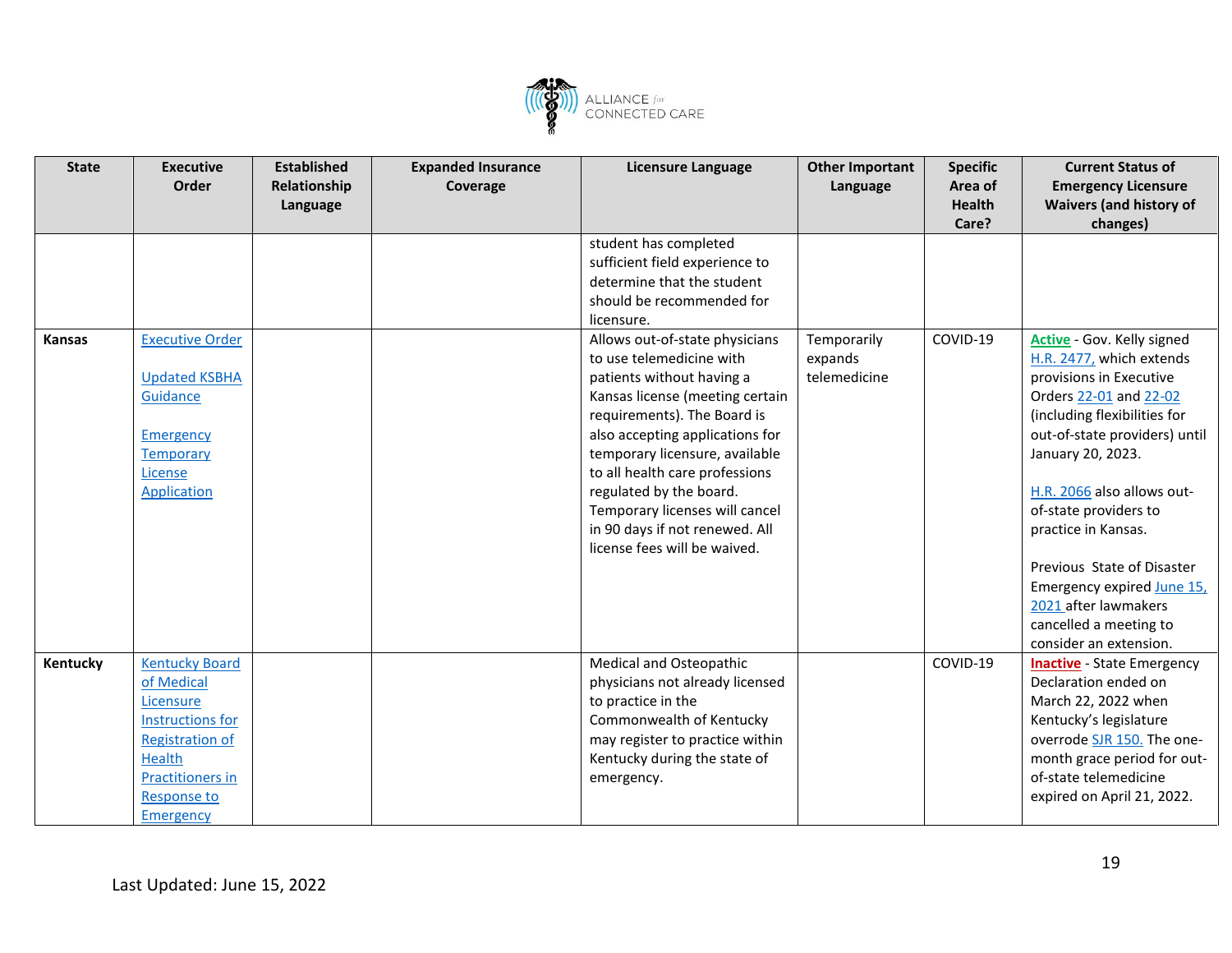

| <b>State</b> | <b>Executive</b><br>Order | <b>Established</b><br>Relationship | <b>Expanded Insurance</b><br>Coverage | <b>Licensure Language</b>        | <b>Other Important</b><br>Language | <b>Specific</b><br>Area of | <b>Current Status of</b><br><b>Emergency Licensure</b> |
|--------------|---------------------------|------------------------------------|---------------------------------------|----------------------------------|------------------------------------|----------------------------|--------------------------------------------------------|
|              |                           | Language                           |                                       |                                  |                                    | <b>Health</b>              | <b>Waivers (and history of</b>                         |
|              |                           |                                    |                                       |                                  |                                    | Care?                      | changes)                                               |
|              |                           |                                    |                                       |                                  |                                    |                            | Most emergency                                         |
|              |                           |                                    |                                       |                                  |                                    |                            | restrictions were lifted June                          |
|              |                           |                                    |                                       |                                  |                                    |                            | 11.                                                    |
| Louisiana    | Alluded in                |                                    | Medicaid can temporarily              | The Louisiana State Board of     | Waives                             | COVID-19                   | <b>Inactive</b> - Emergency                            |
|              | Governor                  |                                    | cover services through audio          | Medical Examiners has an         | limitations on                     |                            | declaration expired March                              |
|              | <b>Declaration of</b>     |                                    | without video.                        | emergency temporary permit       | use of audio-                      |                            | 16, 2022, 18 JBE 2022.                                 |
|              | <b>Emergency</b>          |                                    |                                       | application for licensed out-of- | only for                           |                            | Section 6A: extends state                              |
|              |                           |                                    | Requires insurers to provide          | state medical professionals      | telemedicine                       |                            | licensure for 90 days after                            |
|              | DOH LAC                   |                                    | mental health with parity via         | seeking a temporary, voluntary   | services.                          |                            | the PHE ends (as per 3/14                              |
|              |                           |                                    | telemedicine. Waives                  | license for an emergency event   |                                    |                            | statement by Gov.                                      |
|              | <b>DOI Emergency</b>      |                                    | telemedicine coverage                 | in the state of Louisiana.       |                                    |                            | Edwards). These temporary                              |
|              | Rule                      |                                    | limitations on providers via          | LSBME has a list of approved     |                                    |                            | licenses expired on June 14,                           |
|              |                           |                                    | telemedicine. Requires an             | out-of-state telemedicine        |                                    |                            | 2022.                                                  |
|              |                           |                                    | evaluation in differences in          | permits, implying it is allowed. |                                    |                            |                                                        |
|              | <b>Emergency</b>          |                                    | cost-sharing responsibilities         |                                  |                                    |                            |                                                        |
|              | Temporary                 |                                    | for insureds seeking in and           | The Louisiana Health             |                                    |                            |                                                        |
|              | <b>Application</b>        |                                    | out of network care.                  | <b>Emergency Powers Act is</b>   |                                    |                            |                                                        |
|              |                           |                                    |                                       | referenced, to provide for the   |                                    |                            |                                                        |
|              | <b>LSBME OOS</b>          |                                    |                                       | temporary appointment,           |                                    |                            |                                                        |
|              | Telemedicine              |                                    |                                       | licensing or credentialing of    |                                    |                            |                                                        |
|              | <b>Permits</b>            |                                    |                                       | health care providers who are    |                                    |                            |                                                        |
|              |                           |                                    |                                       | willing to assist in responding  |                                    |                            |                                                        |
|              |                           |                                    |                                       | to the public health emergency   |                                    |                            |                                                        |
| <b>Maine</b> | Supplemental              |                                    | Prohibits carriers from               | Allow expedited licensure at no  |                                    | COVID-19                   | Inactive - state of                                    |
|              | Order for                 |                                    | refusing to pay claims                | cost of qualified physicians and |                                    |                            | emergency expired June 30,                             |
|              | <b>Telemedicine</b>       |                                    | submitted for telemedicine.           | physician assistants licensed in |                                    |                            | 2021 per 6/11                                          |
|              |                           |                                    | Requires carriers to provide          | other jurisdictions to provide   |                                    |                            | Proclamation.                                          |
|              | <b>Executive Order</b>    |                                    | parity in coverage for clinically     | assistance for the duration of   |                                    |                            |                                                        |
|              |                           |                                    | appropriate telehealth of             | the emergency.                   |                                    |                            |                                                        |
|              |                           |                                    | medically necessary services          |                                  |                                    |                            |                                                        |
|              |                           |                                    | either by audio or video.             |                                  |                                    |                            |                                                        |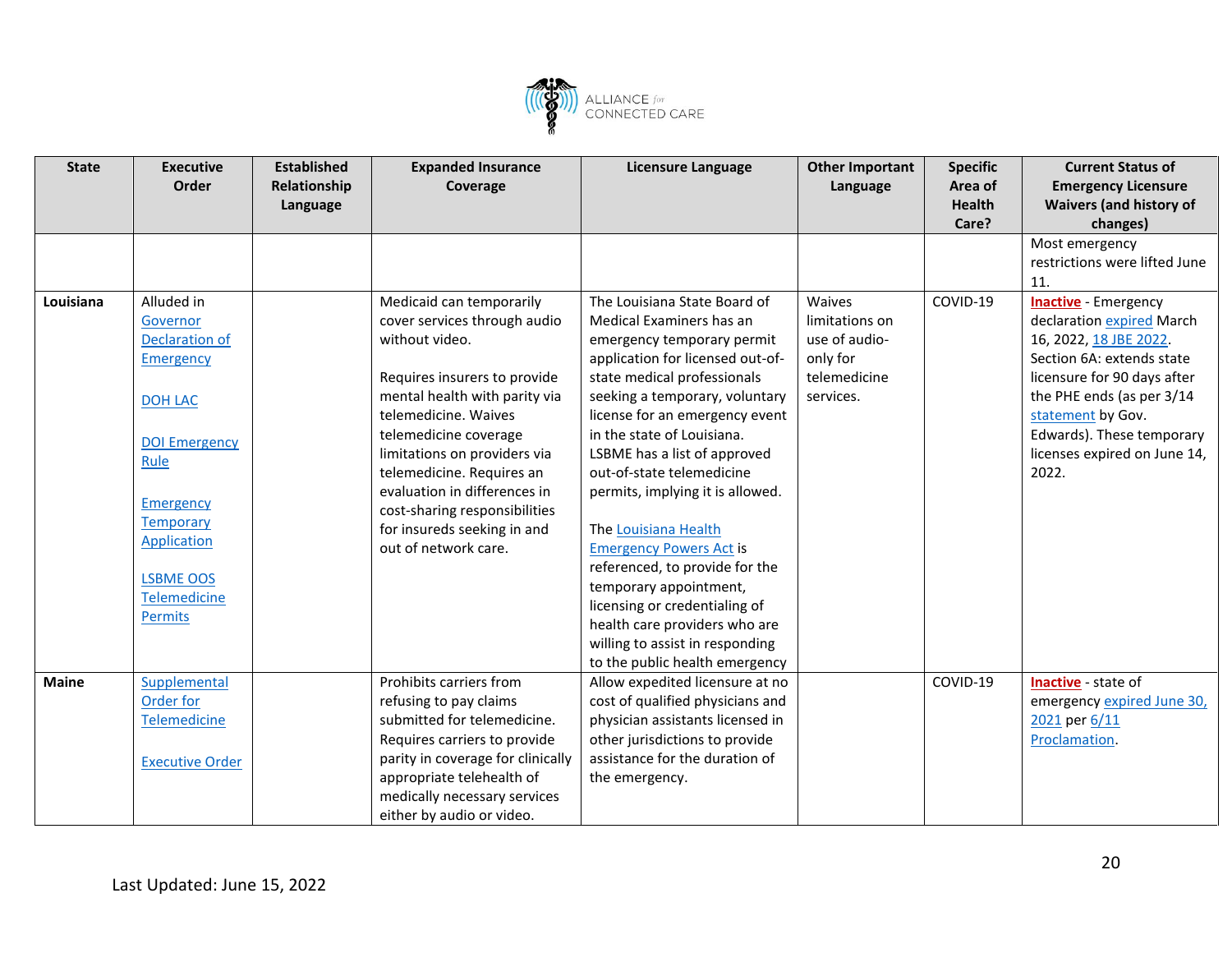

| <b>State</b>      | <b>Executive</b>       | <b>Established</b> | <b>Expanded Insurance</b>          | Licensure Language                | <b>Other Important</b> | <b>Specific</b> | <b>Current Status of</b>       |
|-------------------|------------------------|--------------------|------------------------------------|-----------------------------------|------------------------|-----------------|--------------------------------|
|                   | Order                  | Relationship       | Coverage                           |                                   | Language               | Area of         | <b>Emergency Licensure</b>     |
|                   |                        | Language           |                                    |                                   |                        | <b>Health</b>   | <b>Waivers (and history of</b> |
|                   |                        |                    |                                    |                                   |                        | Care?           | changes)                       |
|                   |                        |                    | Requires payment of in-            |                                   |                        |                 |                                |
|                   |                        |                    | network rates for telehealth       |                                   |                        |                 |                                |
| Maryland          | Governor               |                    | Passed SB 1080 which allows        | Jan 2022 - Under the new          | A health care          | COVID-19        | <b>Inactive</b> - The Governor |
|                   | <b>Executive Order</b> |                    | the Governor to establish or       | emergency proclamation (see       | practitioner may       |                 | rescinded the public health    |
|                   |                        |                    | waive telehealth protocols for     | current state of emergency        | engage in              |                 | emergency, which expired       |
|                   |                        |                    | COVID-19, including                | waivers), Order 22-01-04-01       | activities that        |                 | on Feb. 3, 2022. Out of        |
|                   |                        |                    | authorizing health care            | allows any person who holds a     | are not                |                 | state waivers that were        |
|                   |                        |                    | professionals licensed out-of-     | valid, unexpired license as a     | authorized by          |                 | reinstituted with the PHE      |
|                   |                        |                    | state to provide telehealth to     | health care practitioner that is  | their license at a     |                 | renewal on 1/4/22 expired      |
|                   |                        |                    | patients in the State, and         | issued by another state to, at a  | health care            |                 | on 2/3/22.                     |
|                   |                        |                    | order the Department of            | health care facility, engage in   | facility in            |                 |                                |
|                   |                        |                    | Health to reimburse                | the activities authorized under   | Maryland if            |                 | The Original Emergency         |
|                   |                        |                    | synchronous and                    | such license without first        | doing so is            |                 | Order-expired July 1, 2021     |
|                   |                        |                    | asynchronous telehealth            | obtaining a license or practice   | necessary to           |                 | per 3/16/20 EO.                |
|                   |                        |                    | services provided to a patient,    | letter from the applicable        | allow the health       |                 |                                |
|                   |                        |                    | without regard to whether          | Maryland licensing agency or      | care facility to       |                 | Legally expire until Aug 15,   |
|                   |                        |                    | the patient is at a clinical site, | board if certain criteria are     | meet required          |                 | which is when out-of-state     |
|                   |                        |                    | if the service is covered by       | met.                              | staffing ratios or     |                 | waivers are set to expire      |
|                   |                        |                    | Medicaid, provided by a            |                                   | otherwise              |                 | per Board of Physicians        |
|                   |                        |                    | participating Medicaid             | Health care practitioners that    | ensure the             |                 | guidance. During the 45-day    |
|                   |                        |                    | provider, and authorized           | hold licenses, certifications, or | continued and          |                 | grace period, certain rules    |
|                   |                        |                    | under the health care              | other permits issued by other     | safe delivery of       |                 | and regulations will           |
|                   |                        |                    | provider's scope of practice.      | states and that demonstrate       | health care            |                 | continue to be relaxed,        |
|                   |                        |                    |                                    | the meeting of qualifications     | services               |                 | telehealth and licensure       |
|                   |                        |                    |                                    | for professional, mechanical, or  |                        |                 | flexibilities are NOT          |
|                   |                        |                    |                                    | other skills, be deemed           |                        |                 | included as part of this.      |
|                   |                        |                    |                                    | licensed, certified, or permitted |                        |                 |                                |
|                   |                        |                    |                                    | in Maryland to render aid         |                        |                 |                                |
|                   |                        |                    |                                    | during the state of emergency     |                        |                 |                                |
| <b>Massachuse</b> | Order to               | Carriers shall     | All Commercial Health              | Board of Medicine has             | Carriers cannot        | COVID-19        | Inactive - state of            |
| tts               | <b>Expand Access</b>   | not impose         | Insurers, BCBSMA, and              | established an Emergency          | impose specific        |                 | emergency was lifted on        |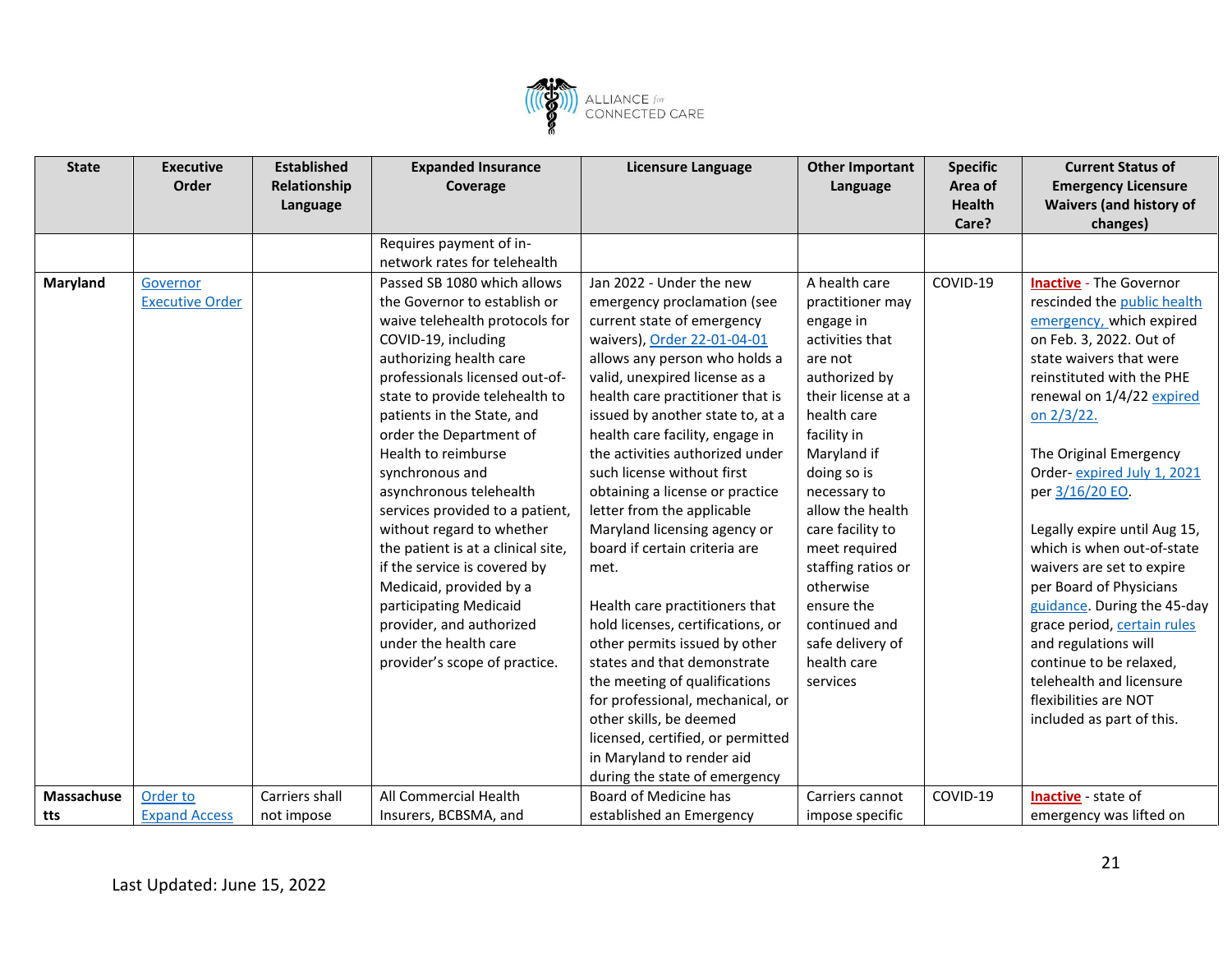

| <b>State</b> | <b>Executive</b><br>Order                                                                                                                                                                                                                       | <b>Established</b><br>Relationship<br>Language                                                                                                                         | <b>Expanded Insurance</b><br>Coverage                                                                                                                                                                                                                                                                          | Licensure Language                                                                                                                                                                                                                                                                                                                                                                                                                                                                                                                                                                                                                                                                                                     | <b>Other Important</b><br>Language                                                                                                                                                                                                                              | <b>Specific</b><br>Area of<br>Health<br>Care? | <b>Current Status of</b><br><b>Emergency Licensure</b><br><b>Waivers (and history of</b><br>changes)                      |
|--------------|-------------------------------------------------------------------------------------------------------------------------------------------------------------------------------------------------------------------------------------------------|------------------------------------------------------------------------------------------------------------------------------------------------------------------------|----------------------------------------------------------------------------------------------------------------------------------------------------------------------------------------------------------------------------------------------------------------------------------------------------------------|------------------------------------------------------------------------------------------------------------------------------------------------------------------------------------------------------------------------------------------------------------------------------------------------------------------------------------------------------------------------------------------------------------------------------------------------------------------------------------------------------------------------------------------------------------------------------------------------------------------------------------------------------------------------------------------------------------------------|-----------------------------------------------------------------------------------------------------------------------------------------------------------------------------------------------------------------------------------------------------------------|-----------------------------------------------|---------------------------------------------------------------------------------------------------------------------------|
|              | to Telehealth<br><b>Services</b><br><b>Board of</b><br><b>Registration in</b><br><b>Nursing</b><br>Governor<br><b>Executive Order</b><br>to Support<br><b>Expedited</b><br>Licensing of<br><b>Health Care</b><br><b>DOI Bulletin</b><br>2020-10 | prior<br>authorization<br>requirements<br>on medically<br>necessary<br>treatment<br>deliver via<br>telehealth<br>related to<br>COVID-19 at in-<br>network<br>providers | carriers are required to allow<br>in-network providers to<br>deliver clinically appropriate,<br>medically-necessary covered<br>services via telehealth,<br>without cost-sharing<br>Clarifies elements of prior<br>bulletin prohibiting prior<br>approvals for in-network<br>COVID-19 testing via<br>telehealth | <b>Temporary License Application</b><br>for out-of-state physicians to<br>assist in meeting the increased<br>demand for physician services<br>in Massachusetts. To qualify, a<br>physician must hold an active<br>full, unlimited and unrestricted<br>medical license in good<br>standing in another U.S.<br>state/territory/district.<br>Expedite processing of<br>reciprocal license applications<br>for nurses licensed in another<br>jurisdiction to be processed in<br>one business day.<br>Licenses of physicians who<br>have retired within the last<br>year, allows providers in good<br>standing licensed in other<br>states to obtain emergency<br>licenses to practice in person<br>or through telemedicine | requirements on<br>the technologies<br>used to deliver<br>telehealth<br>services,<br>including any<br>limitations of<br>audio-only or<br>live video<br>technologies<br>Expands<br>telehealth by<br>facilitating<br>telehealth<br>services across<br>state lines |                                               | June 15, 2021, ending the<br>temporary license waiver.                                                                    |
| Michigan     | <b>Executive Order</b>                                                                                                                                                                                                                          |                                                                                                                                                                        |                                                                                                                                                                                                                                                                                                                | The order also empowers LARA<br>to ensure an adequate supply<br>of care providers during the<br>emergency by granting the<br>department additional<br>flexibility in its decisions about<br>licensing, registration, and<br>workflow.                                                                                                                                                                                                                                                                                                                                                                                                                                                                                  |                                                                                                                                                                                                                                                                 | COVID-19                                      | Inactive - Out-of-state<br>practice privileges<br>rescinded per EO 2020-150.<br>State of Emergency ended<br>Oct 12, 2020. |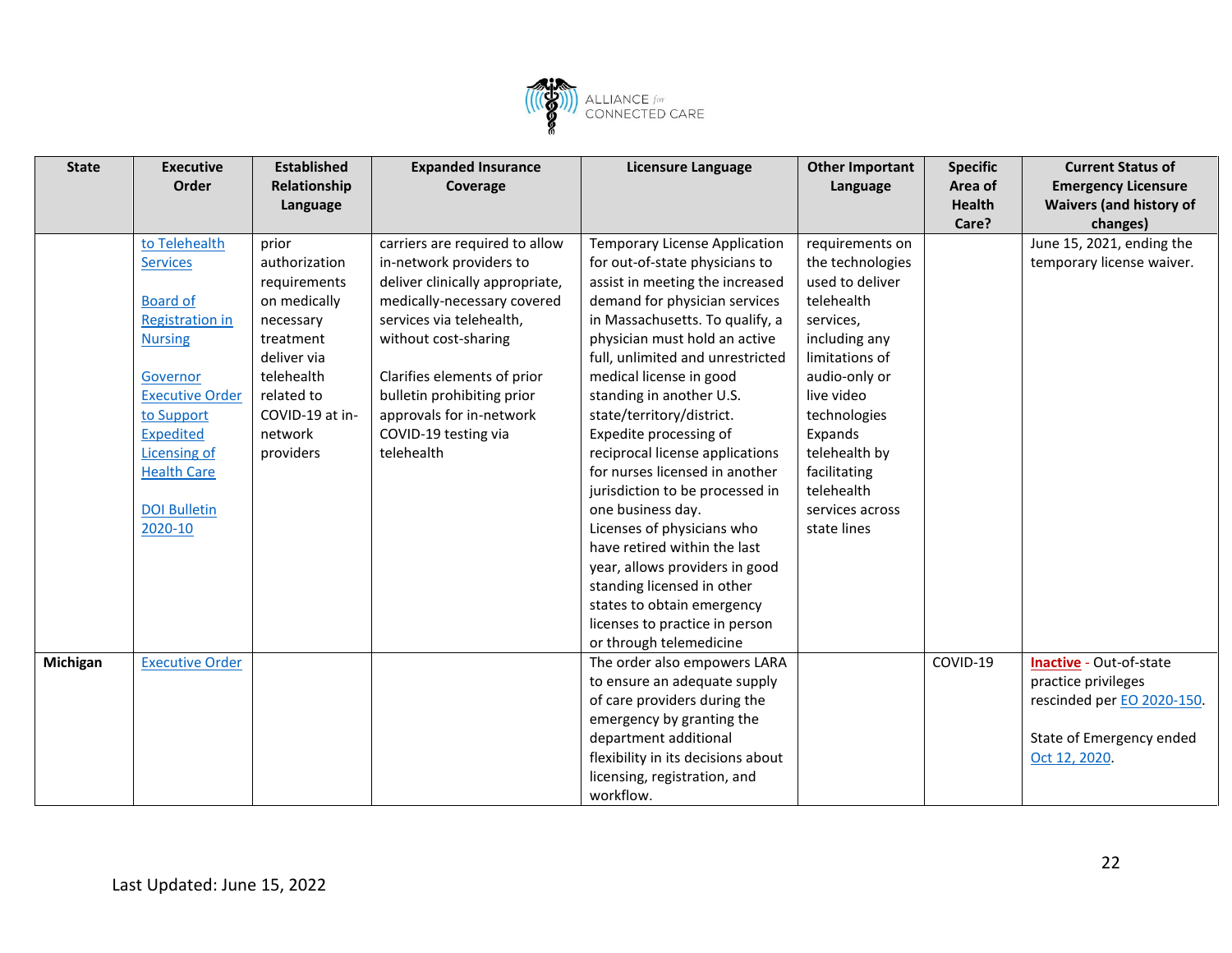

| <b>State</b>     | <b>Executive</b>       | <b>Established</b> | <b>Expanded Insurance</b> | <b>Licensure Language</b>         | <b>Other Important</b> | <b>Specific</b> | <b>Current Status of</b>            |
|------------------|------------------------|--------------------|---------------------------|-----------------------------------|------------------------|-----------------|-------------------------------------|
|                  | Order                  | Relationship       | Coverage                  |                                   | Language               | Area of         | <b>Emergency Licensure</b>          |
|                  |                        | Language           |                           |                                   |                        | <b>Health</b>   | <b>Waivers (and history of</b>      |
|                  |                        |                    |                           |                                   |                        | Care?           | changes)                            |
| <b>Minnesota</b> | <b>Emergency</b>       |                    |                           | Authorizes out-of-state mental    |                        | COVID-19        | <b>Inactive</b> - As of May 6,      |
|                  | <b>Executive Order</b> |                    |                           | health providers to provide       |                        |                 | 2021, out-of-state                  |
|                  |                        |                    |                           | telehealth services to            |                        |                 | telehealth registration             |
|                  | Governor's             |                    |                           | Minnesota patients                |                        |                 | applications will no longer         |
|                  | <b>Press Release</b>   |                    |                           |                                   |                        |                 | be processed. However,              |
|                  |                        |                    |                           | The Minnesota health-related      |                        |                 | out-of-state providers can          |
|                  |                        |                    |                           | licensing boards and              |                        |                 | provide telemedicine to             |
|                  |                        |                    |                           | <b>Emergency Medical Services</b> |                        |                 | patients in Minnesota if            |
|                  |                        |                    |                           | Regulatory Board must have        |                        |                 | they are registered with the        |
|                  |                        |                    |                           | authority to appropriately        |                        |                 | Medical Board per                   |
|                  |                        |                    |                           | modify licensing and              |                        |                 | Minnesota State Statute §           |
|                  |                        |                    |                           | continuing education              |                        |                 | 147.032.                            |
|                  |                        |                    |                           | requirements given the present    |                        |                 |                                     |
|                  |                        |                    |                           | constraints on the licensing      |                        |                 | Peacetime emergency                 |
|                  |                        |                    |                           | and continuing educations         |                        |                 | expired on July 14, 2021            |
|                  |                        |                    |                           | process.                          |                        |                 |                                     |
| Mississippi      | <b>Mississippi</b>     | Until action is    |                           | Supplemental Proclamation         |                        | COVID-19        | <b>Inactive</b> - No longer active- |
|                  | <b>State Board of</b>  | taken by the       |                           | waives any and all Mississippi    |                        |                 | waivers expired January 31,         |
|                  | <b>Medical</b>         | Governor to lift   |                           | licensing requirements for out    |                        |                 | 2021 for out-of-state               |
|                  | Licensure              | the declared       |                           | of state physicians whose         |                        |                 | physicians currently holding        |
|                  | Proclamation           | emergency.,        |                           | specialty services are            |                        |                 | an emergency license, per           |
|                  |                        | the Board of       |                           | determined to be necessary by     |                        |                 | 10/26 Proclamation                  |
|                  | Supplemental           | Medical            |                           | MSDH, provided the out of         |                        |                 |                                     |
|                  | Proclamation           | Licensure          |                           | state physicians holds an         |                        |                 | State of Emergency expired          |
|                  |                        | encourages all     |                           | unrestricted license to practice  |                        |                 | on November 20, 2021.               |
|                  |                        | physicians to      |                           | medicine in the State in which    |                        |                 |                                     |
|                  |                        | utilize            |                           | practices.                        |                        |                 |                                     |
|                  |                        | telemedicine       |                           |                                   |                        |                 |                                     |
|                  |                        | and will not       |                           | Out-of-state physicians may       |                        |                 |                                     |
|                  |                        | enforce any        |                           | utilize telemedicine when         |                        |                 |                                     |
|                  |                        | statute, rule or   |                           | treating patients in Mississippi  |                        |                 |                                     |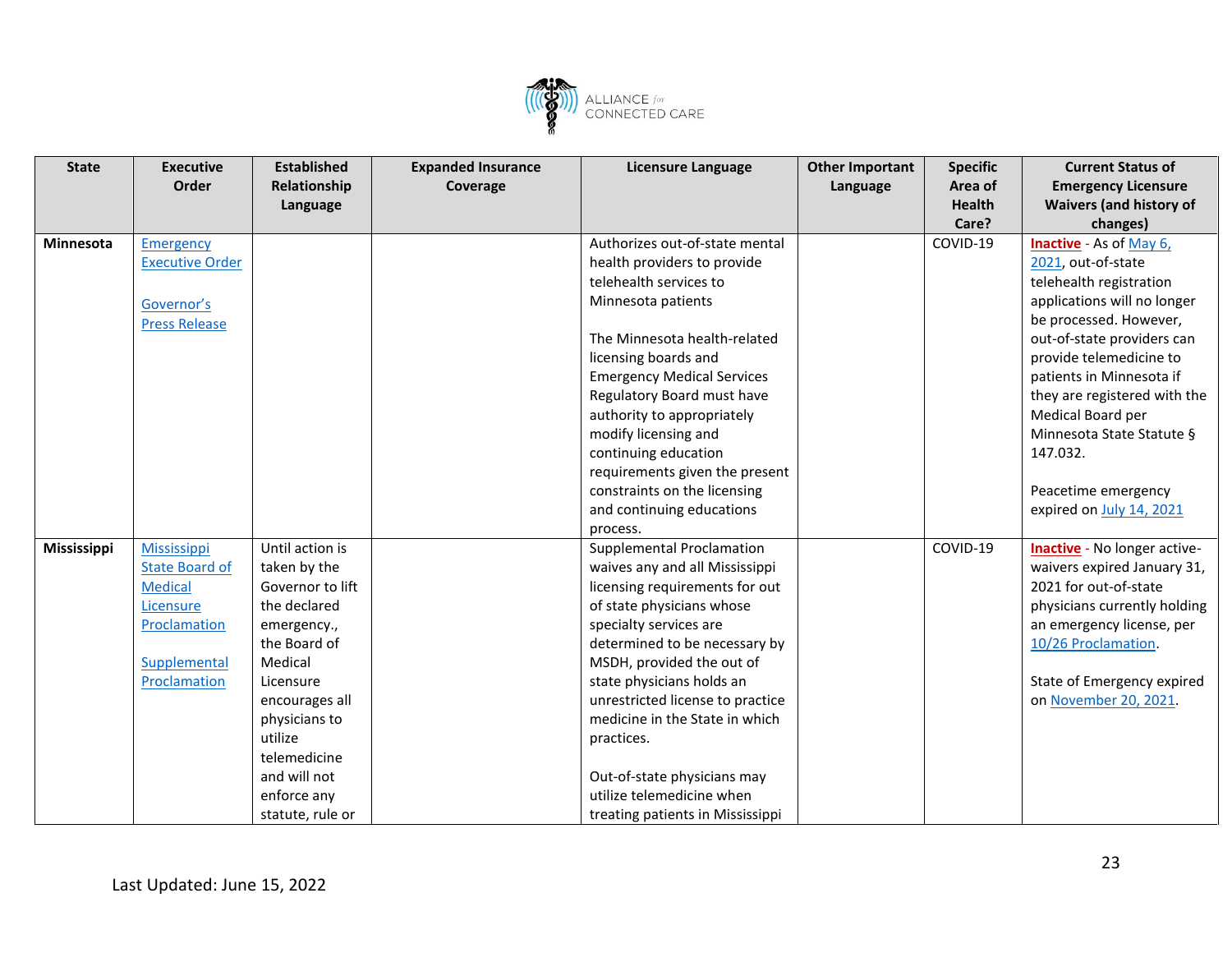

| <b>State</b> | <b>Executive</b><br>Order                               | <b>Established</b><br>Relationship<br>Language                                                                                                                                                                                       | <b>Expanded Insurance</b><br>Coverage                                                      | <b>Licensure Language</b>                                                                                                                                                                                                 | <b>Other Important</b><br>Language                                            | <b>Specific</b><br>Area of<br><b>Health</b><br>Care? | <b>Current Status of</b><br><b>Emergency Licensure</b><br><b>Waivers (and history of</b><br>changes)                                                  |
|--------------|---------------------------------------------------------|--------------------------------------------------------------------------------------------------------------------------------------------------------------------------------------------------------------------------------------|--------------------------------------------------------------------------------------------|---------------------------------------------------------------------------------------------------------------------------------------------------------------------------------------------------------------------------|-------------------------------------------------------------------------------|------------------------------------------------------|-------------------------------------------------------------------------------------------------------------------------------------------------------|
|              |                                                         | regulation that<br>would require<br>physicians to<br>personally<br>examine<br>patients prior<br>to the issuance<br>of a<br>prescription or<br>order the<br>administration<br>of medication,<br>including<br>controlled<br>substances |                                                                                            | without the necessity of<br>securing a license to practice<br>medicine in the state, provided<br>the out of state physician holds<br>an unrestricted license to<br>practice medicine in the state<br>which they practice. |                                                                               |                                                      |                                                                                                                                                       |
| Missouri     | <b>Executive Order</b><br><b>DCI Bulletin 20-</b><br>07 | No longer<br>require patients<br>have an<br>established<br>relationship<br>(with thorough<br>exam and<br>questionnaire)<br>with a provider<br>prior to using<br>telehealth                                                           | Insurers are required to cover<br>telehealth services with parity<br>of in-person services | Waive the need for health care<br>providers to be fully licensed in<br>MO to practice telemedicine or<br>telehealth                                                                                                       |                                                                               | COVID-19                                             | Inactive - COVID-19<br>emergency expired<br>December 31, 2021 as per<br>EO 21-09. Licensure waivers<br>expired alongside state of<br>emergency ending |
| Montana      | <b>Board of</b><br><b>Medicine</b><br>Guidance          |                                                                                                                                                                                                                                      |                                                                                            | The Montana Department of<br>Labor and Industry may<br>provide interstate licensure<br>recognition whenever a state<br>of emergency or disaster is in                                                                     | Health care<br>practitioners<br>shall be allowed<br>to perform<br>health care | COVID-19                                             | <b>Inactive</b> - Rescinded - Gov<br>lifted Montana's state of<br>emergency on June 30,<br>2021, per EO 2021-10.                                      |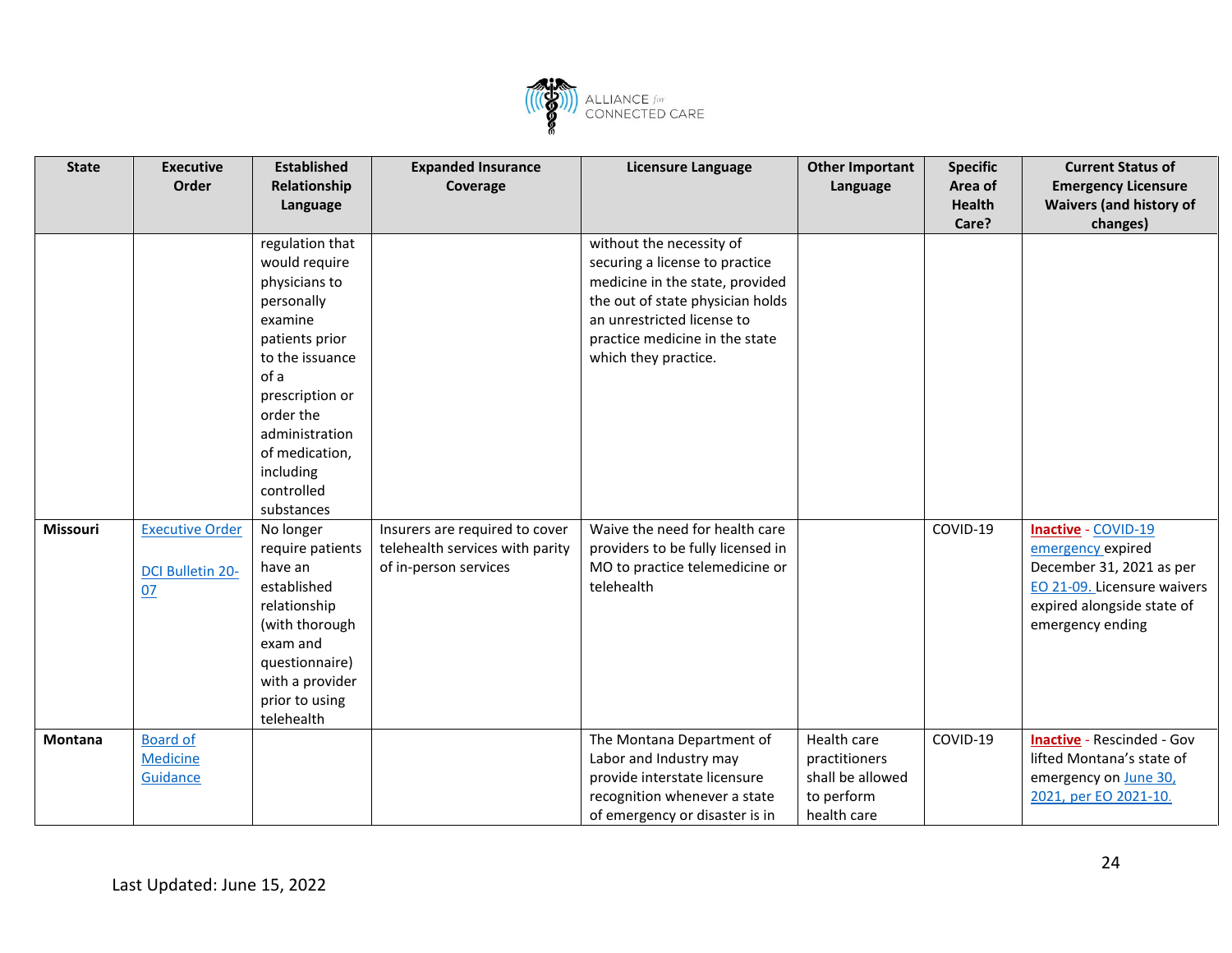

| <b>State</b>    | <b>Executive</b>       | <b>Established</b> | <b>Expanded Insurance</b>        | <b>Licensure Language</b>        | <b>Other Important</b> | <b>Specific</b> | <b>Current Status of</b>       |
|-----------------|------------------------|--------------------|----------------------------------|----------------------------------|------------------------|-----------------|--------------------------------|
|                 | Order                  | Relationship       | Coverage                         |                                  | Language               | Area of         | <b>Emergency Licensure</b>     |
|                 |                        | Language           |                                  |                                  |                        | <b>Health</b>   | <b>Waivers (and history of</b> |
|                 |                        |                    |                                  |                                  |                        | Care?           | changes)                       |
|                 | <b>Executive Order</b> |                    |                                  | effect by registering            | services using all     |                 |                                |
|                 | on Telehealth          |                    |                                  | professionals who possess an     | modes of               |                 |                                |
|                 |                        |                    |                                  | active, unrestricted license in  | telehealth,            |                 |                                |
|                 |                        |                    |                                  | another state.                   | including video        |                 |                                |
|                 |                        |                    |                                  |                                  | and audio,             |                 |                                |
|                 |                        |                    |                                  |                                  | audio-only, or         |                 |                                |
|                 |                        |                    |                                  |                                  | other electronic       |                 |                                |
|                 |                        |                    |                                  |                                  | media to treat         |                 |                                |
|                 |                        |                    |                                  |                                  | the residents of       |                 |                                |
|                 |                        |                    |                                  |                                  | the state of           |                 |                                |
|                 |                        |                    |                                  |                                  | Montana for all        |                 |                                |
|                 |                        |                    |                                  |                                  | medically              |                 |                                |
|                 |                        |                    |                                  |                                  | appropriate            |                 |                                |
|                 |                        |                    |                                  |                                  | services.              |                 |                                |
| <b>Nebraska</b> | <b>DOI Telehealth</b>  |                    | Providers are not required to    | Out-of-state providers who       |                        | COVID-19        | <b>Inactive</b> – State of     |
|                 | <b>Notice</b>          |                    | obtain a patient's signature     | work in Nebraska pursuant to     |                        |                 | emergency was rescinded        |
|                 |                        |                    | on a written agreement prior     | executive order 20-10,           |                        |                 | on June 30, 2021. Waivers      |
|                 | <b>Executive Order</b> |                    | to providing telehealth          | Coronavirus, additional          |                        |                 | expired July 30, 2021.         |
|                 | $20 - 10$              |                    | services. Insurance claims for   | healthcare workforce capacity    |                        |                 |                                |
|                 |                        |                    | telehealth will not be denied    | is authorize to use telehealth   |                        |                 |                                |
|                 |                        |                    | solely on the basis of a lack of | under the same statutory         |                        |                 |                                |
|                 |                        |                    | a signed written statement.      | provisions that permit           |                        |                 |                                |
|                 |                        |                    |                                  | Nebraska health care providers   |                        |                 |                                |
|                 |                        |                    |                                  | to use telehealth.               |                        |                 |                                |
| <b>Nevada</b>   | <b>DOI Guidance</b>    |                    | Mandates reimbursement for       | Professional licensing boards    |                        |                 | <b>Inactive</b> – State of     |
|                 |                        |                    | out-of-network telehealth as     | regulating providers of medical  |                        |                 | Emergency expired on May       |
|                 | <b>Emergency</b>       |                    | the same as in-network and       | services shall temporarily       |                        |                 | 20, 2022.                      |
|                 | Directive 011          |                    | supports expanded telehealth     | waive certain licensing          |                        |                 |                                |
|                 |                        |                    | services                         | requirements to allow the        |                        |                 | Nevada passed Senate Bill      |
|                 |                        |                    |                                  | practice of currently unlicensed |                        |                 | No. 5 in June 2021, which      |
|                 |                        |                    |                                  |                                  |                        |                 | includes the delivery of       |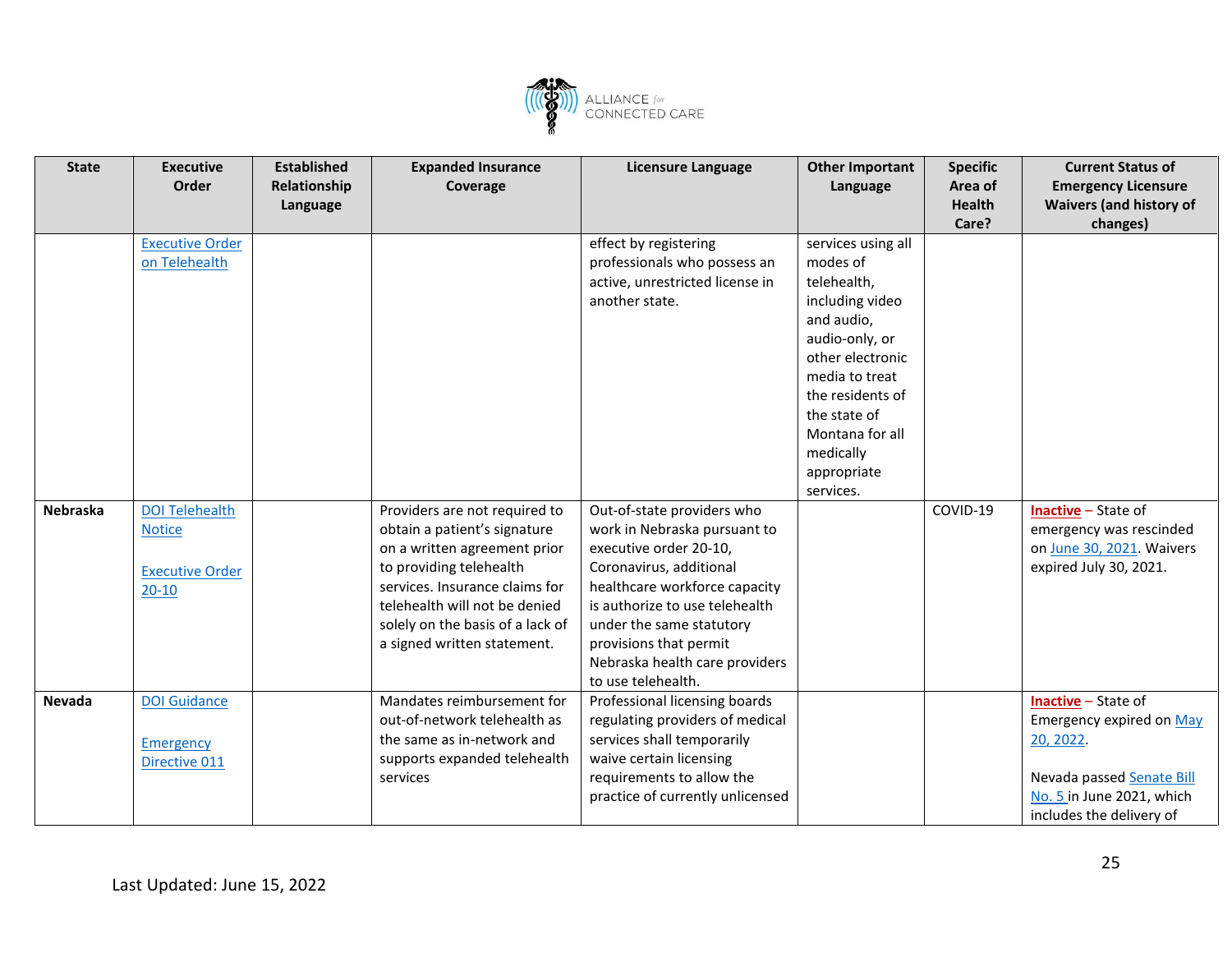

| <b>State</b> | <b>Executive</b>       | <b>Established</b> | <b>Expanded Insurance</b>         | <b>Licensure Language</b>       | <b>Other Important</b> | <b>Specific</b> | <b>Current Status of</b>       |
|--------------|------------------------|--------------------|-----------------------------------|---------------------------------|------------------------|-----------------|--------------------------------|
|              | Order                  | Relationship       | Coverage                          |                                 | Language               | Area of         | <b>Emergency Licensure</b>     |
|              |                        | Language           |                                   |                                 |                        | <b>Health</b>   | <b>Waivers (and history of</b> |
|              |                        |                    |                                   |                                 |                        | Care?           | changes)                       |
|              |                        |                    |                                   | skilled medical professionals   |                        |                 | telehealth services through    |
|              |                        |                    |                                   | during the crisis.              |                        |                 | audio-only interactions;       |
|              |                        |                    |                                   | The waiver and exemption        |                        |                 | allows providers to            |
|              |                        |                    |                                   | shall apply to qualified        |                        |                 | establish a patient            |
|              |                        |                    |                                   | providers who currently hold a  |                        |                 | relationship through           |
|              |                        |                    |                                   | valid license in good standing, |                        |                 | telehealth; requires the       |
|              |                        |                    |                                   | providers whose licenses        |                        |                 | state to establish a data      |
|              |                        |                    |                                   | currently stand suspended for   |                        |                 | dashboard that allows          |
|              |                        |                    |                                   | licensing fee delinquencies,    |                        |                 | analysis of data relating to   |
|              |                        |                    |                                   | and providers whose licenses    |                        |                 | access to telehealth; and      |
|              |                        |                    |                                   | currently stand suspended for   |                        |                 | requires a third-party payer   |
|              |                        |                    |                                   | failure to meet continuing      |                        |                 | who is not an industrial       |
|              |                        |                    |                                   | medical education               |                        |                 | insurer to cover services      |
|              |                        |                    |                                   | requirements or providers who   |                        |                 | provided through               |
|              |                        |                    |                                   | have retired.                   |                        |                 | telehealth, except for         |
|              |                        |                    |                                   |                                 |                        |                 | services provided through      |
|              |                        |                    |                                   |                                 |                        |                 | audio-only interaction.        |
| <b>New</b>   | Governor               |                    | All carriers should cover,        | Any out-of-state personnel,     |                        | COVID-19        | <b>Inactive</b> - NH State of  |
| Hampshire    | Declaration of         |                    | without any cost-sharing,         | including medical personnel,    |                        |                 | Emergency expired June 11,     |
|              | <b>State</b>           |                    | medically necessary               | entering New Hampshire to       |                        |                 | 2021.                          |
|              | <b>Emergency</b>       |                    | treatment delivered via           | assist in preparing for,        |                        |                 |                                |
|              |                        |                    | telehealth related to COVID-      | responding to, mitigating the   |                        |                 | HB 1623, signed on July 21     |
|              | <b>Executive Order</b> |                    | 19 by in-network providers.       | effects of, and recovering from |                        |                 | by Governor Chris Sununu,      |
|              | 15                     |                    | There shall be no restriction     | COVID-19 shall be permitted to  |                        |                 | amends the state's             |
|              |                        |                    | on eligible originating sites for | provide services in the same    |                        |                 | definition of telemedicine     |
|              | <b>Executive Order</b> |                    | telehealth services.              | manner as prescribed in RSA     |                        |                 | to include new modalities,     |
|              | <b>18</b>              |                    |                                   | 21-P:41 and any other           |                        |                 | including audio-only           |
|              |                        |                    |                                   | applicable statutory authority  |                        |                 | phones, and requires           |
|              |                        |                    |                                   | with respect to licensing for   |                        |                 | Medicaid and private           |
|              |                        |                    |                                   | the duration of this emergency  |                        |                 | payers to reimburse for        |
|              |                        |                    |                                   |                                 |                        |                 | telehealth services on the     |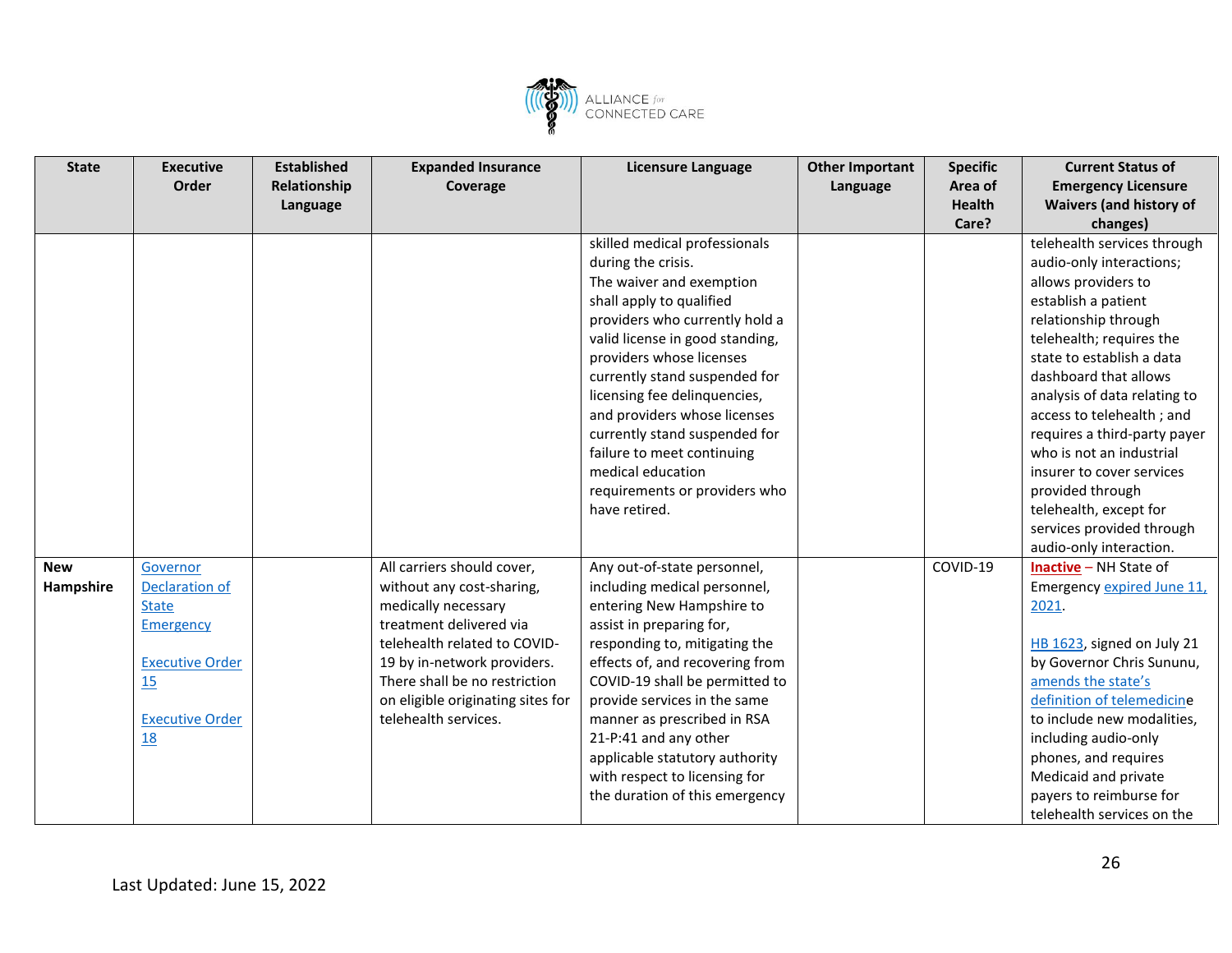![](_page_26_Picture_0.jpeg)

| <b>State</b>      | <b>Executive</b>    | <b>Established</b> | <b>Expanded Insurance</b>       | Licensure Language               | <b>Other Important</b> | <b>Specific</b> | <b>Current Status of</b>        |
|-------------------|---------------------|--------------------|---------------------------------|----------------------------------|------------------------|-----------------|---------------------------------|
|                   | Order               | Relationship       | Coverage                        |                                  | Language               | Area of         | <b>Emergency Licensure</b>      |
|                   |                     | Language           |                                 |                                  |                        | <b>Health</b>   | <b>Waivers (and history of</b>  |
|                   |                     |                    |                                 |                                  |                        | Care?           | changes)                        |
|                   |                     |                    |                                 |                                  |                        |                 | same basis that it              |
|                   |                     |                    |                                 |                                  |                        |                 | reimburses for in-person        |
|                   |                     |                    |                                 |                                  |                        |                 | care.                           |
| <b>New Jersey</b> | <b>AG Guidance</b>  |                    | Requires carriers to review     | New Jersey will waive a host of  |                        | COVID-19        | <b>Active - PHE and waivers</b> |
|                   |                     |                    | their telemedicine networks     | regulatory requirements for      |                        |                 | from EO 281 were                |
|                   | <b>Temp License</b> |                    | to ensure adequacy, allow       | healthcare professionals         |                        |                 | rescinded on March 7, 2022      |
|                   | <b>Application</b>  |                    | out-of-network telehealth       | licensed in other jurisdictions  |                        |                 | as per EO 292.                  |
|                   |                     |                    | providers if there is no in-    | to become licensed in New        |                        |                 |                                 |
|                   | <b>DOI Bulletin</b> |                    | network available, cover        | Jersey and offer services to     |                        |                 | However, Gov. Murphy            |
|                   |                     |                    | without cost-sharing, update    | New Jersey residents, including  |                        |                 | signed S. 4139 in January       |
|                   |                     |                    | telemedicine policies to        | telemedicine and telehealth      |                        |                 | 2022, which extended            |
|                   |                     |                    | include phone-only services;    | services. The waivers will apply |                        |                 | temporary authorization to      |
|                   |                     |                    | ensure payment parity for       | during the public health         |                        |                 | practice for licensed, out-     |
|                   |                     |                    | telehealth providers, prohibits | emergency related to COVID-      |                        |                 | of-state providers until        |
|                   |                     |                    | prior authorization for         | 19. Under accelerated            |                        |                 | June 30, 2022 + 60-day          |
|                   |                     |                    | telehealth services, and        | temporary-licensure-by-          |                        |                 | grace period after              |
|                   |                     |                    | provide for COVID-19 and the    | reciprocity process, criminal    |                        |                 | conclusion of federal PHE.      |
|                   |                     |                    | delivery of services through    | history background checks,       |                        |                 |                                 |
|                   |                     |                    | telemedicine                    | licensing fees, and submission   |                        |                 | Jan 2022 - Bill S2559           |
|                   |                     |                    |                                 | of proof of a sufficient amount  |                        |                 | provides that any health        |
|                   |                     |                    |                                 | of medical malpractice           |                        |                 | care provider who engages       |
|                   |                     |                    |                                 | insurance (where applicable)     |                        |                 | in telehealth must be validly   |
|                   |                     |                    |                                 | are waived. Prohibits same-      |                        |                 | licensed, certified or          |
|                   |                     |                    |                                 | state licensure for telehealth.  |                        |                 | registered pursuant to Title    |
|                   |                     |                    |                                 |                                  |                        |                 | 45 of the New Jersey            |
|                   |                     |                    |                                 | Licenses extended through the    |                        |                 | Statutes. Healthcare            |
|                   |                     |                    |                                 | <b>Temporary Emergency</b>       |                        |                 | providers who are relying       |
|                   |                     |                    |                                 | Reciprocity Licensure Program    |                        |                 | on a Temporary License          |
|                   |                     |                    |                                 | for out-of-state licensed health |                        |                 | must be aware of related        |
|                   |                     |                    |                                 | care practitioners were          |                        |                 | developments and should         |
|                   |                     |                    |                                 | scheduled to expire on Feb 28,   |                        |                 | take appropriate steps to       |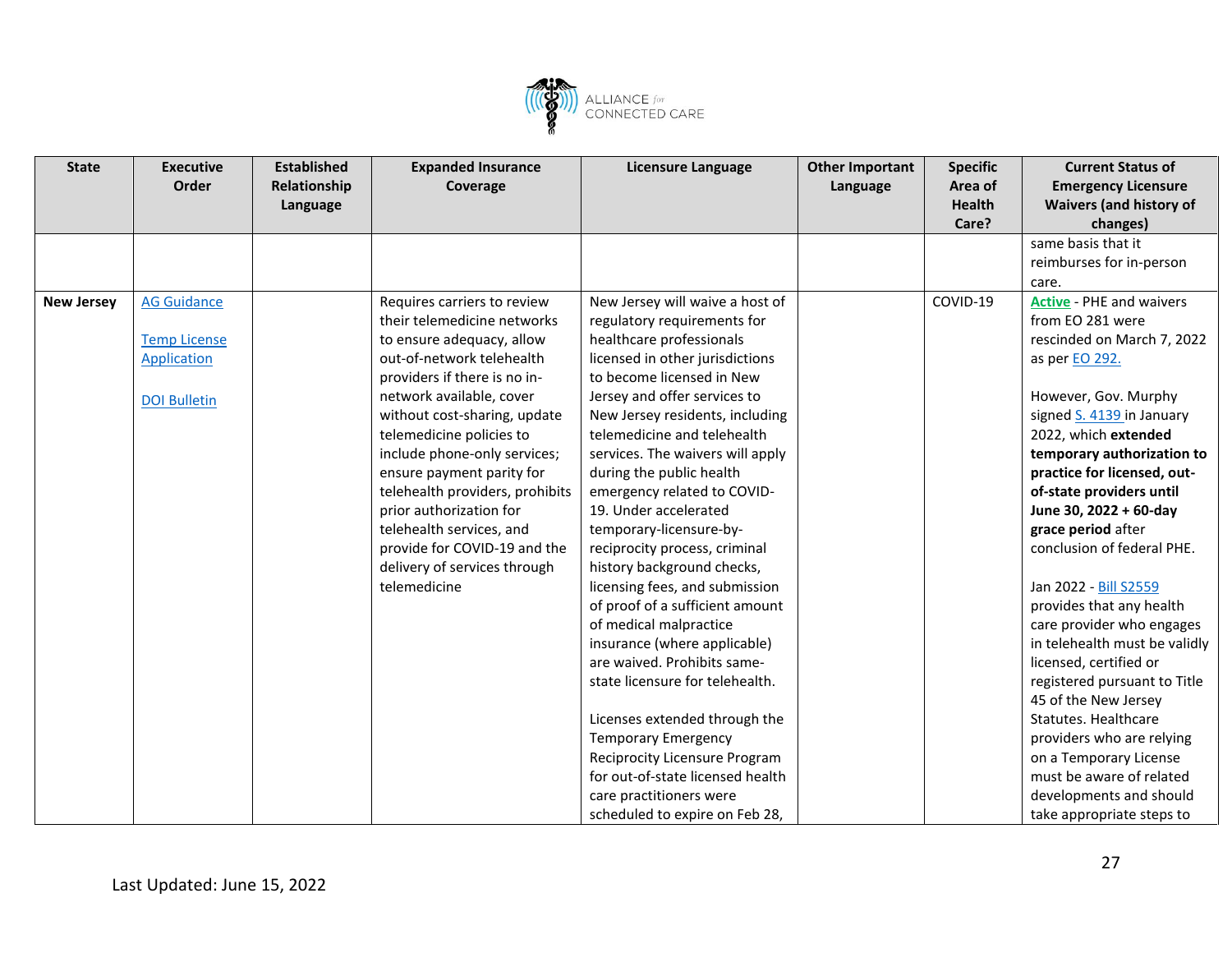![](_page_27_Picture_0.jpeg)

| <b>State</b>      | <b>Executive</b>        | <b>Established</b> | <b>Expanded Insurance</b>       | <b>Licensure Language</b>      | <b>Other Important</b> | <b>Specific</b> | <b>Current Status of</b>        |
|-------------------|-------------------------|--------------------|---------------------------------|--------------------------------|------------------------|-----------------|---------------------------------|
|                   | Order                   | Relationship       | Coverage                        |                                | Language               | Area of         | <b>Emergency Licensure</b>      |
|                   |                         | Language           |                                 |                                |                        | <b>Health</b>   | <b>Waivers (and history of</b>  |
|                   |                         |                    |                                 |                                |                        | Care?           | changes)                        |
|                   |                         |                    |                                 | 2021 but was extended          |                        |                 | avoid any continuity-of-care    |
|                   |                         |                    |                                 | through June 30, 2021 so long  |                        |                 | issues once the TERL            |
|                   |                         |                    |                                 | as the Public Health emergency |                        |                 | program ends. (JD Supra)        |
|                   |                         |                    |                                 | remains in place.              |                        |                 |                                 |
|                   |                         |                    |                                 |                                |                        |                 | PHE expired on June 4,          |
|                   |                         |                    |                                 |                                |                        |                 | 2021 per EO 244, so the         |
|                   |                         |                    |                                 |                                |                        |                 | waivers are now inactive.       |
|                   |                         |                    |                                 |                                |                        |                 |                                 |
| <b>New Mexico</b> | Governor                |                    | Telemedicine must be            | The Department of Health and   |                        | COVID-19        | <b>Inactive</b> - Public Health |
|                   | <b>Executive Order</b>  |                    | reimbursed at the same level    | Department of Homeland         |                        |                 | Emergency has been              |
|                   |                         |                    | with the same visit limitations | Security and Emergency         |                        |                 | extended to June 29, 2022.      |
|                   | Office of               |                    | and include behavioral health   | Management shall credential    |                        |                 | However, licensure              |
|                   | Superintendent          |                    | services. Requires no cost      | out-of-state professionals who |                        |                 | flexibilities are inactive.     |
|                   | of Insurance            |                    | sharing or prior authorization  | can render aid and necessary   |                        |                 | Temporary licenses issued       |
|                   | <b>Bulletin</b>         |                    | on related services.            | services during the pendency   |                        |                 | in June 2020 or after were      |
|                   |                         |                    |                                 | of this order                  |                        |                 | active until July 1, 2021 per   |
|                   | <b>Governor Press</b>   |                    | Governor Press release          |                                |                        |                 | <b>Federal Emergency</b>        |
|                   | Release                 |                    | requires Medicaid MCOs to       |                                |                        |                 | Licensure FAQs.                 |
|                   |                         |                    | reimburse for telehealth        |                                |                        |                 |                                 |
|                   |                         |                    | (audio and video) for doctors,  |                                |                        |                 | On April 6, Governor            |
|                   | <b>NMMB</b><br>Guidance |                    | behavioral health providers,    |                                |                        |                 | Grisham signed SB 279 into      |
|                   |                         |                    | and other health                |                                |                        |                 | law, which creates a            |
|                   |                         |                    | professionals; prohibits prior  |                                |                        |                 | process that allows             |
|                   |                         |                    | authorization for COVID         |                                |                        |                 | physicians licensed in other    |
|                   |                         |                    | testing                         |                                |                        |                 | jurisdictions to provide        |
|                   |                         |                    | Use of electronic means         |                                |                        |                 | services via telemedicine to    |
|                   |                         |                    | (internet, texting, phone,      |                                |                        |                 | NM residents. The bill          |
|                   |                         |                    | email) to assess and provide    |                                |                        |                 | states: "The [Medical]          |
|                   |                         |                    | reasonable care during          |                                |                        |                 | board shall issue a licensed    |
|                   |                         |                    | emergency will not be           |                                |                        |                 | physician a telemedicine        |
|                   |                         |                    | considered unethical or a       |                                |                        |                 | license to allow the practice   |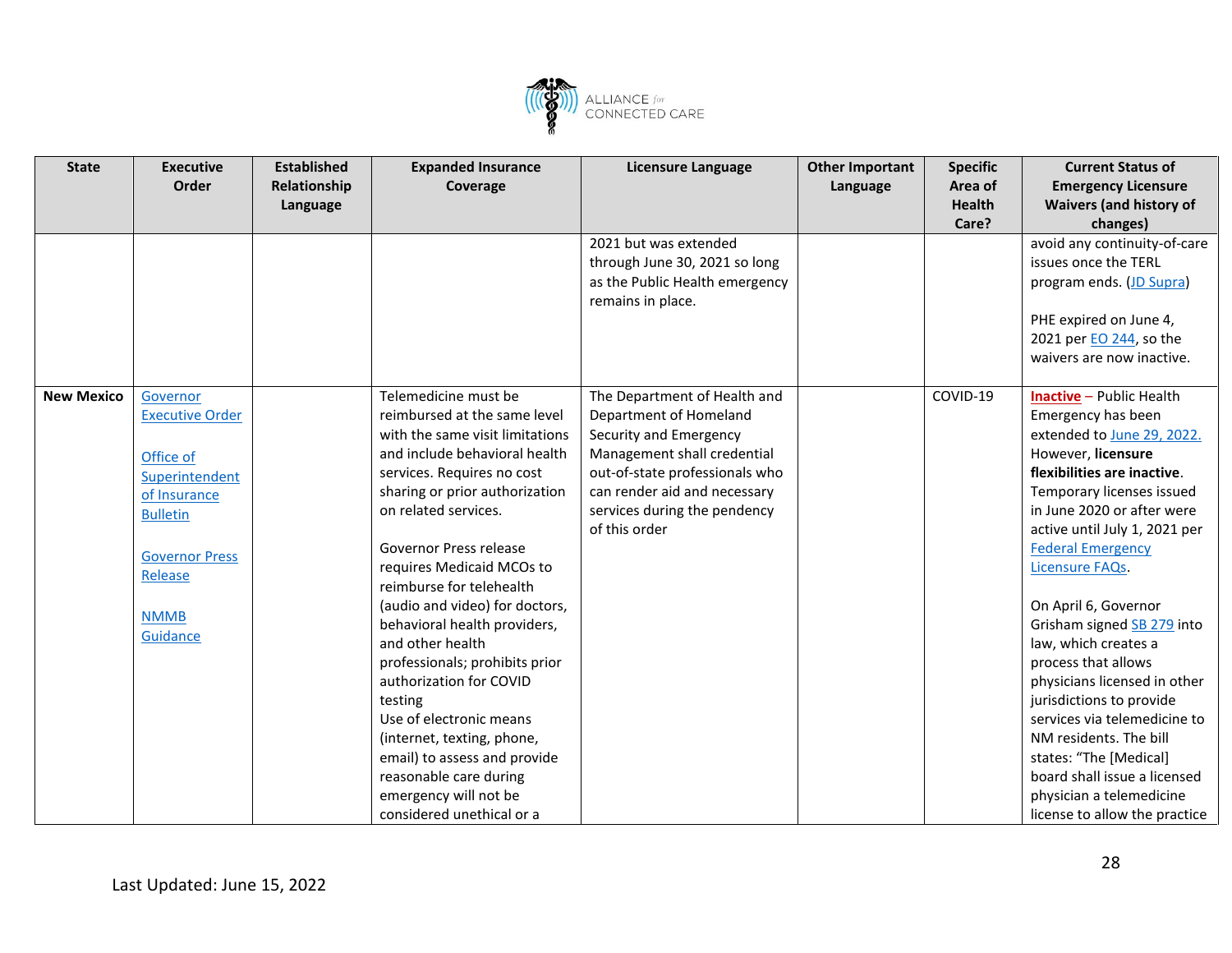![](_page_28_Picture_0.jpeg)

| <b>State</b>    | <b>Executive</b>       | <b>Established</b> | <b>Expanded Insurance</b>      | Licensure Language              | <b>Other Important</b> | <b>Specific</b> | <b>Current Status of</b>           |
|-----------------|------------------------|--------------------|--------------------------------|---------------------------------|------------------------|-----------------|------------------------------------|
|                 | Order                  | Relationship       | Coverage                       |                                 | Language               | Area of         | <b>Emergency Licensure</b>         |
|                 |                        | Language           |                                |                                 |                        | <b>Health</b>   | <b>Waivers (and history of</b>     |
|                 |                        |                    |                                |                                 |                        | Care?           | changes)                           |
|                 |                        |                    | violation of Medical Board     |                                 |                        |                 | of medicine across state           |
|                 |                        |                    | rules.                         |                                 |                        |                 | lines to an applicant who          |
|                 |                        |                    |                                |                                 |                        |                 | holds a full and unrestricted      |
|                 |                        |                    |                                |                                 |                        |                 | license to practice medicine       |
|                 |                        |                    |                                |                                 |                        |                 | in another state or territory      |
|                 |                        |                    |                                |                                 |                        |                 | of the United States."             |
|                 |                        |                    |                                |                                 |                        |                 |                                    |
|                 |                        |                    |                                |                                 |                        |                 |                                    |
| <b>New York</b> | Governor               |                    | Require insurance companies    | Governor temporarily suspends   | No co-pay for          | COVID-19        | <b>Active - Disaster</b>           |
|                 | <b>Directive</b>       |                    | to waive co-pays for           | regulations through April 17 to | Medicaid               |                 | declaration has been               |
|                 |                        |                    | telehealth visits for Medicaid | allow physicians, registered    | covered                |                 | extended through June 14,          |
|                 | <b>Executive Order</b> |                    | beneficiaries                  | nurse practitioner, and         | beneficiaries for      |                 | 2022, as per No. 11.6.             |
|                 | Continuing             |                    |                                | physician assistants licensed   | COVID-19 testing       |                 |                                    |
|                 | <b>Temporary</b>       |                    |                                | and in current good standing in | Department of          |                 | On Sept. 27, 2021, Gov.            |
|                 | <b>Suspension and</b>  |                    |                                | any state in the United States  | <b>Health Medicaid</b> |                 | Hochul declared a state            |
|                 | Modification of        |                    |                                | to practice medicine in New     | program issued         |                 | emergency and suspended            |
|                 | Laws                   |                    |                                | York                            | an exemption for       |                 | licensing barriers according       |
|                 | Department of          |                    |                                |                                 | all telehealth         |                 | to EO 4. EO 4.1 extends this       |
|                 | <b>Health</b>          |                    |                                | Governor expands scope of       | services from          |                 | until June 29, 2022.               |
|                 | <b>Medicaid</b>        |                    |                                | practice for APRNs, Pas, NPs,   | Medicaid               |                 |                                    |
|                 | <b>Program Special</b> |                    |                                | emergency medical services      | copayments             |                 | Re: audio-only telehealth-         |
|                 | <b>Addition</b>        |                    |                                | personnel, certified labs, and  | regardless of          |                 | July 12, 2021, Gov. Cuomo          |
|                 | Newsletter             |                    |                                | certified pharmacy techs        | whether services       |                 | signed SB 8416, which              |
|                 |                        |                    |                                |                                 | are related to         |                 | added audio-only forms of          |
|                 | <b>Executive Order</b> |                    |                                |                                 | COVID-19               |                 | telehealth (telephone) to          |
|                 | No 202-10              |                    |                                |                                 |                        |                 | the state's definition of          |
|                 |                        |                    |                                |                                 |                        |                 | telehealth and                     |
|                 |                        |                    |                                |                                 |                        |                 | telemedicine.                      |
| <b>North</b>    | Governor               |                    | Asks Department of Insurance   | Temporarily waives North        |                        | COVID-19        | <b>Active</b> - PHE Extended until |
| Carolina        | Declaration of         |                    | to work with insurers to       | Carolina licensure              |                        |                 | July 15, 2022, as per EO           |
|                 | Emergency              |                    | identify burdens for testing   | requirements for health care    |                        |                 |                                    |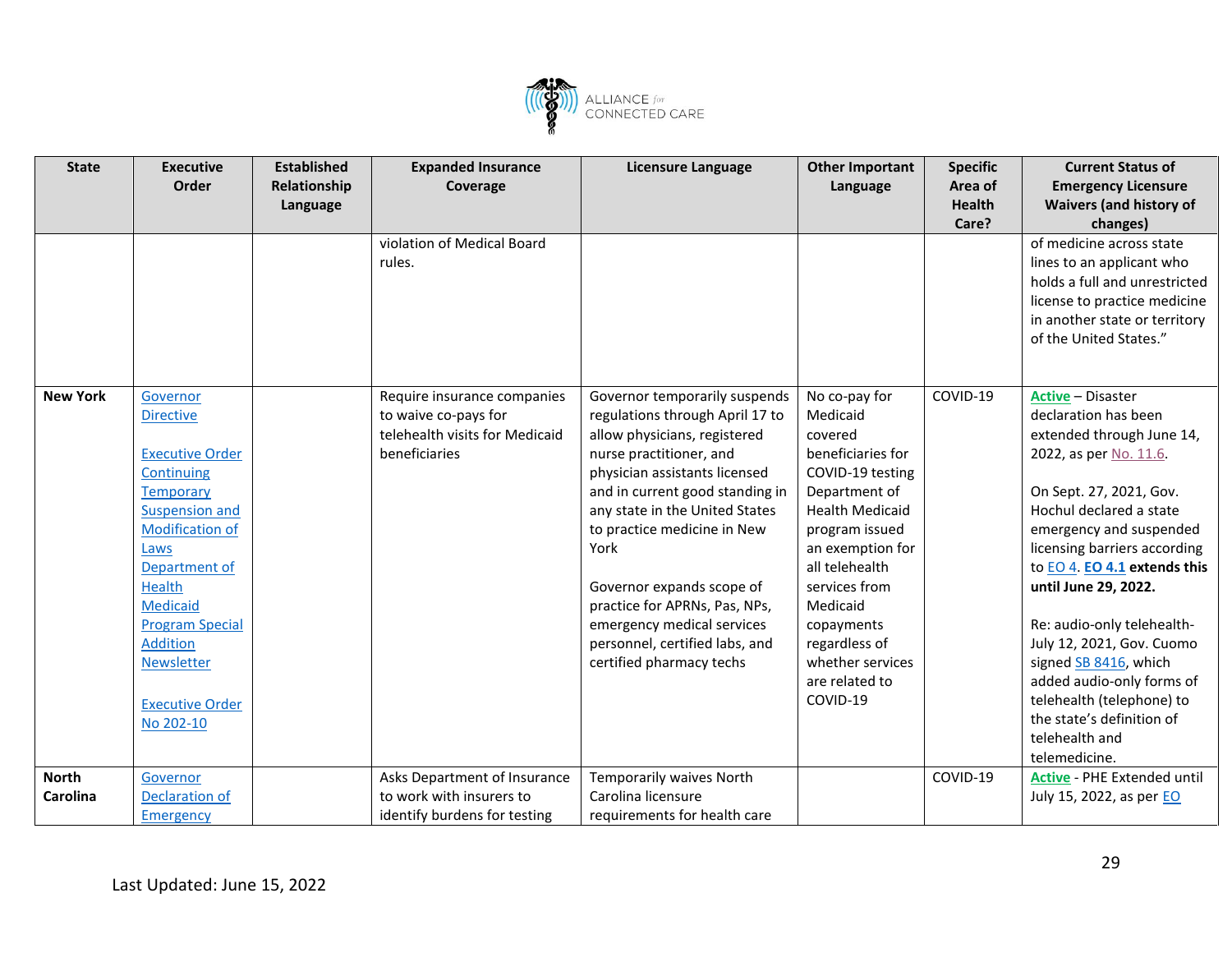![](_page_29_Picture_0.jpeg)

| <b>State</b>  | <b>Executive</b>       | <b>Established</b> | <b>Expanded Insurance</b>        | <b>Licensure Language</b>          | <b>Other Important</b> | <b>Specific</b> | <b>Current Status of</b>       |
|---------------|------------------------|--------------------|----------------------------------|------------------------------------|------------------------|-----------------|--------------------------------|
|               | Order                  | Relationship       | Coverage                         |                                    | Language               | Area of         | <b>Emergency Licensure</b>     |
|               |                        | Language           |                                  |                                    |                        | <b>Health</b>   | <b>Waivers (and history of</b> |
|               |                        |                    |                                  |                                    |                        | Care?           | changes)                       |
|               |                        |                    | and access to drugs and          | and behavioral health care         |                        |                 | 256. Includes mental health    |
|               |                        |                    | telehealth services              | personnel who are licensed in      |                        |                 | licensure flexibility          |
|               |                        |                    |                                  | another state, territory or the    |                        |                 |                                |
|               |                        |                    |                                  | District of Columbia to provide    |                        |                 | Licensure waivers expires      |
|               |                        |                    |                                  | health care services within the    |                        |                 | 30 days after the end of       |
|               |                        |                    |                                  | <b>Emergency Area</b>              |                        |                 | COVID-19 emergency             |
| <b>North</b>  | Governor               |                    | Requires virtual check-ins and   | References North Dakota            |                        | COVID-19        | <b>Inactive</b> - North Dakota |
| <b>Dakota</b> | <b>Executive Order</b> |                    | e-visit for established patients | Century Code that if a person      |                        |                 | state of emergency was         |
|               |                        |                    | per CMS guidance. Prohibits      | holds a license, certificate, or   |                        |                 | lifted on April 30, 2021. EO   |
|               | <b>Executive Order</b> |                    | telehealth to be subject to      | other permit issued by any         |                        |                 | 2021-09 rescinded prior        |
|               |                        |                    | cost sharing and prohibits       | state or political subdivision     |                        |                 | COVID executive orders.        |
|               | <b>Executive Order</b> |                    | restrictions on technologies     | evidencing the meeting of          |                        |                 |                                |
|               |                        |                    | for telehealth delivery          | qualifications for professional,   |                        |                 |                                |
|               |                        |                    |                                  | mechanical, or other skills, the   |                        |                 |                                |
|               |                        |                    | <b>Executive Order mandates</b>  | person may render aid              |                        |                 |                                |
|               |                        |                    | health insurers offering         | involving that skill in this state |                        |                 |                                |
|               |                        |                    | telehealth services to expand    | to meet and emergency or           |                        |                 |                                |
|               |                        |                    | services including for office    | disaster, and this state shall     |                        |                 |                                |
|               |                        |                    | visits; physical, occupational,  | give due recognition to the        |                        |                 |                                |
|               |                        |                    | and speech therapy,              | license.                           |                        |                 |                                |
|               |                        |                    | behavioral health and SUD        |                                    |                        |                 |                                |
|               |                        |                    | treatment, diabetes,             |                                    |                        |                 |                                |
|               |                        |                    | education, and nutrition         |                                    |                        |                 |                                |
|               |                        |                    | counseling.                      |                                    |                        |                 |                                |
| Ohio          | Governor               | A physician may    | Expands telehealth options       | Physicians not licensed in Ohio    | Ensure that            | Mental          | Inactive - Ohio has no         |
|               | Emergency              | prescribe a        | for Medicaid, including          | may not practice medicine in       | every person in        | Health          | waivers for license            |
|               | <b>Orders</b>          | non-controlled     | redefining patient site,         | Ohio without first obtaining a     | Ohio has access        | coverage in     | reciprocity. The Ohio State    |
|               |                        | substance to a     | practitioner site, the           | telemedicine certificate, which    | to behavioral          | COVID-19        | of Emergency ended on          |
|               | <b>Ohio Medical</b>    | new patient on     | definition of telehealth to      | permits the holder to engage in    | health care via        | emergency       | June 18, 2021.                 |
|               | <b>Board</b>           | whom the           | include asynchronous             | the practice of medicine in        | telehealth             |                 |                                |
|               |                        | physician has      | telehealth                       | Ohio.                              | services by            |                 |                                |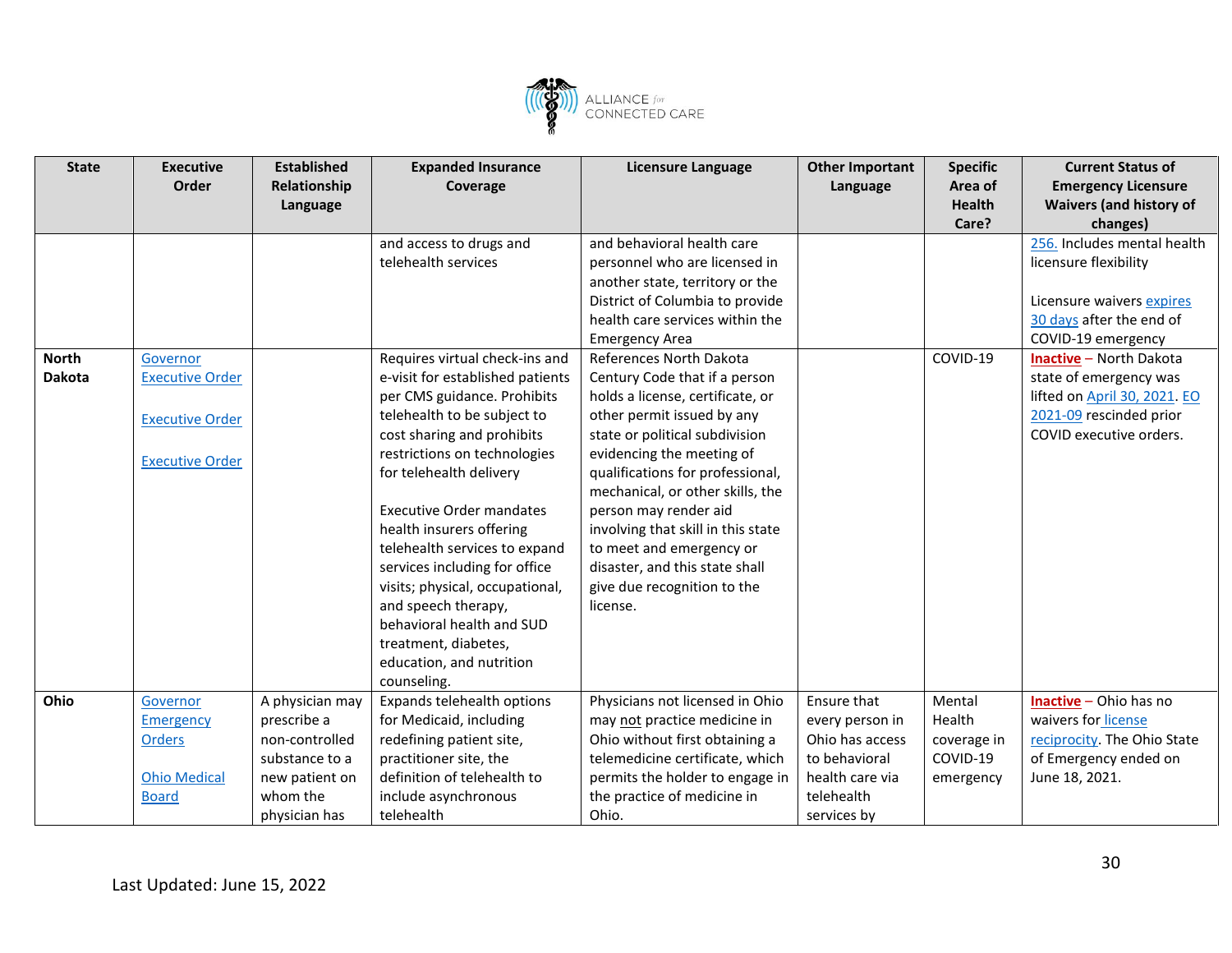![](_page_30_Picture_0.jpeg)

| <b>State</b> | <b>Executive</b>       | <b>Established</b> | <b>Expanded Insurance</b> | Licensure Language               | <b>Other Important</b> | <b>Specific</b> | <b>Current Status of</b>        |
|--------------|------------------------|--------------------|---------------------------|----------------------------------|------------------------|-----------------|---------------------------------|
|              | Order                  | Relationship       | Coverage                  |                                  | Language               | Area of         | <b>Emergency Licensure</b>      |
|              |                        | Language           |                           |                                  |                        | <b>Health</b>   | <b>Waivers (and history of</b>  |
|              |                        |                    |                           |                                  |                        | Care?           | changes)                        |
|              | Telemedicine           | never              |                           |                                  | landline or cell       |                 |                                 |
|              | Guidance               | conducted a        |                           | The Medical Board has            | phone (EO)             |                 |                                 |
|              |                        | physical           |                           | received ODH Telehealth FAQs     |                        |                 |                                 |
|              | Ohio                   | examination        |                           | (May 2020) Board of Med 4/20     |                        |                 |                                 |
|              | Department of          | and who is at a    |                           | Meeting Summary Ohio Rev.        |                        |                 |                                 |
|              | <b>Medicaid</b>        | location remote    |                           | Code § 4731.36 Med Board         |                        |                 |                                 |
|              | Emergency              | from the           |                           | Telemedicine Guidance Article    |                        |                 |                                 |
|              | <b>Actions</b>         | physician if the   |                           | re: EO 2020-29D EO 2020-29D      |                        |                 |                                 |
|              |                        | physician can      |                           | Article re: Permanent Medicaid   |                        |                 |                                 |
|              |                        | verify the         |                           | changes OMB Newsletter (re:      |                        |                 |                                 |
|              |                        | patient's          |                           | No license reciprocity) Article  |                        |                 |                                 |
|              |                        | identity and       |                           | re: Reversing waivers 16 many    |                        |                 |                                 |
|              |                        | location,          |                           | inquiries regarding temporary    |                        |                 |                                 |
|              |                        | interacts with     |                           | licensure during the state       |                        |                 |                                 |
|              |                        | the patient to     |                           | emergency. Please be aware,      |                        |                 |                                 |
|              |                        | complete a         |                           | Ohio law does not currently      |                        |                 |                                 |
|              |                        | medical            |                           | offer emergency or temporary     |                        |                 |                                 |
|              |                        | evaluation.        |                           | licensure for out-of-state       |                        |                 |                                 |
|              |                        |                    |                           | physicians. Unless an            |                        |                 |                                 |
|              |                        |                    |                           | exemption applies (Ohio          |                        |                 |                                 |
|              |                        |                    |                           | Revised Code 4731.36),           |                        |                 |                                 |
|              |                        |                    |                           | physicians must hold an active   |                        |                 |                                 |
|              |                        |                    |                           | Ohio license to practice         |                        |                 |                                 |
|              |                        |                    |                           | medicine in the state of Ohio.   |                        |                 |                                 |
| Oklahoma     | Governor's             | Waives part of     |                           | Any medical professional who     |                        | COVID-19        | <b>Active - Emergency rules</b> |
|              | Amended                | Oklahoma state     |                           | holds a license, certificate, or |                        |                 | active as of August 2021        |
|              | <b>Executive Order</b> | law requiring      |                           | other permit issued by any       |                        |                 | state that out-of-state         |
|              |                        | an existing        |                           | state that is a party to the     |                        |                 | providers can obtain a          |
|              |                        | doctor-patient     |                           | <b>Emergency Management</b>      |                        |                 | temporary critical needs        |
|              |                        | relationship       |                           | Compact evidencing the           |                        |                 | license which will expire no    |
|              |                        | before             |                           | meeting of qualifications for    |                        |                 | later than Sept. 14, 2022.      |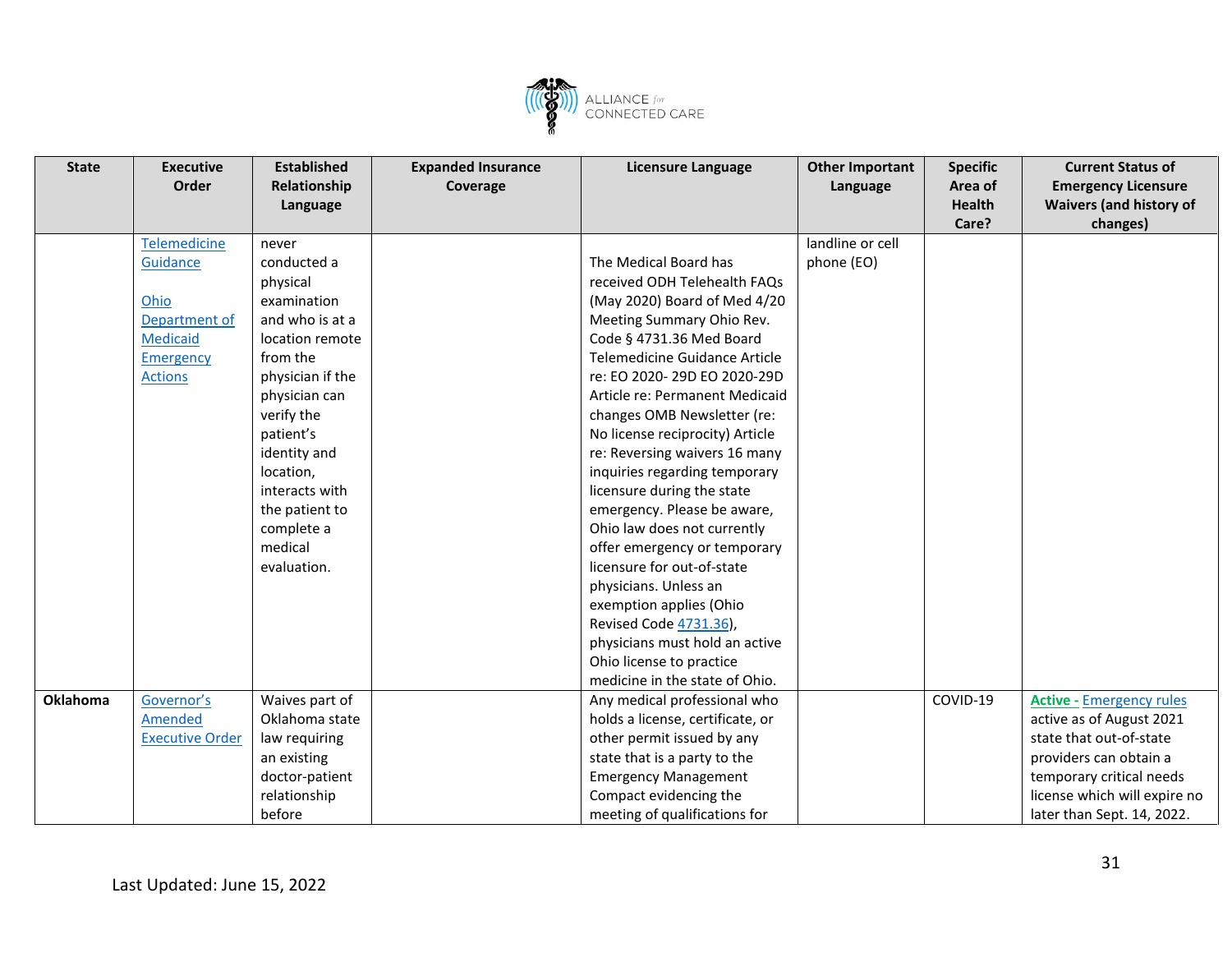![](_page_31_Picture_0.jpeg)

| <b>State</b> | <b>Executive</b>      | <b>Established</b> | <b>Expanded Insurance</b>       | Licensure Language                                           | <b>Other Important</b>             | <b>Specific</b> | <b>Current Status of</b>                                    |
|--------------|-----------------------|--------------------|---------------------------------|--------------------------------------------------------------|------------------------------------|-----------------|-------------------------------------------------------------|
|              | Order                 | Relationship       | Coverage                        |                                                              | Language                           | Area of         | <b>Emergency Licensure</b>                                  |
|              |                       | Language           |                                 |                                                              |                                    | <b>Health</b>   | <b>Waivers (and history of</b>                              |
|              |                       |                    |                                 |                                                              |                                    | Care?           | changes)                                                    |
|              |                       | telemedicine       |                                 | the practice of certain medical                              |                                    |                 |                                                             |
|              |                       | consultations      |                                 | services, as more particularly                               |                                    |                 | On May 3, 2021, Gov. Stitt                                  |
|              |                       | can be             |                                 | described below, as deemed                                   |                                    |                 | signed <b>EO 2021-11</b> to                                 |
|              |                       | conducted          |                                 | licensed to practice in                                      |                                    |                 | withdraw and rescind the                                    |
|              |                       |                    |                                 | Oklahoma so long as this Order                               |                                    |                 | COVID-19 State of                                           |
|              |                       |                    |                                 | shall be in effect                                           |                                    |                 | Emergency, effective, May                                   |
|              |                       |                    |                                 |                                                              |                                    |                 | 4, 2021.                                                    |
| Oregon       | <b>Oregon Medical</b> |                    | Guidance directs health plans   | During a state of emergency,                                 |                                    | COVID-19        | <b>Inactive</b> - Oregon State of                           |
|              | <b>Board</b>          |                    | to cover telehealth services by | the Oregon Medical Board                                     |                                    |                 | Emergency expired on April                                  |
|              |                       |                    | in-network providers to         | (OMB) allows physicians and                                  |                                    |                 | 1, 2022 despite EO 21-36                                    |
|              | <b>DCBS/OHA Joint</b> |                    | replace in-person visits where  | physician assistants licensed in                             |                                    |                 | stating it would expire on                                  |
|              | <b>Guidance on</b>    |                    | possible (includes all modes of | another state to provide                                     |                                    |                 | June 30, 2022.                                              |
|              | <b>Telehealth</b>     |                    | telemedicine); examine          | medical care in Oregon under                                 |                                    |                 |                                                             |
|              |                       |                    | reimbursement rates for and     | special provisions. Out-of-state                             |                                    |                 |                                                             |
|              |                       |                    | network adequacy                | health care professionals who                                |                                    |                 |                                                             |
|              |                       |                    | requirements for telehealth     | wish to provide care in Oregon                               |                                    |                 |                                                             |
|              |                       |                    | services to ensure adequate     | during this time must complete                               |                                    |                 |                                                             |
|              |                       |                    | networks; advise consumers      | an authorization application                                 |                                    |                 |                                                             |
|              |                       |                    | about telemedicine services     |                                                              |                                    |                 |                                                             |
|              |                       |                    | available, ensure telehealth    |                                                              |                                    |                 |                                                             |
|              |                       |                    | for behavioral health services, |                                                              |                                    |                 |                                                             |
|              |                       |                    | eliminate barriers like         |                                                              |                                    |                 |                                                             |
|              |                       |                    | removing provider location      |                                                              |                                    |                 |                                                             |
|              |                       |                    | services                        |                                                              |                                    |                 |                                                             |
| Pennsylvani  | <b>Issuance of</b>    |                    |                                 | Governor Wolf suspended                                      | Health care                        | COVID-19        | <b>Active - On March 30, 2022,</b>                          |
| a            | <b>Temporary</b>      |                    |                                 | temporary license                                            | professionals                      |                 | Act 14 of 2022 was signed                                   |
|              | <b>Licenses</b>       |                    |                                 | requirements for practitioners                               | licensed under                     |                 | into law, which extended                                    |
|              | <b>Request for</b>    |                    |                                 | in other states to provide<br>services to Pennsylvanians for | any of the                         |                 | active suspensions of                                       |
|              | <b>Suspension</b>     |                    |                                 | the duration of the coronavirus                              | Department of<br>State's Bureau of |                 | licensure requirements until<br>June 30, 2022. Professional |
|              |                       |                    |                                 |                                                              |                                    |                 |                                                             |
|              |                       |                    |                                 | emergency. Applies to                                        | Professional and                   |                 | licensure waivers issued                                    |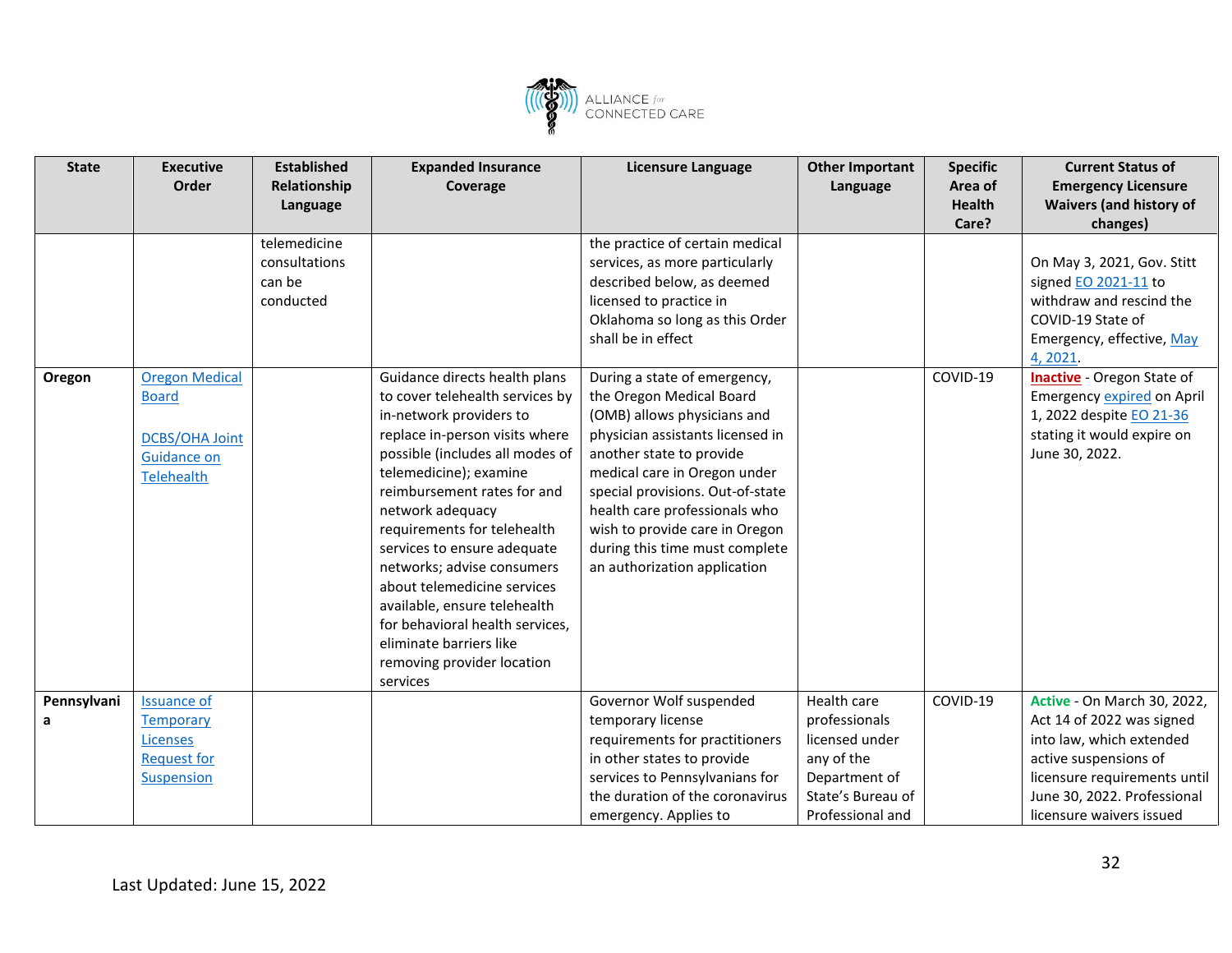![](_page_32_Picture_0.jpeg)

| <b>State</b> | <b>Executive</b>       | <b>Established</b> | <b>Expanded Insurance</b>      | <b>Licensure Language</b>       | <b>Other Important</b> | <b>Specific</b>        | <b>Current Status of</b>                                      |
|--------------|------------------------|--------------------|--------------------------------|---------------------------------|------------------------|------------------------|---------------------------------------------------------------|
|              | Order                  | Relationship       | Coverage                       |                                 | Language               | Area of                | <b>Emergency Licensure</b>                                    |
|              |                        | Language           |                                |                                 |                        | <b>Health</b><br>Care? | <b>Waivers (and history of</b><br>changes)                    |
|              | <b>Expansion of</b>    |                    |                                | physicians, osteopaths, nurses, | Occupational           |                        | under COVID disaster                                          |
|              | <b>Telemedicine</b>    |                    |                                | and nurse-midwives.             | Affairs (BPOA)         |                        | declaration began to expire                                   |
|              | <b>Services</b>        |                    |                                | Also suspended several          | licensing boards       |                        | May 23, 2022, and the                                         |
|              | <b>Providers Press</b> |                    |                                | administrative requirements     | can provide            |                        | remaining (including                                          |
|              | Release                |                    |                                | like continuing education       | services to            |                        | licensed health care                                          |
|              |                        |                    |                                | requirements which would        | patients via           |                        | practitioners providing                                       |
|              |                        |                    |                                | create delays in issuing        | telemedicine           |                        | telemedicine services) will                                   |
|              |                        |                    |                                | temporary licenses.             |                        |                        | expire June 30, 2022. More                                    |
|              |                        |                    |                                |                                 |                        |                        | info                                                          |
|              |                        |                    |                                |                                 |                        |                        |                                                               |
|              |                        |                    |                                |                                 |                        |                        | Licensing waivers were                                        |
|              |                        |                    |                                |                                 |                        |                        | initially set to expire March<br>31, 2022, per Act 21 of 2021 |
|              |                        |                    |                                |                                 |                        |                        | and HB 854.                                                   |
|              |                        |                    |                                |                                 |                        |                        |                                                               |
|              |                        |                    |                                |                                 |                        |                        | Disaster Emergency ended                                      |
|              |                        |                    |                                |                                 |                        |                        | on June 10, 2021                                              |
|              |                        |                    |                                |                                 |                        |                        |                                                               |
|              |                        |                    |                                |                                 |                        |                        | Temporary emergency                                           |
|              |                        |                    |                                |                                 |                        |                        | licenses initially expired                                    |
|              |                        |                    |                                |                                 |                        |                        | June 30, 2021, but were                                       |
|              |                        |                    |                                |                                 |                        |                        | reinstated.                                                   |
| Rhode        | <b>Emergency</b>       | Patient location   | OHIC FAQ expands               | As of March 18, out-of-state    | Prohibition            | COVID-19               | <b>Active -</b>                                               |
| Island       | <b>Declaration</b>     | requirement for    | telemedicine to phone only,    | licensed professionals may      | against audio-         |                        | Telehealth/licensure                                          |
|              |                        | telemedicine is    | and expands reimbursement      | obtain a temporary 90-day       | only telephone         |                        | flexibilities active until end                                |
|              | Tweet: re              | suspended,         | rates for telemedicine         | license from RIDOH so that      | conversation and       |                        | of Rhode Island State of                                      |
|              | <b>RIDOH</b>           | patients may       | Suspends general laws to the   | they may temporarily practice   | limitations on         |                        | Emergency, for established                                    |
|              | statement              | receive            | extent that it allows          | in Rhode Island.                | video                  |                        | patients only. PHE currently                                  |
|              |                        | telemedicine       | agreements between health      |                                 | conferencing are       |                        | scheduled to expire July 7,                                   |
|              | <b>Article from</b>    | services at any    | care providers and insurance   | Board of Medical Licensure will | suspended to           |                        | 2022, per EO 22-27                                            |
|              | <b>RIDOH</b>           | location.          | carriers that limit either the | not take action against         | expand the             |                        |                                                               |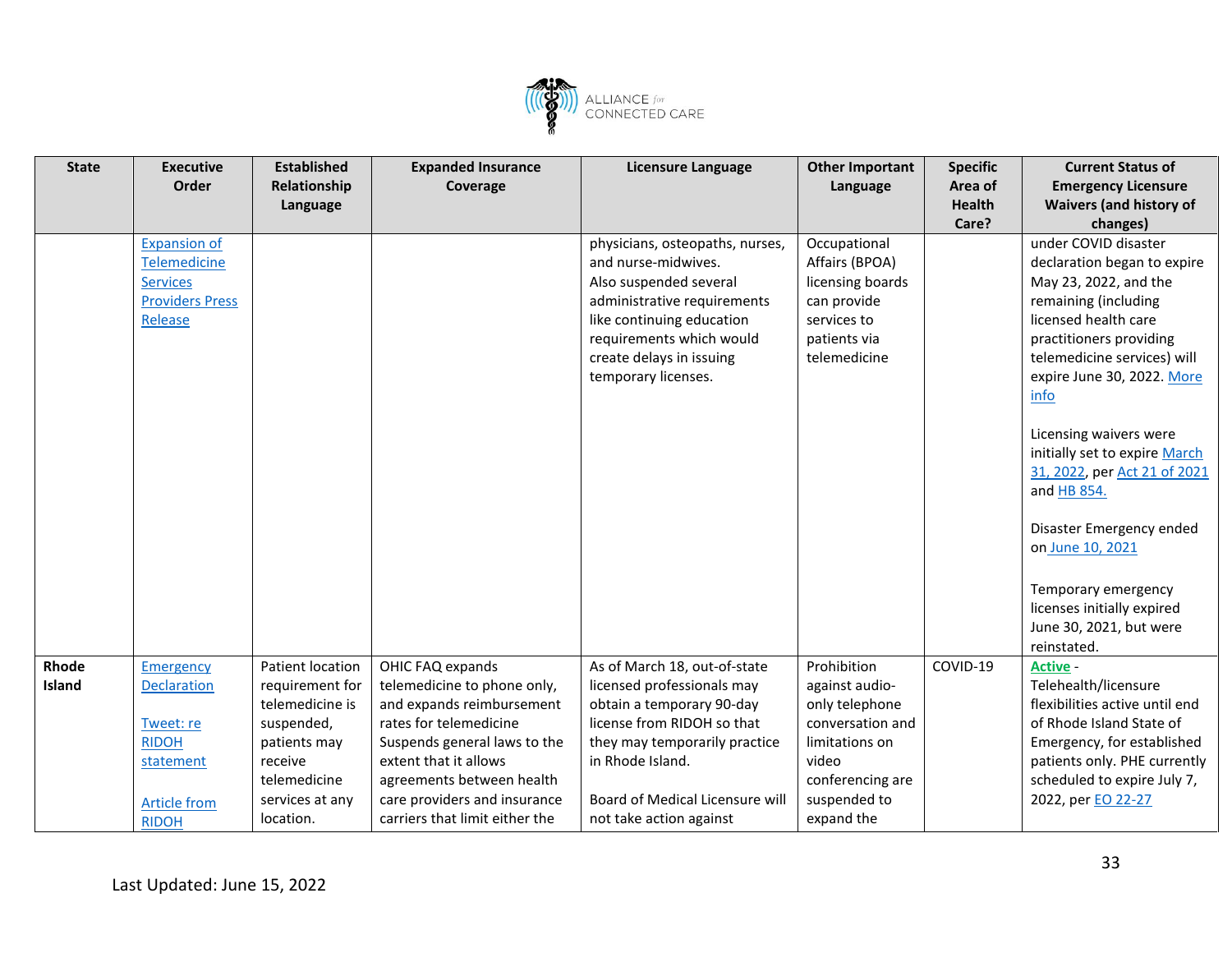![](_page_33_Picture_0.jpeg)

| <b>State</b>      | <b>Executive</b><br>Order                                                         | <b>Established</b><br>Relationship<br>Language | <b>Expanded Insurance</b><br>Coverage                                                                                                                                                                                                                                                                                                                                                                                                   | <b>Licensure Language</b>                                                                                                                                                                                                                                                                                                                                                                                                                                                                       | <b>Other Important</b><br>Language | <b>Specific</b><br>Area of<br><b>Health</b> | <b>Current Status of</b><br><b>Emergency Licensure</b><br><b>Waivers (and history of</b>                                                                                                                                                                                                                                 |
|-------------------|-----------------------------------------------------------------------------------|------------------------------------------------|-----------------------------------------------------------------------------------------------------------------------------------------------------------------------------------------------------------------------------------------------------------------------------------------------------------------------------------------------------------------------------------------------------------------------------------------|-------------------------------------------------------------------------------------------------------------------------------------------------------------------------------------------------------------------------------------------------------------------------------------------------------------------------------------------------------------------------------------------------------------------------------------------------------------------------------------------------|------------------------------------|---------------------------------------------|--------------------------------------------------------------------------------------------------------------------------------------------------------------------------------------------------------------------------------------------------------------------------------------------------------------------------|
|                   |                                                                                   |                                                |                                                                                                                                                                                                                                                                                                                                                                                                                                         |                                                                                                                                                                                                                                                                                                                                                                                                                                                                                                 |                                    | Care?                                       | changes)                                                                                                                                                                                                                                                                                                                 |
|                   | <b>OHIC FAQ</b>                                                                   |                                                | scope of covered<br>telemedicine services or the<br>reimbursement of those<br>services. All such clinically<br>appropriate, medically<br>necessary telemedicine<br>services delivered by in-<br>network providers shall be<br>reimbursed at rates not lower<br>than services delivered<br>through traditional (in-<br>person) methods. No<br>insurance carrier shall impose<br>any specific requirements on<br>the technologies used to | physicians not licensed to<br>practice in RI who, during the<br>state of emergency, use<br>telemedicine to deliver care to<br>their established RI patients.                                                                                                                                                                                                                                                                                                                                    | availability of<br>telemedicine.   |                                             | EO 22-04 extends EO 21-<br>120 which increases<br>hospital capacity and<br>flexibility.<br>Those providing telehealth<br>services to patients in RI<br>who wish to continue doing<br>so must apply for a full RI<br>license or the patient must<br>obtain treatment from a<br>provider who hold an active<br>RI license. |
|                   |                                                                                   |                                                | deliver telemedicine services.                                                                                                                                                                                                                                                                                                                                                                                                          |                                                                                                                                                                                                                                                                                                                                                                                                                                                                                                 |                                    |                                             |                                                                                                                                                                                                                                                                                                                          |
| South<br>Carolina | <b>South Carolina</b><br><b>Medical Board</b><br><b>Out of State</b><br>Licensing |                                                |                                                                                                                                                                                                                                                                                                                                                                                                                                         | The South Carolina Board of<br><b>Medical Examiners is</b><br>temporarily waiving South<br>Carolina licensing requirements<br>for physicians, physician<br>assistants, and respiratory care<br>practitioners licensed and in<br>good standing in another state<br>and whose services are<br>determined to be necessary.<br>The Board has indicated that<br>this means South Carolina will<br>permit these categories of out-<br>of-state practitioners to treat<br>South Carolina residents, in |                                    | COVID-19                                    | <b>Inactive</b> - state's emergency<br>declaration expired June 6,<br>2021, per EO 2021-25.                                                                                                                                                                                                                              |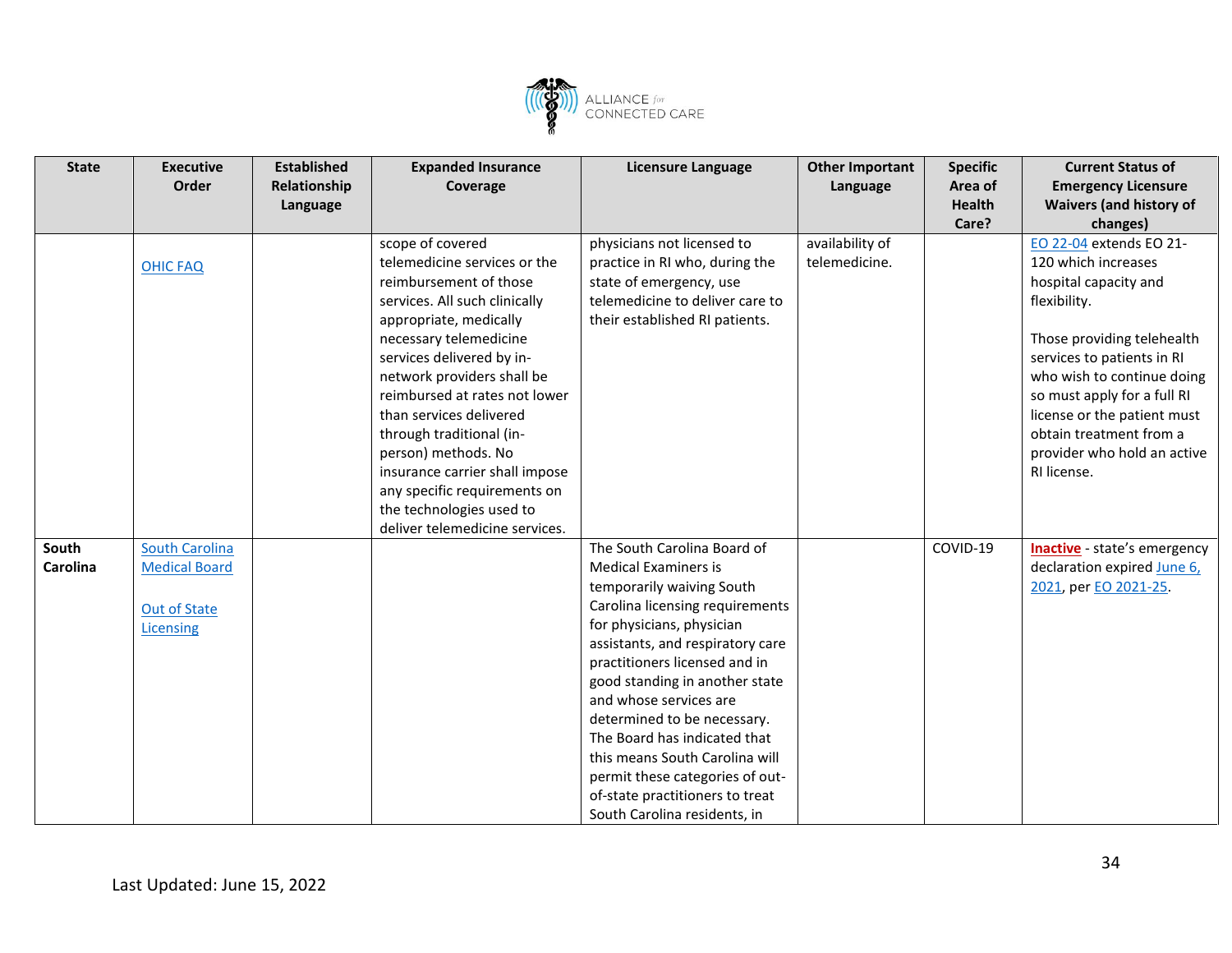![](_page_34_Picture_0.jpeg)

| <b>State</b>     | <b>Executive</b>       | <b>Established</b> | <b>Expanded Insurance</b>      | <b>Licensure Language</b>                              | <b>Other Important</b> | <b>Specific</b> | <b>Current Status of</b>         |
|------------------|------------------------|--------------------|--------------------------------|--------------------------------------------------------|------------------------|-----------------|----------------------------------|
|                  | Order                  | Relationship       | Coverage                       |                                                        | Language               | Area of         | <b>Emergency Licensure</b>       |
|                  |                        | Language           |                                |                                                        |                        | <b>Health</b>   | <b>Waivers (and history of</b>   |
|                  |                        |                    |                                |                                                        |                        | Care?           | changes)                         |
|                  |                        |                    |                                | person or through telehealth                           |                        |                 |                                  |
|                  |                        |                    |                                | technologies, to screen or treat                       |                        |                 |                                  |
|                  |                        |                    |                                | patients for coronavirus.                              |                        |                 |                                  |
|                  |                        |                    |                                | South Carolina will issue                              |                        |                 |                                  |
|                  |                        |                    |                                |                                                        |                        |                 |                                  |
|                  |                        |                    |                                | emergency nursing and<br>medical license to combat the |                        |                 |                                  |
|                  |                        |                    |                                |                                                        |                        |                 |                                  |
|                  |                        |                    |                                | COVID-19 pandemic. The state                           |                        |                 |                                  |
|                  |                        |                    |                                | medical board can expedite                             |                        |                 |                                  |
|                  |                        |                    |                                | temporary licensure for out-of-                        |                        |                 |                                  |
|                  |                        |                    |                                | state physicians, physician                            |                        |                 |                                  |
|                  |                        |                    |                                | assistants and respiratory care                        |                        |                 |                                  |
|                  |                        |                    |                                | practitioners within 24 hours                          |                        |                 |                                  |
| South            | <b>Executive Order</b> | Suspends           |                                | Grants full recognition to the                         |                        | COVID-19        | <b>Inactive</b> - South Dakota's |
| <b>Dakota</b>    | 2020-07                | regulatory         |                                | licenses held by a professional                        |                        |                 | State of Emergency expired       |
|                  |                        | provisions         |                                | by a compact member state, in                          |                        |                 | June 30, 2021, per EO 2020-      |
|                  |                        | which limit or     |                                | accordance with EMAC should                            |                        |                 | 34. Section 4 of EO 2020-34      |
|                  |                        | restrict the       |                                | those facilities require                               |                        |                 | expanded 2020-07, Sections       |
|                  |                        | provision of       |                                | additional professionals to                            |                        |                 | 1 to 4 related to                |
|                  |                        | telehealth         |                                | meet patient demand during                             |                        |                 | telemedicine and medical         |
|                  |                        | services which     |                                | the COVID-19 emergency,                                |                        |                 | licensure until June 30,         |
|                  |                        | require face-to-   |                                | whether in-person or by                                |                        |                 | 2021.                            |
|                  |                        | face treatment,    |                                | remote means                                           |                        |                 |                                  |
|                  |                        | interviews and     |                                |                                                        |                        |                 |                                  |
|                  |                        | sessions with      |                                |                                                        |                        |                 |                                  |
|                  |                        | providers          |                                |                                                        |                        |                 |                                  |
| <b>Tennessee</b> | Governor               |                    | Urges health carriers to       | Out of state health care                               |                        | COVID-19        | <b>Inactive</b> - State of       |
|                  | <b>Executive Order</b> |                    | provide coverage for medical   | professionals authorized                               |                        |                 | Emergency was not                |
|                  |                        |                    | necessary covered services via | pursuant to this Order to                              |                        |                 | renewed after EO 90, and         |
|                  | Governor               |                    | telemedicine. Urges carriers   | temporarily practice in                                |                        |                 | expired November 19,             |
|                  | <b>Executive Order</b> |                    | not to impose prior            | Tennessee are permitted to                             |                        |                 |                                  |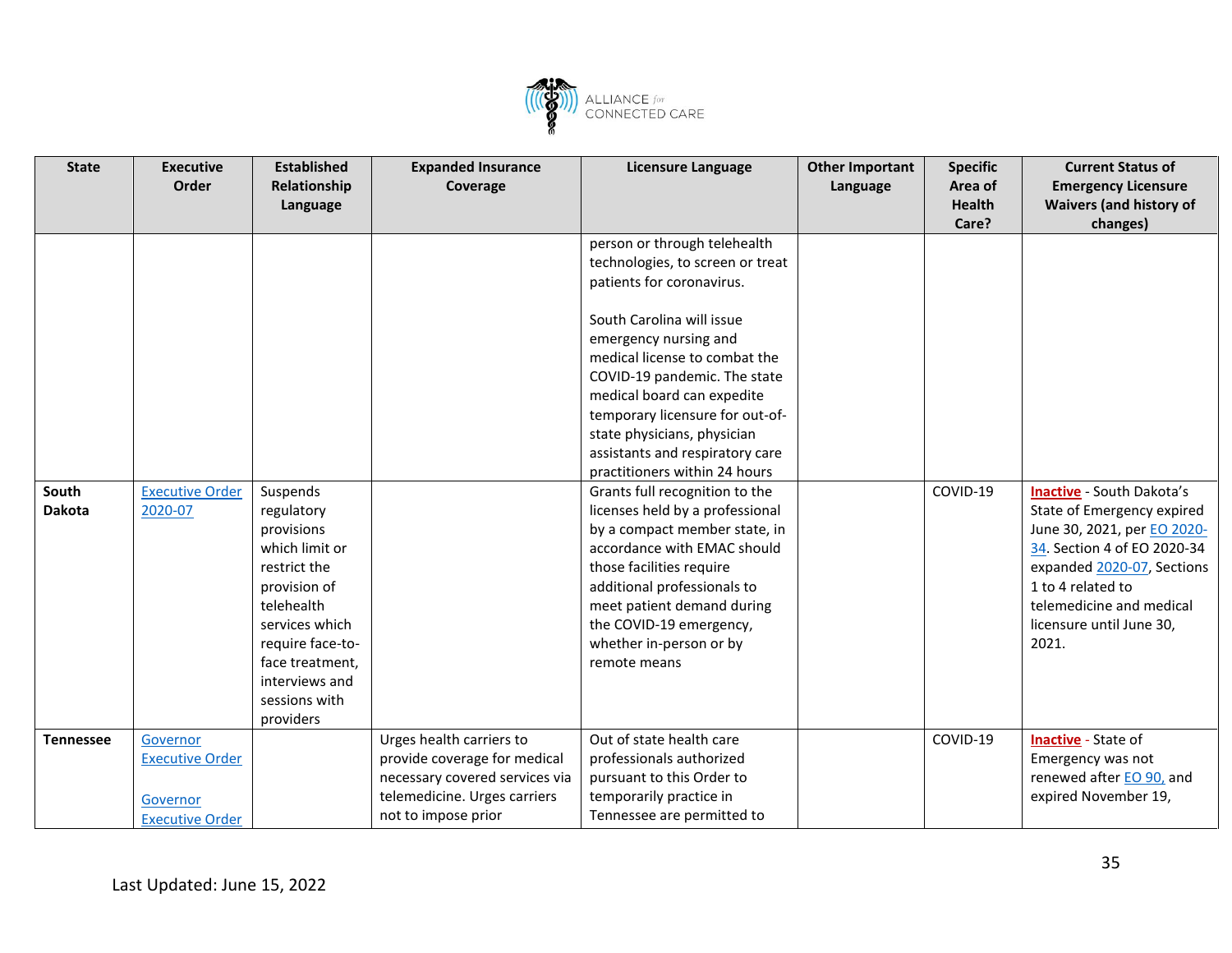![](_page_35_Picture_0.jpeg)

| <b>State</b> | <b>Executive</b><br>Order                                                                                                                                     | <b>Established</b><br>Relationship                                                                                                                                                                                                                                | <b>Expanded Insurance</b><br>Coverage                                                                                      | <b>Licensure Language</b>                                                                                                                                                                                                                                                                                                                                                                      | <b>Other Important</b><br>Language | <b>Specific</b><br>Area of | <b>Current Status of</b><br><b>Emergency Licensure</b>                                                                                                                                                                                                                                                                                                  |
|--------------|---------------------------------------------------------------------------------------------------------------------------------------------------------------|-------------------------------------------------------------------------------------------------------------------------------------------------------------------------------------------------------------------------------------------------------------------|----------------------------------------------------------------------------------------------------------------------------|------------------------------------------------------------------------------------------------------------------------------------------------------------------------------------------------------------------------------------------------------------------------------------------------------------------------------------------------------------------------------------------------|------------------------------------|----------------------------|---------------------------------------------------------------------------------------------------------------------------------------------------------------------------------------------------------------------------------------------------------------------------------------------------------------------------------------------------------|
|              |                                                                                                                                                               | Language                                                                                                                                                                                                                                                          |                                                                                                                            |                                                                                                                                                                                                                                                                                                                                                                                                |                                    | <b>Health</b>              | <b>Waivers (and history of</b>                                                                                                                                                                                                                                                                                                                          |
|              |                                                                                                                                                               |                                                                                                                                                                                                                                                                   |                                                                                                                            |                                                                                                                                                                                                                                                                                                                                                                                                |                                    | Care?                      | changes)                                                                                                                                                                                                                                                                                                                                                |
|              |                                                                                                                                                               |                                                                                                                                                                                                                                                                   | authorization requirements<br>on medically necessary<br>COVID-19 treatment by in-<br>network providers via<br>telemedicine | engage in telemedicine with<br>respect to Tennessee patients<br>if scope of practice is<br>applicable.<br>The provisions of Tennessee<br>Code Annotated, Section 68-<br>11-201(20) are suspended to<br>the extent necessary to allow<br>health care professionals who<br>would otherwise be subject to<br>licensing requirements to<br>provide localized treatment of<br>patients in temporary |                                    |                            | 2021. Waivers for out-of-<br>state providers also expired.<br>Section 1 initially allowed<br>out-of-state providers to<br>practice in TN.                                                                                                                                                                                                               |
|              |                                                                                                                                                               |                                                                                                                                                                                                                                                                   |                                                                                                                            | residences.                                                                                                                                                                                                                                                                                                                                                                                    |                                    |                            |                                                                                                                                                                                                                                                                                                                                                         |
| <b>Texas</b> | Governor<br><b>Directive</b><br><b>Texas Medical</b><br><b>Board</b><br><b>Texas</b><br>Department of<br><b>Insurance</b><br><b>Emergency</b><br><b>Rules</b> | <b>TMB</b><br>temporarily<br>suspended Texa<br>s Occupation<br>Code 111.005<br>(a)-(b) and Title<br>22, Chapter<br>$174.6$ (a)(2)-(3)<br>of the Texas<br>Administrative<br>Code.<br>Telemedicine,<br>including the<br>use of<br>telephone only,<br>may be used to | Pay provider working in<br>telemedicine the same as if<br>they were in-person for 120<br>days                              | Fast-tracks temporary licensing<br>of out-of-state medical<br>professionals (physicians,<br>physician assistants, nurses and<br>retired medical personnel) to<br>provide in-person and<br>telemedicine services                                                                                                                                                                                |                                    | COVID-19                   | <b>Active</b> - Emergency<br>Declaration is set to expire<br>on June 21, 2022. Waivers<br>will expire 30 days after the<br>PHE ends.<br>Passed Senate Bill No. 40,<br>which allows health<br>professionals to provide<br>telehealth services and<br>allows licensed dyslexia<br>therapists to provide<br>telehealth services in<br>educational centers. |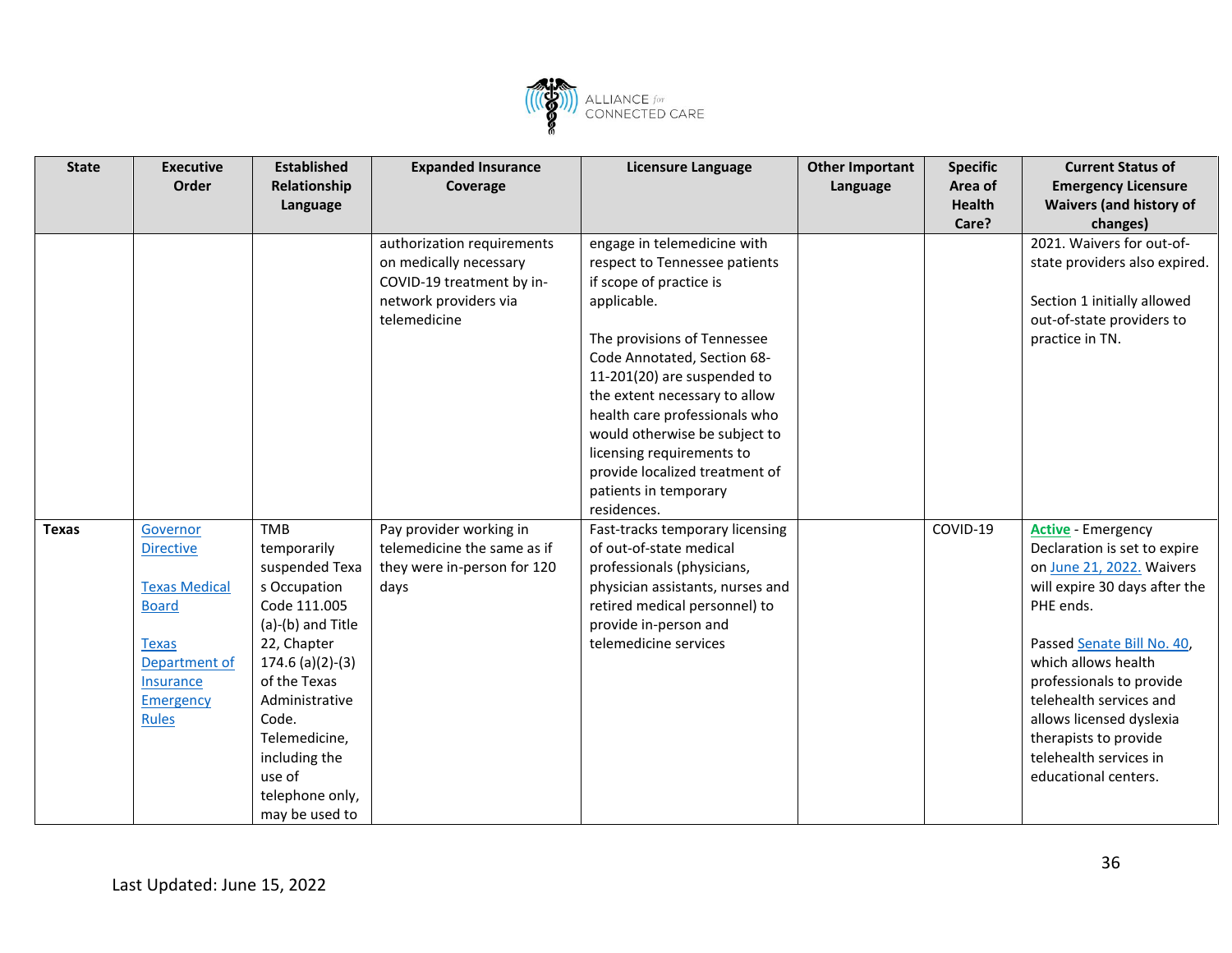![](_page_36_Picture_0.jpeg)

| <b>State</b> | <b>Executive</b>                                                                                        | <b>Established</b>                                                                                                            | <b>Expanded Insurance</b> | <b>Licensure Language</b>                                                                                                                                                                                                                                                                                                                                                             | <b>Other Important</b>                                                                                                                                                                                                      | <b>Specific</b> | <b>Current Status of</b>                                                                                                                                                                                                                                                                                                                                                                                                                                                                                                 |
|--------------|---------------------------------------------------------------------------------------------------------|-------------------------------------------------------------------------------------------------------------------------------|---------------------------|---------------------------------------------------------------------------------------------------------------------------------------------------------------------------------------------------------------------------------------------------------------------------------------------------------------------------------------------------------------------------------------|-----------------------------------------------------------------------------------------------------------------------------------------------------------------------------------------------------------------------------|-----------------|--------------------------------------------------------------------------------------------------------------------------------------------------------------------------------------------------------------------------------------------------------------------------------------------------------------------------------------------------------------------------------------------------------------------------------------------------------------------------------------------------------------------------|
|              | Order                                                                                                   | Relationship                                                                                                                  | Coverage                  |                                                                                                                                                                                                                                                                                                                                                                                       | Language                                                                                                                                                                                                                    | Area of         | <b>Emergency Licensure</b>                                                                                                                                                                                                                                                                                                                                                                                                                                                                                               |
|              |                                                                                                         | Language                                                                                                                      |                           |                                                                                                                                                                                                                                                                                                                                                                                       |                                                                                                                                                                                                                             | <b>Health</b>   | <b>Waivers (and history of</b>                                                                                                                                                                                                                                                                                                                                                                                                                                                                                           |
|              |                                                                                                         |                                                                                                                               |                           |                                                                                                                                                                                                                                                                                                                                                                                       |                                                                                                                                                                                                                             | Care?           | changes)                                                                                                                                                                                                                                                                                                                                                                                                                                                                                                                 |
|              |                                                                                                         | establish a                                                                                                                   |                           |                                                                                                                                                                                                                                                                                                                                                                                       |                                                                                                                                                                                                                             |                 | Other waivers are active 30                                                                                                                                                                                                                                                                                                                                                                                                                                                                                              |
|              |                                                                                                         | physician-                                                                                                                    |                           |                                                                                                                                                                                                                                                                                                                                                                                       |                                                                                                                                                                                                                             |                 | days after the end of Texas                                                                                                                                                                                                                                                                                                                                                                                                                                                                                              |
|              |                                                                                                         | patient                                                                                                                       |                           |                                                                                                                                                                                                                                                                                                                                                                                       |                                                                                                                                                                                                                             |                 | state of emergency.                                                                                                                                                                                                                                                                                                                                                                                                                                                                                                      |
|              |                                                                                                         | relationship.                                                                                                                 |                           |                                                                                                                                                                                                                                                                                                                                                                                       |                                                                                                                                                                                                                             |                 | PHE has been extended as                                                                                                                                                                                                                                                                                                                                                                                                                                                                                                 |
|              |                                                                                                         | This expanded                                                                                                                 |                           |                                                                                                                                                                                                                                                                                                                                                                                       |                                                                                                                                                                                                                             |                 | per the August                                                                                                                                                                                                                                                                                                                                                                                                                                                                                                           |
|              |                                                                                                         | use of                                                                                                                        |                           |                                                                                                                                                                                                                                                                                                                                                                                       |                                                                                                                                                                                                                             |                 | proclamation.                                                                                                                                                                                                                                                                                                                                                                                                                                                                                                            |
|              |                                                                                                         | telemedicine                                                                                                                  |                           |                                                                                                                                                                                                                                                                                                                                                                                       |                                                                                                                                                                                                                             |                 |                                                                                                                                                                                                                                                                                                                                                                                                                                                                                                                          |
|              |                                                                                                         | may be used for                                                                                                               |                           |                                                                                                                                                                                                                                                                                                                                                                                       |                                                                                                                                                                                                                             |                 | <b>Emergency Visiting</b>                                                                                                                                                                                                                                                                                                                                                                                                                                                                                                |
|              |                                                                                                         | diagnosis,                                                                                                                    |                           |                                                                                                                                                                                                                                                                                                                                                                                       |                                                                                                                                                                                                                             |                 | <b>Practitioner Temporary</b>                                                                                                                                                                                                                                                                                                                                                                                                                                                                                            |
|              |                                                                                                         | treatment,                                                                                                                    |                           |                                                                                                                                                                                                                                                                                                                                                                                       |                                                                                                                                                                                                                             |                 | Permit is valid for no more                                                                                                                                                                                                                                                                                                                                                                                                                                                                                              |
|              |                                                                                                         |                                                                                                                               |                           |                                                                                                                                                                                                                                                                                                                                                                                       |                                                                                                                                                                                                                             |                 |                                                                                                                                                                                                                                                                                                                                                                                                                                                                                                                          |
|              |                                                                                                         |                                                                                                                               |                           |                                                                                                                                                                                                                                                                                                                                                                                       |                                                                                                                                                                                                                             |                 |                                                                                                                                                                                                                                                                                                                                                                                                                                                                                                                          |
|              |                                                                                                         |                                                                                                                               |                           |                                                                                                                                                                                                                                                                                                                                                                                       |                                                                                                                                                                                                                             |                 |                                                                                                                                                                                                                                                                                                                                                                                                                                                                                                                          |
|              |                                                                                                         |                                                                                                                               |                           |                                                                                                                                                                                                                                                                                                                                                                                       |                                                                                                                                                                                                                             |                 |                                                                                                                                                                                                                                                                                                                                                                                                                                                                                                                          |
|              |                                                                                                         |                                                                                                                               |                           |                                                                                                                                                                                                                                                                                                                                                                                       |                                                                                                                                                                                                                             |                 |                                                                                                                                                                                                                                                                                                                                                                                                                                                                                                                          |
|              |                                                                                                         |                                                                                                                               |                           |                                                                                                                                                                                                                                                                                                                                                                                       |                                                                                                                                                                                                                             |                 |                                                                                                                                                                                                                                                                                                                                                                                                                                                                                                                          |
|              |                                                                                                         |                                                                                                                               |                           |                                                                                                                                                                                                                                                                                                                                                                                       |                                                                                                                                                                                                                             |                 |                                                                                                                                                                                                                                                                                                                                                                                                                                                                                                                          |
|              |                                                                                                         |                                                                                                                               |                           |                                                                                                                                                                                                                                                                                                                                                                                       |                                                                                                                                                                                                                             |                 |                                                                                                                                                                                                                                                                                                                                                                                                                                                                                                                          |
|              |                                                                                                         |                                                                                                                               |                           |                                                                                                                                                                                                                                                                                                                                                                                       |                                                                                                                                                                                                                             |                 |                                                                                                                                                                                                                                                                                                                                                                                                                                                                                                                          |
|              |                                                                                                         |                                                                                                                               |                           |                                                                                                                                                                                                                                                                                                                                                                                       |                                                                                                                                                                                                                             |                 |                                                                                                                                                                                                                                                                                                                                                                                                                                                                                                                          |
|              |                                                                                                         |                                                                                                                               |                           |                                                                                                                                                                                                                                                                                                                                                                                       |                                                                                                                                                                                                                             |                 |                                                                                                                                                                                                                                                                                                                                                                                                                                                                                                                          |
|              |                                                                                                         |                                                                                                                               |                           |                                                                                                                                                                                                                                                                                                                                                                                       |                                                                                                                                                                                                                             |                 |                                                                                                                                                                                                                                                                                                                                                                                                                                                                                                                          |
|              |                                                                                                         |                                                                                                                               |                           |                                                                                                                                                                                                                                                                                                                                                                                       |                                                                                                                                                                                                                             |                 |                                                                                                                                                                                                                                                                                                                                                                                                                                                                                                                          |
|              |                                                                                                         |                                                                                                                               |                           |                                                                                                                                                                                                                                                                                                                                                                                       |                                                                                                                                                                                                                             |                 |                                                                                                                                                                                                                                                                                                                                                                                                                                                                                                                          |
|              |                                                                                                         |                                                                                                                               |                           |                                                                                                                                                                                                                                                                                                                                                                                       |                                                                                                                                                                                                                             |                 |                                                                                                                                                                                                                                                                                                                                                                                                                                                                                                                          |
|              |                                                                                                         |                                                                                                                               |                           |                                                                                                                                                                                                                                                                                                                                                                                       |                                                                                                                                                                                                                             |                 |                                                                                                                                                                                                                                                                                                                                                                                                                                                                                                                          |
|              |                                                                                                         |                                                                                                                               |                           |                                                                                                                                                                                                                                                                                                                                                                                       |                                                                                                                                                                                                                             |                 |                                                                                                                                                                                                                                                                                                                                                                                                                                                                                                                          |
|              |                                                                                                         |                                                                                                                               |                           |                                                                                                                                                                                                                                                                                                                                                                                       |                                                                                                                                                                                                                             |                 |                                                                                                                                                                                                                                                                                                                                                                                                                                                                                                                          |
|              |                                                                                                         |                                                                                                                               |                           |                                                                                                                                                                                                                                                                                                                                                                                       |                                                                                                                                                                                                                             |                 |                                                                                                                                                                                                                                                                                                                                                                                                                                                                                                                          |
|              |                                                                                                         |                                                                                                                               |                           |                                                                                                                                                                                                                                                                                                                                                                                       |                                                                                                                                                                                                                             |                 |                                                                                                                                                                                                                                                                                                                                                                                                                                                                                                                          |
| Utah         | <b>DOPL Guidance</b><br>Emergency<br>License<br><b>Application</b><br><b>Executive Order</b><br>2020-07 | ordering of<br>tests, and<br>prescribing for<br>all conditions.<br>The standard of<br>care must be<br>met in all<br>instances |                           | A physician who is licensed and<br>lawfully practicing medicine in<br>another U.S. state or territory<br>without restrictions or<br>conditions may practice in<br>Utah for the duration of the<br>declared emergency by<br>obtaining a DOPL Time-Limiting<br>Emergency License which<br>expire upon the earlier of 180<br>days, 30 days from the end of<br>the declared emergency, or | A medical<br>provider that<br>offers telehealth<br>services does not<br>have to comply<br>with HIPAA or<br>HITECH as long<br>as the provider<br>informs the<br>patient the<br>telehealth<br>service does not<br>comply with | COVID-19        | than thirty (30) days from<br>the date the physician is<br>licensed or until the<br>emergency or disaster<br>declaration has been<br>withdrawn or ended,<br>whichever is longer.<br>Inactive - PHE ended on<br>June 1, 2021 through HB<br>294 Pandemic Emergency<br><b>Powers Amendments.</b><br>State's licensing waiver<br>persisted longer, but as of<br>April 21, 2022, Utah DOPL is<br>no longer listing emergency,<br>out-of-state licenses and<br>instead offers limited, pro<br>bono interstate<br>telemedicine. |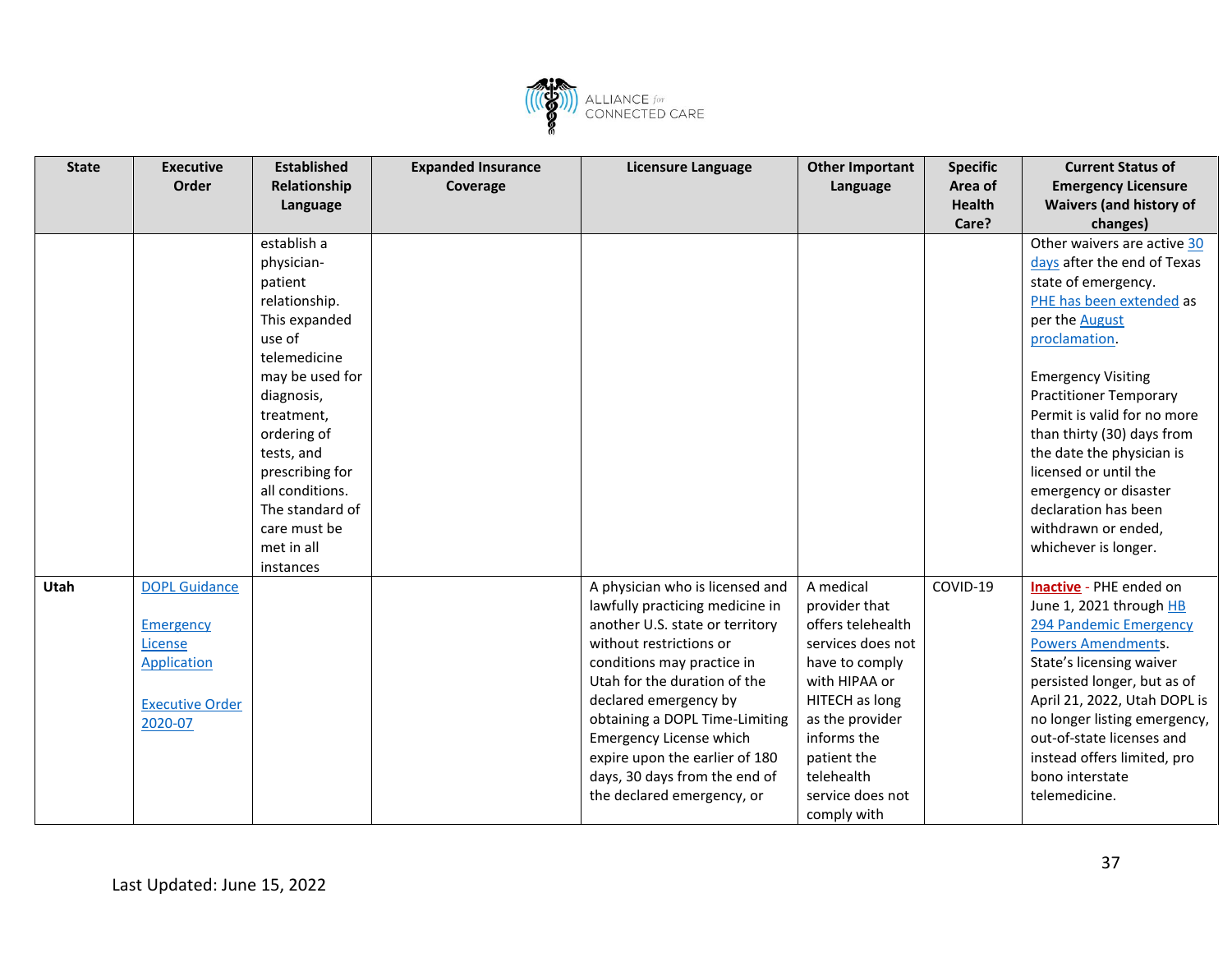![](_page_37_Picture_0.jpeg)

| <b>State</b> | <b>Executive</b>     | <b>Established</b> | <b>Expanded Insurance</b>       | Licensure Language                  | <b>Other Important</b> | <b>Specific</b> | <b>Current Status of</b>          |
|--------------|----------------------|--------------------|---------------------------------|-------------------------------------|------------------------|-----------------|-----------------------------------|
|              | Order                | Relationship       | Coverage                        |                                     | Language               | Area of         | <b>Emergency Licensure</b>        |
|              |                      | Language           |                                 |                                     |                        | <b>Health</b>   | <b>Waivers (and history of</b>    |
|              |                      |                    |                                 |                                     |                        | Care?           | changes)                          |
|              |                      |                    |                                 | upon 10 days' notice from           | those federal          |                 |                                   |
|              |                      |                    |                                 | DOPL. All fees are waived.          | acts, gives the        |                 |                                   |
|              |                      |                    |                                 |                                     | patient an             |                 |                                   |
|              |                      |                    |                                 |                                     | opportunity to         |                 |                                   |
|              |                      |                    |                                 |                                     | decline the use        |                 |                                   |
|              |                      |                    |                                 |                                     | of the telehealth      |                 |                                   |
|              |                      |                    |                                 |                                     | service, and take      |                 |                                   |
|              |                      |                    |                                 |                                     | reasonable care        |                 |                                   |
|              |                      |                    |                                 |                                     | to ensure              |                 |                                   |
|              |                      |                    |                                 |                                     | security and           |                 |                                   |
|              |                      |                    |                                 |                                     | privacy of             |                 |                                   |
|              |                      |                    |                                 |                                     | telehealth             |                 |                                   |
|              |                      |                    |                                 |                                     | service                |                 |                                   |
| Vermont      | Dept. of Health      | Prohibits          | Requires coverage parity for    | Special provisions have been        |                        | COVID-19        | <b>Active - Although Vermont</b>  |
|              | Guidance             | insurers from      | telehealth and audio-only       | passed to facilitate practice in    |                        |                 | <b>State of Emergency expired</b> |
|              |                      | requiring          | telephone services, coverage    | Vermont by healthcare               |                        |                 | on June 15, 2021, on March        |
|              | <b>Med Board</b>     | provider to        | for telemedicine                | professionals who are not           |                        |                 | 29, 2021, Gov. Scott signed       |
|              | Guidance             | have an existing   | consultations, allows insurers  | licensed in Vermont. There are      |                        |                 | S.117 which extends               |
|              |                      | relationship       | to require providers to use     | two different paths available,      |                        |                 | pandemic-related waivers          |
|              | <b>DFR Emergency</b> | with a patient     | telemedicine when               | "deemed" and "emergency,"           |                        |                 | until March 31, 2022;             |
|              | Rule                 | to provide and     | appropriate, provides that      | both which are expedited and        |                        |                 | including reimbursement           |
|              |                      | be reimbursed      | insurers are not required to    | free. MDs, physician                |                        |                 | parity for audio-only             |
|              |                      | for                | reimburse a distant health      | assistants, and podiatrists who     |                        |                 | telephone and allowing            |
|              |                      | telemedicine       | provider if it has insufficient | meet all the criteria below can     |                        |                 | healthcare professionals          |
|              |                      |                    | information to render an        | be deemed to be licensed to         |                        |                 | licensed in other                 |
|              |                      |                    | opinion. Requires insurers to   | practice in Vermont to provide      |                        |                 | jurisdictions, as well as         |
|              |                      |                    | cover telephone triage          | remote services by                  |                        |                 | professionals with inactive       |
|              |                      |                    | services and store and          | telemedicine and/or as part of      |                        |                 | licenses, to practice in VT as    |
|              |                      |                    | forward services without cost-  | the staff of a licensed facility in |                        |                 | a volunteer member of the         |
|              |                      |                    | sharing; allows insurers to     | Vermont. To be deemed               |                        |                 | Medical Reserve Corps or as       |
|              |                      |                    | process and reimburse           | licensed, you must be licensed      |                        |                 | part of the staff of a            |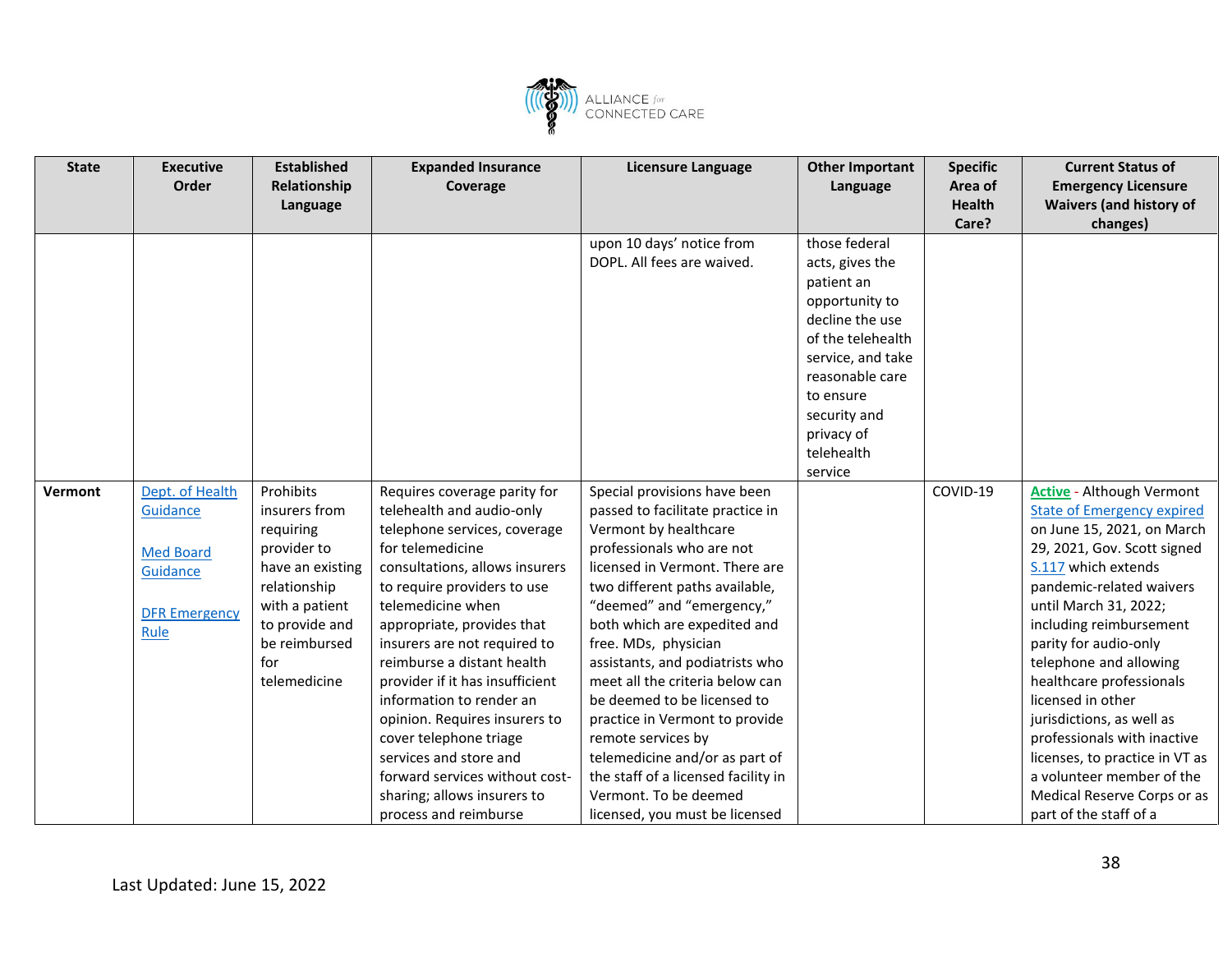![](_page_38_Picture_0.jpeg)

| <b>State</b> | <b>Executive</b>       | <b>Established</b> | <b>Expanded Insurance</b>      | <b>Licensure Language</b>             | <b>Other Important</b> | <b>Specific</b> | <b>Current Status of</b>        |
|--------------|------------------------|--------------------|--------------------------------|---------------------------------------|------------------------|-----------------|---------------------------------|
|              | <b>Order</b>           | Relationship       | Coverage                       |                                       | Language               | Area of         | <b>Emergency Licensure</b>      |
|              |                        | Language           |                                |                                       |                        | <b>Health</b>   | <b>Waivers (and history of</b>  |
|              |                        |                    |                                |                                       |                        | Care?           | changes)                        |
|              |                        |                    | telephone triage services      | in at least one US jurisdiction       |                        |                 | licensed facility or federally  |
|              |                        |                    | retroactively to 3.13.20;      | and in good standing.                 |                        |                 | qualified health center         |
|              |                        |                    | requires insurers to permit    |                                       |                        |                 |                                 |
|              |                        |                    | providers to use any non-      |                                       |                        |                 | On March 23, 2022, H. 654       |
|              |                        |                    | public facing remote           |                                       |                        |                 | was signed into law, which      |
|              |                        |                    | communication product to       |                                       |                        |                 | extends pandemic era            |
|              |                        |                    | communicate with patients;     |                                       |                        |                 | license waivers through         |
|              |                        |                    | requires insurers to follow    |                                       |                        |                 | June 30, 2023, including        |
|              |                        |                    | federal and state mental       |                                       |                        |                 | allowing physicians licensed    |
|              |                        |                    | health parity laws; and        |                                       |                        |                 | in other jurisdictions to       |
|              |                        |                    | prohibits insures from         |                                       |                        |                 | practice telemedicine in VT     |
|              |                        |                    | denying/limiting coverage or   |                                       |                        |                 | so long as they are             |
|              |                        |                    | reimbursement based solely     |                                       |                        |                 | registered with the Office of   |
|              |                        |                    | on the location of the patient |                                       |                        |                 | Professional Regulation or      |
|              |                        |                    | or provider.                   |                                       |                        |                 | Board of Medical Practice.      |
| Virginia     | <b>Board of</b>        | During the         |                                | A license issued to a health          |                        | COVID-19        | Inactive - PHE, which           |
|              | <b>Medicine</b>        | COVID-19           |                                | care practitioner by another          |                        |                 | includes licensure flexibility, |
|              | Guidance               | emergency,         |                                | state, and in good standing           |                        |                 | expired March 22, 2022 as       |
|              |                        | professionals      |                                | with such state, shall be             |                        |                 | per EO 16.                      |
|              | <b>Temporary</b>       | licensed in        |                                | deemed to be an active license        |                        |                 |                                 |
|              | <b>Waiver for</b>      | other states can   |                                | issued by the Commonwealth            |                        |                 | Previously, Gov. Northam's      |
|              | Inactive               | provide            |                                | to provide health care or             |                        |                 | emergency declaration           |
|              | Licensees              | telemedicine       |                                | professional services as a            |                        |                 | expired on June 30, 2021.       |
|              |                        | services to        |                                | health care practitioner of the       |                        |                 |                                 |
|              | <b>Executive Order</b> | Virginia           |                                | same type for which such              |                        |                 |                                 |
|              | 57                     | residents with     |                                | license is issued in another          |                        |                 |                                 |
|              |                        | whom they          |                                | state, provided such health           |                        |                 |                                 |
|              |                        | have an            |                                | care practitioner is engaged by       |                        |                 |                                 |
|              |                        | established        |                                | a hospital, licensed nursing          |                        |                 |                                 |
|              |                        | practitioner-      |                                | facility, or dialysis facility in the |                        |                 |                                 |
|              |                        | patient            |                                | Commonwealth for the                  |                        |                 |                                 |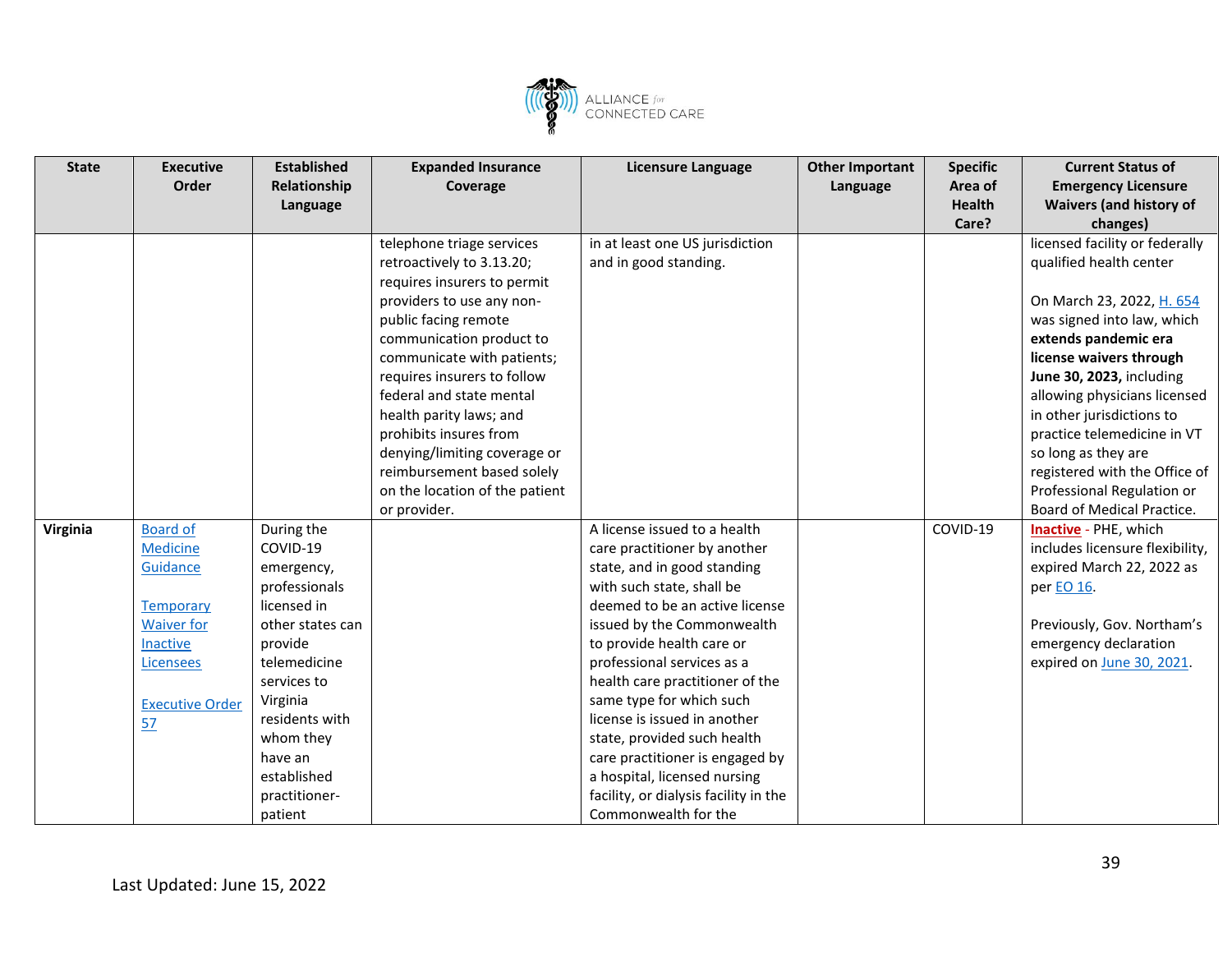![](_page_39_Picture_0.jpeg)

| <b>State</b> | <b>Executive</b> | <b>Established</b> | <b>Expanded Insurance</b> | <b>Licensure Language</b>        | <b>Other Important</b> | <b>Specific</b> | <b>Current Status of</b>       |
|--------------|------------------|--------------------|---------------------------|----------------------------------|------------------------|-----------------|--------------------------------|
|              | Order            | Relationship       | Coverage                  |                                  | Language               | Area of         | <b>Emergency Licensure</b>     |
|              |                  | Language           |                           |                                  |                        | <b>Health</b>   | <b>Waivers (and history of</b> |
|              |                  |                    |                           |                                  |                        | Care?           | changes)                       |
|              |                  | relationship.      |                           | purpose of assisting that        |                        |                 |                                |
|              |                  | Establishing a     |                           | facility with response           |                        |                 |                                |
|              |                  | new                |                           | operations. Hospitals, licensed  |                        |                 |                                |
|              |                  | relationship       |                           | nursing facilities, and dialysis |                        |                 |                                |
|              |                  | with a Virginia    |                           | facilities must submit to the    |                        |                 |                                |
|              |                  | resident           |                           | applicable licensing authority   |                        |                 |                                |
|              |                  | requires a         |                           | each out-of-state health care    |                        |                 |                                |
|              |                  | license from       |                           | practitioner's name, license     |                        |                 |                                |
|              |                  | the Virginia       |                           | type, state of license, and      |                        |                 |                                |
|              |                  | Board of           |                           | license identification number    |                        |                 |                                |
|              |                  | Medicine.          |                           | within a reasonable time of the  |                        |                 |                                |
|              |                  |                    |                           | practitioner arriving in the     |                        |                 |                                |
|              |                  |                    |                           | Commonwealth.                    |                        |                 |                                |
|              |                  |                    |                           |                                  |                        |                 |                                |
|              |                  |                    |                           |                                  |                        |                 |                                |
|              |                  |                    |                           | Nurse practitioners with two or  |                        |                 |                                |
|              |                  |                    |                           | more years of clinical           |                        |                 |                                |
|              |                  |                    |                           | experience may practice in the   |                        |                 |                                |
|              |                  |                    |                           | category which they are          |                        |                 |                                |
|              |                  |                    |                           | certified and licensed.          |                        |                 |                                |
|              |                  |                    |                           |                                  |                        |                 |                                |
|              |                  |                    |                           | Interns, residents, fellows, and |                        |                 |                                |
|              |                  |                    |                           | senior fourth year medical       |                        |                 |                                |
|              |                  |                    |                           | students may practice in a       |                        |                 |                                |
|              |                  |                    |                           | hospital.                        |                        |                 |                                |
|              |                  |                    |                           | Health care practitioners with   |                        |                 |                                |
|              |                  |                    |                           | an active license issued by      |                        |                 |                                |
|              |                  |                    |                           | another state may provide        |                        |                 |                                |
|              |                  |                    |                           | continuity of care to their      |                        |                 |                                |
|              |                  |                    |                           | current patients who are         |                        |                 |                                |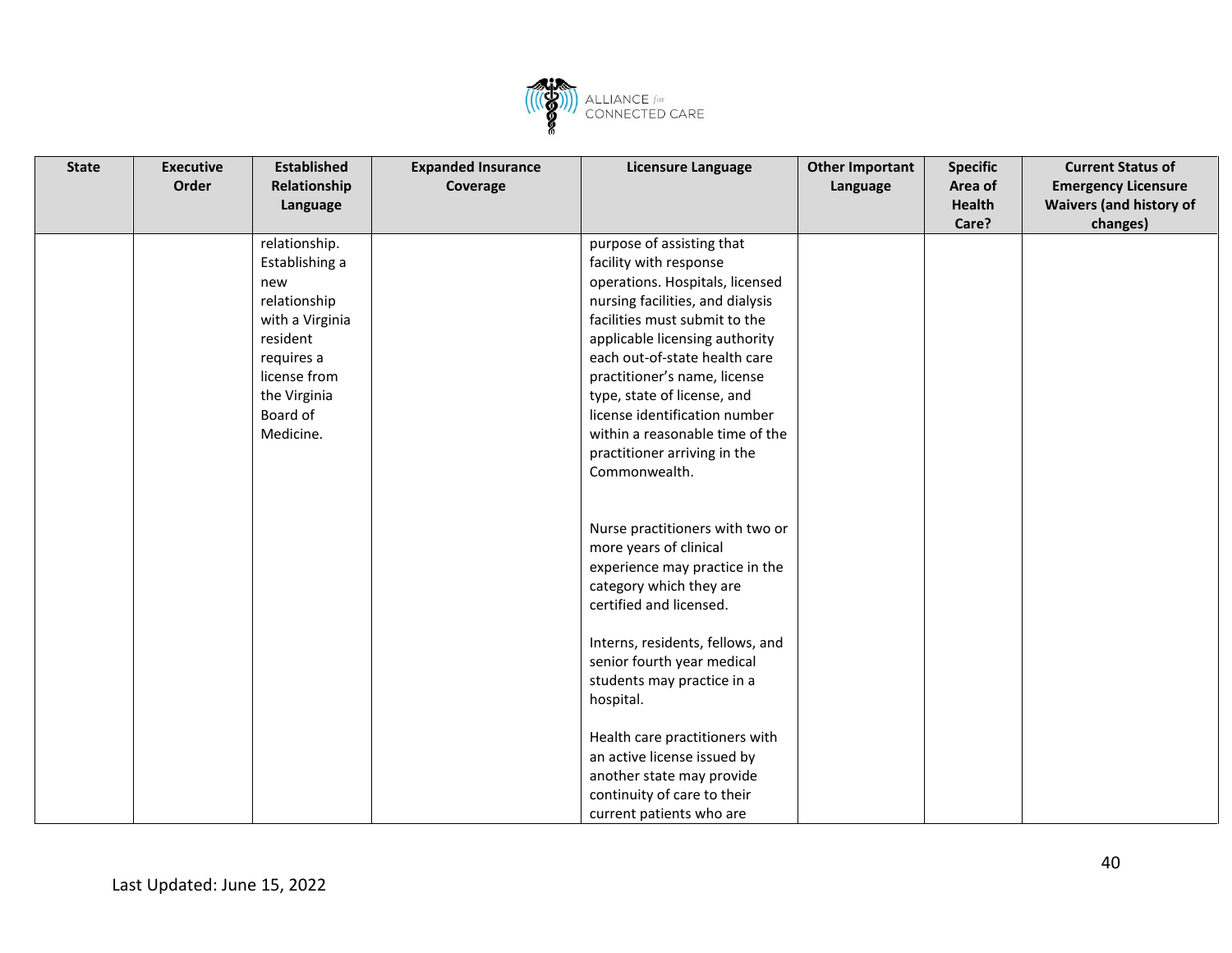![](_page_40_Picture_0.jpeg)

| <b>State</b> | <b>Executive</b> | <b>Established</b> | <b>Expanded Insurance</b>      | Licensure Language               | <b>Other Important</b> | <b>Specific</b> | <b>Current Status of</b>          |
|--------------|------------------|--------------------|--------------------------------|----------------------------------|------------------------|-----------------|-----------------------------------|
|              | Order            | Relationship       | Coverage                       |                                  | Language               | Area of         | <b>Emergency Licensure</b>        |
|              |                  | Language           |                                |                                  |                        | <b>Health</b>   | <b>Waivers (and history of</b>    |
|              |                  |                    |                                |                                  |                        | Care?           | changes)                          |
|              |                  |                    |                                | Virginia residents through       |                        |                 |                                   |
|              |                  |                    |                                | telehealth services.             |                        |                 |                                   |
|              |                  |                    |                                |                                  |                        |                 |                                   |
|              |                  |                    |                                | The Board of Medicine will       |                        |                 |                                   |
|              |                  |                    |                                | waive regulations related to     |                        |                 |                                   |
|              |                  |                    |                                | fees, and continuing education   |                        |                 |                                   |
|              |                  |                    |                                | for the reinstatement or         |                        |                 |                                   |
|              |                  |                    |                                | reactivation of licensure for    |                        |                 |                                   |
|              |                  |                    |                                | those who have had an active     |                        |                 |                                   |
|              |                  |                    |                                | license within the past four     |                        |                 |                                   |
|              |                  |                    |                                | years.                           |                        |                 |                                   |
| Washington   | Washington       |                    | Proclamation requires          | All volunteers are registered in |                        | COVID-19        | <b>Active</b> - Active throughout |
|              | <b>Medical</b>   |                    | providers to be paid at the    | the volunteer health             |                        |                 | the currently ongoing             |
|              | Commission       |                    | same rate when providing       | practitioner system and          |                        |                 | COVID-19 emergency, per           |
|              | Announcement     |                    | services via telemedicine as   | verified to be in good standing  |                        |                 | Proclamation                      |
|              |                  |                    | for in-person services.        | in all states where they are     |                        |                 | 20-05 (citing RCW $\S$            |
|              | Telemedicine     |                    |                                | licensed may practice in         |                        |                 | 70.15.050 "While an               |
|              | Proclamation     |                    | Prohibits reimbursing in-      | Washington without obtaining     |                        |                 | emergency declaration is in       |
|              | by the           |                    | network providers for          | a Washington license once        |                        |                 | effect, a volunteer               |
|              | Governor         |                    | telemedicine claims for        | activated and assigned by the    |                        |                 | health practitioner,              |
|              |                  |                    | medically necessary covered    | Department of Health             |                        |                 | registered with a                 |
|              | Office of the    |                    | services at a rate lower than  |                                  |                        |                 | registration system and           |
|              | Insurance        |                    | the contracted rate, denying a |                                  |                        |                 | licensed and in good              |
|              | Commissioner     |                    | telemedicine claim for a       |                                  |                        |                 | standing in the state upon        |
|              | Order            |                    | medically necessary covered    |                                  |                        |                 | which the practitioner's          |
|              |                  |                    | service due to an existing     |                                  |                        |                 | registration is based, may        |
|              |                  |                    | provider contract term that    |                                  |                        |                 | practice in this                  |
|              |                  |                    | denies reimbursement, and      |                                  |                        |                 | state to the extent               |
|              |                  |                    | establishing requirements for  |                                  |                        |                 | authorized by this chapter        |
|              |                  |                    | the payment of telemedicine    |                                  |                        |                 | as if the practitioner were       |
|              |                  |                    |                                |                                  |                        |                 | licensed in this state.")         |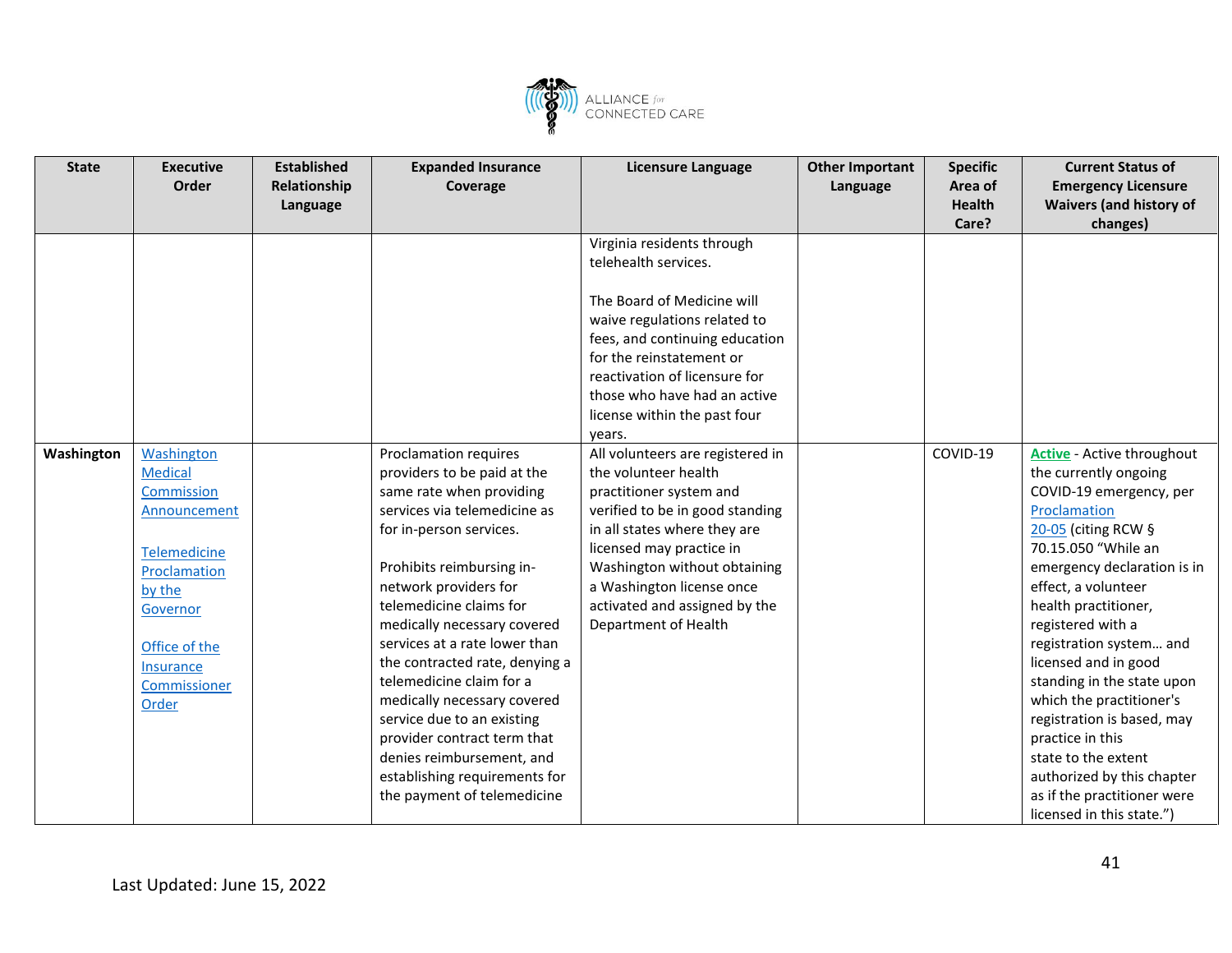![](_page_41_Picture_0.jpeg)

| <b>State</b>       | <b>Executive</b><br>Order                                                                                                                                | <b>Established</b><br>Relationship<br>Language | <b>Expanded Insurance</b><br>Coverage                                                                                                                                                                                                                            | <b>Licensure Language</b>                                                                                                                                                                                                                                                                                                                         | <b>Other Important</b><br>Language                                                                                    | <b>Specific</b><br>Area of<br><b>Health</b><br>Care? | <b>Current Status of</b><br><b>Emergency Licensure</b><br><b>Waivers (and history of</b><br>changes)                                                                                                                                                                                                                                                                                                                                                                                                                                      |
|--------------------|----------------------------------------------------------------------------------------------------------------------------------------------------------|------------------------------------------------|------------------------------------------------------------------------------------------------------------------------------------------------------------------------------------------------------------------------------------------------------------------|---------------------------------------------------------------------------------------------------------------------------------------------------------------------------------------------------------------------------------------------------------------------------------------------------------------------------------------------------|-----------------------------------------------------------------------------------------------------------------------|------------------------------------------------------|-------------------------------------------------------------------------------------------------------------------------------------------------------------------------------------------------------------------------------------------------------------------------------------------------------------------------------------------------------------------------------------------------------------------------------------------------------------------------------------------------------------------------------------------|
|                    |                                                                                                                                                          |                                                | services that are inconsistent<br>with emergency orders.<br>Insurance Order expands<br>coverage for providing<br>telehealth including<br>telephone and video chat<br>tools such as Facetime,<br>Facebook Messenger video<br>chat, Google Hangout,<br>GoToMeeting |                                                                                                                                                                                                                                                                                                                                                   |                                                                                                                       |                                                      |                                                                                                                                                                                                                                                                                                                                                                                                                                                                                                                                           |
| Washington<br>D.C. | Administrative<br><b>Order to Waive</b><br>Licensure<br>Requirements<br>for Healthcare<br><b>Providers</b><br>Medicaid<br><b>Director</b><br>Transmittal |                                                |                                                                                                                                                                                                                                                                  | This Administrative Order is to<br>set forth requirements under<br>which licensure, registration, or<br>certifications requirements,<br>permits and/or fees shall be<br>waived for healthcare<br>practitioners appointed as<br>temporary agents of the<br>District of Columbia, in order to<br>respond to the COVID-19<br>public health emergency | Telehealth<br>services<br>provided within<br>the home as the<br>originating site is<br>reimbursable<br>under Medicaid | COVID-19                                             | <b>Inactive</b> - The Mayor<br>established a new Public<br><b>Health Emergency</b><br>according to EO 2022-008,<br>in effect through January<br>26, authorizing DC Health to<br>modify procedures,<br>deadlines and standards<br>related to COVID-19 as<br>necessary. This does not<br>appear to apply to licensure<br>flexibilities.<br>The waiver allowing<br>telehealth for existing<br>patients and to patients at<br>licensed health care<br>facilities is inactive, it<br>expired May 20, 2021 per<br><b>Mayor's Order 2021-069</b> |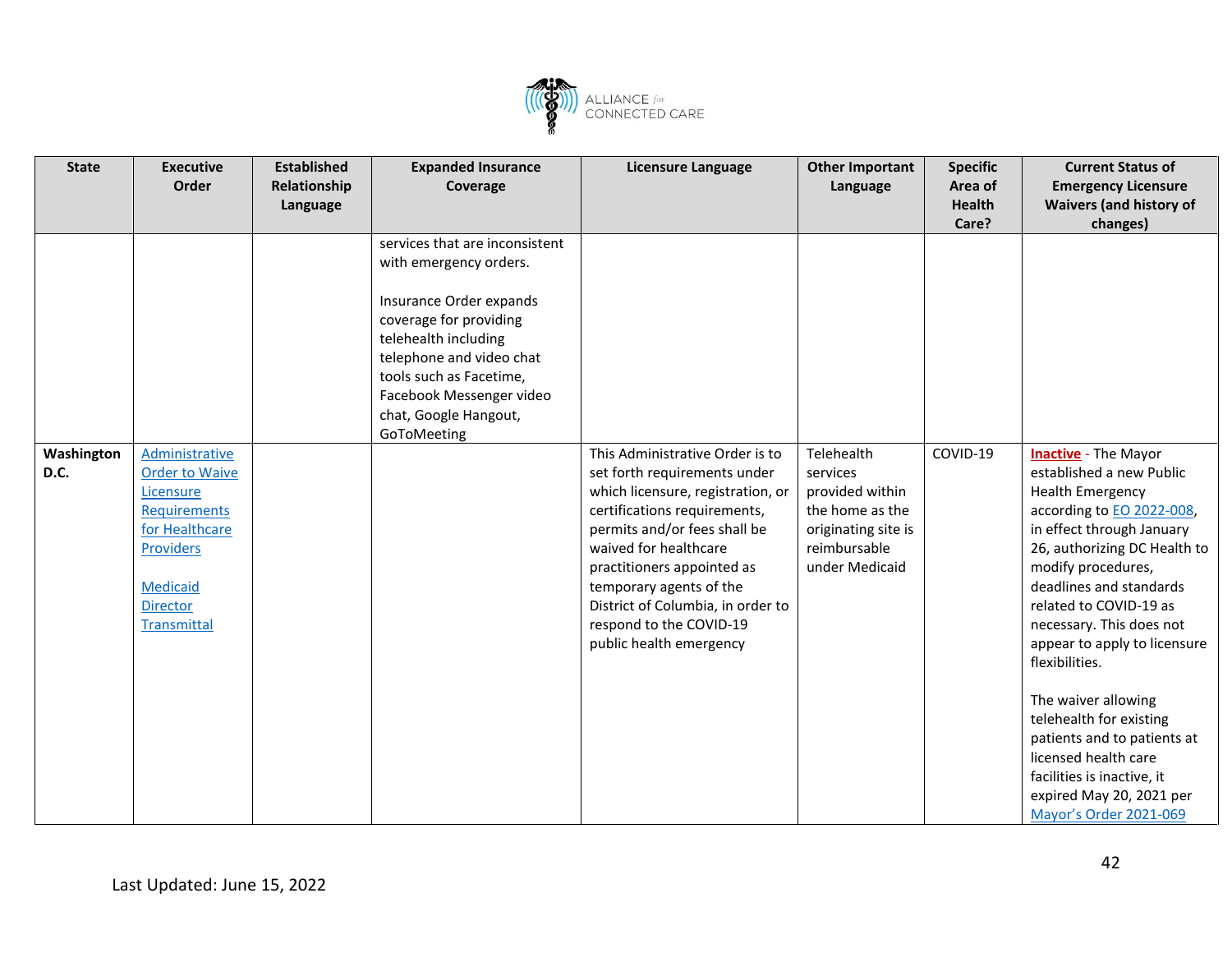![](_page_42_Picture_0.jpeg)

| <b>State</b> | <b>Executive</b>       | <b>Established</b> | <b>Expanded Insurance</b> | Licensure Language               | <b>Other Important</b> | <b>Specific</b> | <b>Current Status of</b>       |
|--------------|------------------------|--------------------|---------------------------|----------------------------------|------------------------|-----------------|--------------------------------|
|              | Order                  | Relationship       | Coverage                  |                                  | Language               | Area of         | <b>Emergency Licensure</b>     |
|              |                        | Language           |                           |                                  |                        | <b>Health</b>   | <b>Waivers (and history of</b> |
|              |                        |                    |                           |                                  |                        | Care?           | changes)                       |
|              |                        |                    |                           |                                  |                        |                 |                                |
|              |                        |                    |                           |                                  |                        |                 | The Public Health              |
|              |                        |                    |                           |                                  |                        |                 | Emergency expired on           |
|              |                        |                    |                           |                                  |                        |                 | February 15, 2022              |
|              |                        |                    |                           |                                  |                        |                 | according to EO 2022-029.      |
| West         | <b>Executive Order</b> |                    |                           | The following statutory          |                        | COVID-19        | <b>Inactive</b> - The Governor |
| Virginia     |                        |                    |                           | regulations are to be            |                        |                 | ended the PHE on Feb. 17,      |
|              |                        |                    |                           | suspended for the duration of    |                        |                 | 2022 via EO 1-22. Licensure    |
|              |                        |                    |                           | the State of Emergency:          |                        |                 | flexibilities expired with the |
|              |                        |                    |                           | Requirement that medical         |                        |                 | end of the state PHE.          |
|              |                        |                    |                           | licenses are only valid two      |                        |                 |                                |
|              |                        |                    |                           | years; requirement that an       |                        |                 | In addition to the             |
|              |                        |                    |                           | educational permit is only valid |                        |                 | emergency waivers, WV HB       |
|              |                        |                    |                           | one year; requirement from       |                        |                 | 2024, which was signed         |
|              |                        |                    |                           | physician assistant licensure,   |                        |                 | into law on May 20, 2021,      |
|              |                        |                    |                           | reinstatement of licenses,       |                        |                 | allows health care             |
|              |                        |                    |                           | written authorizations from the  |                        |                 | practitioners licensed and in  |
|              |                        |                    |                           | board, collaboration limits, and |                        |                 | good standing in another       |
|              |                        |                    |                           | collaborative agreements,        |                        |                 | jurisdiction to pay a fee to   |
|              |                        |                    |                           | requirement that physicians      |                        |                 | become registered with the     |
|              |                        |                    |                           | biennially furnish proof of 32   |                        |                 | appropriate medical board      |
|              |                        |                    |                           | hours of CME prior to renewal;   |                        |                 | (allopathic or osteopathic)    |
|              |                        |                    |                           | procedures for applications for  |                        |                 | and become an "interstate      |
|              |                        |                    |                           | licensure by any out-of-state    |                        |                 | telehealth practitioner" and   |
|              |                        |                    |                           | medical practitioners under the  |                        |                 | practice medicine with         |
|              |                        |                    |                           | Interstate Medical Licensure     |                        |                 | West Virginia patients.        |
|              |                        |                    |                           | Compact                          |                        |                 | West Virginia holds            |
|              |                        |                    |                           |                                  |                        |                 | jurisdictional authority, but  |
|              |                        |                    |                           |                                  |                        |                 | the registrant has the         |
|              |                        |                    |                           |                                  |                        |                 | responsibility to report any   |
|              |                        |                    |                           |                                  |                        |                 | restrictions placed on their   |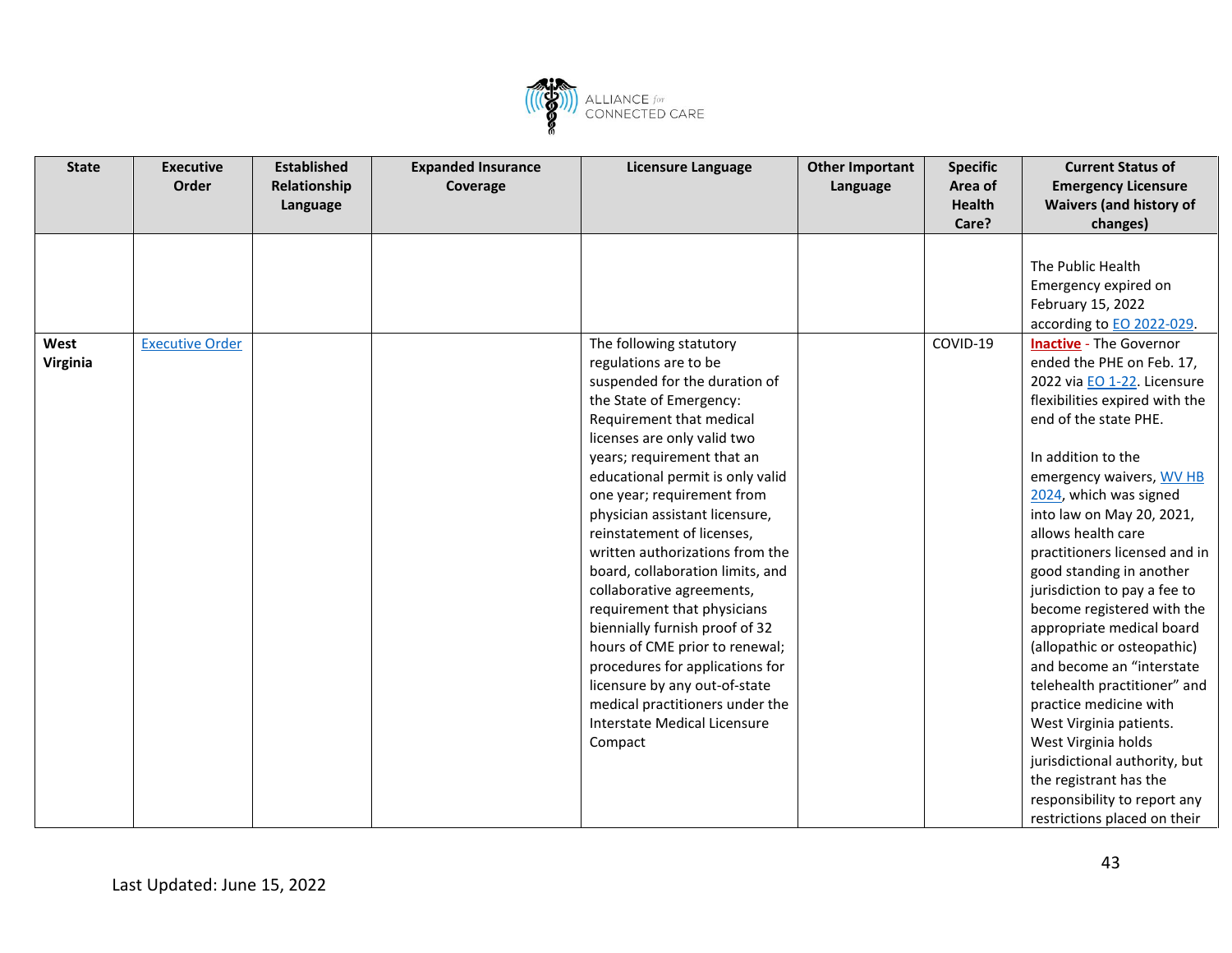![](_page_43_Picture_0.jpeg)

| Language<br>Care?<br>changes)<br>license in other jurisdictions<br>to WV boards.<br>Allows Medicaid coverage for<br>A physician providing<br>COVID-19<br>Wisconsin<br>Department of<br><b>Inactive - Waivers</b><br>telehealth services for all<br>rescinded with the<br><b>Health Services</b><br>telemedicine in the diagnosis<br>Announcement | <b>State</b> | <b>Established</b><br><b>Executive</b><br>Order<br>Relationship | <b>Expanded Insurance</b><br>Coverage | <b>Licensure Language</b>      | <b>Other Important</b><br>Language | <b>Specific</b><br>Area of<br><b>Health</b> | <b>Current Status of</b><br><b>Emergency Licensure</b><br><b>Waivers (and history of</b> |
|--------------------------------------------------------------------------------------------------------------------------------------------------------------------------------------------------------------------------------------------------------------------------------------------------------------------------------------------------|--------------|-----------------------------------------------------------------|---------------------------------------|--------------------------------|------------------------------------|---------------------------------------------|------------------------------------------------------------------------------------------|
|                                                                                                                                                                                                                                                                                                                                                  |              |                                                                 |                                       |                                |                                    |                                             |                                                                                          |
|                                                                                                                                                                                                                                                                                                                                                  |              |                                                                 |                                       |                                |                                    |                                             |                                                                                          |
|                                                                                                                                                                                                                                                                                                                                                  |              |                                                                 |                                       |                                |                                    |                                             |                                                                                          |
|                                                                                                                                                                                                                                                                                                                                                  |              |                                                                 |                                       |                                |                                    |                                             |                                                                                          |
|                                                                                                                                                                                                                                                                                                                                                  |              |                                                                 |                                       |                                |                                    |                                             |                                                                                          |
|                                                                                                                                                                                                                                                                                                                                                  |              |                                                                 | originating sites                     | and treatment of a patient who |                                    |                                             | expiration of EO 105 on                                                                  |
| is located in this state must<br>April 5, 2021.                                                                                                                                                                                                                                                                                                  |              |                                                                 |                                       |                                |                                    |                                             |                                                                                          |
| have a valid and current license<br><b>Executive Order</b>                                                                                                                                                                                                                                                                                       |              |                                                                 |                                       |                                |                                    |                                             |                                                                                          |
| issued by this state, another<br>AB 148: out-of-state                                                                                                                                                                                                                                                                                            |              |                                                                 |                                       |                                |                                    |                                             |                                                                                          |
| state or Canada.<br>practice until Jan 1, 2022.                                                                                                                                                                                                                                                                                                  |              |                                                                 |                                       |                                |                                    |                                             |                                                                                          |
|                                                                                                                                                                                                                                                                                                                                                  |              |                                                                 |                                       |                                |                                    |                                             |                                                                                          |
| <b>Public Health Emergency</b>                                                                                                                                                                                                                                                                                                                   |              |                                                                 |                                       |                                |                                    |                                             |                                                                                          |
|                                                                                                                                                                                                                                                                                                                                                  |              |                                                                 |                                       |                                |                                    |                                             | ended on March 31, 2021.                                                                 |
| <b>Board of</b><br>Physicians and PAs not licensed<br>COVID-19<br><b>Inactive</b> - The Governor<br>Wyoming                                                                                                                                                                                                                                      |              |                                                                 |                                       |                                |                                    |                                             |                                                                                          |
| <b>Medicine</b><br>signed EO 2022-03,<br>in Wyoming may qualify to                                                                                                                                                                                                                                                                               |              |                                                                 |                                       |                                |                                    |                                             |                                                                                          |
| work here during the declared<br>Guidance                                                                                                                                                                                                                                                                                                        |              |                                                                 |                                       |                                |                                    |                                             | rescinding the PHE effective                                                             |
| public health emergency<br>March 14, 2022.                                                                                                                                                                                                                                                                                                       |              |                                                                 |                                       |                                |                                    |                                             |                                                                                          |
| through the "consultation<br><b>Emergency</b>                                                                                                                                                                                                                                                                                                    |              |                                                                 |                                       |                                |                                    |                                             |                                                                                          |
| exemption." If approved to do<br>EO 2022-02 allows nurses<br>Licensure                                                                                                                                                                                                                                                                           |              |                                                                 |                                       |                                |                                    |                                             |                                                                                          |
| so, the physician or physician<br>and nursing assistants<br><b>Application</b>                                                                                                                                                                                                                                                                   |              |                                                                 |                                       |                                |                                    |                                             |                                                                                          |
| assistant is considered to be<br>licensed in other                                                                                                                                                                                                                                                                                               |              |                                                                 |                                       |                                |                                    |                                             |                                                                                          |
| "consulting" with the State<br>jurisdictions to provide                                                                                                                                                                                                                                                                                          |              |                                                                 |                                       |                                |                                    |                                             |                                                                                          |
| Health Officer. The exemption                                                                                                                                                                                                                                                                                                                    |              |                                                                 |                                       |                                |                                    |                                             | nursing care in Wyoming in                                                               |
| from licensure, if approved,<br>order to address staffing                                                                                                                                                                                                                                                                                        |              |                                                                 |                                       |                                |                                    |                                             |                                                                                          |
| will be valid until the earlier of<br>shortages for 60 days.                                                                                                                                                                                                                                                                                     |              |                                                                 |                                       |                                |                                    |                                             |                                                                                          |
| the end of the Public Health                                                                                                                                                                                                                                                                                                                     |              |                                                                 |                                       |                                |                                    |                                             |                                                                                          |
| Emergency or the termination                                                                                                                                                                                                                                                                                                                     |              |                                                                 |                                       |                                |                                    |                                             |                                                                                          |
| by the State Health Officer of<br>the "consultation." Current, full                                                                                                                                                                                                                                                                              |              |                                                                 |                                       |                                |                                    |                                             |                                                                                          |
| and unrestricted licensure in at                                                                                                                                                                                                                                                                                                                 |              |                                                                 |                                       |                                |                                    |                                             |                                                                                          |
| least one U.S. jurisdiction or                                                                                                                                                                                                                                                                                                                   |              |                                                                 |                                       |                                |                                    |                                             |                                                                                          |
| county is required. The                                                                                                                                                                                                                                                                                                                          |              |                                                                 |                                       |                                |                                    |                                             |                                                                                          |